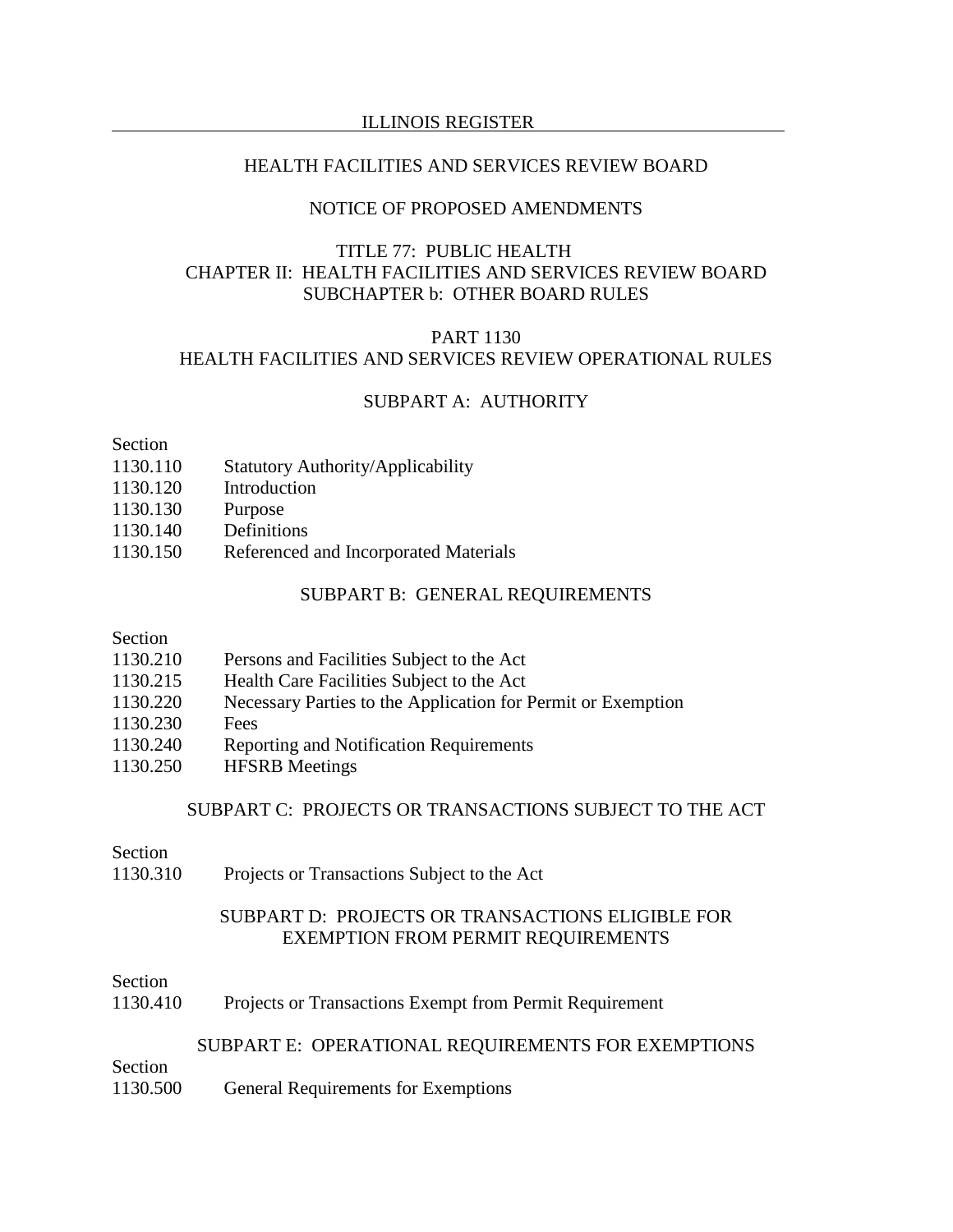# NOTICE OF PROPOSED AMENDMENTS

- 1130.510 Requirements for Exemptions Involving the Acquisition of Major Medical Equipment (Repealed)
- 1130.520 Requirements for Exemptions Involving the Change of Ownership of a Health Care Facility
- 1130.530 Requirements for Exemptions Involving Health Maintenance Organizations (Repealed)
- 1130.531 Requirements for Exemptions for the Establishment or Expansion of Neonatal Intensive Care Service and Beds (Repealed)
- 1130.539 Requirements for Exemptions Involving the Establishment of Positron Emission Tomography (P.E.T.) Service (Repealed)
- 1130.540 Requirements for Exemptions Involving Discontinuation (Repealed)
- 1130.541 Requirements for Exemptions for Combined Facility Licensure (Repealed)
- 1130.542 Requirements for Exemptions for Temporary Use of Beds for Demonstration Programs (Repealed)
- 1130.543 Requirements for Exemption for Equipment to be Acquired By or on Behalf of a Health Care Facility (Repealed)
- 1130.544 Requirements for Exemption for the Addition of Dialysis Stations (Repealed)
- 1130.550 Agency Processing of an Application for Exemption
- 1130.560 State Board Action
- 1130.570 Validity of an Exemption and Reporting Requirements
- 1130.580 Relinquishment of an Exemption
- 1130.590 Revocation of an Exemption

# SUBPART F: OPERATIONAL REQUIREMENTS FOR THE REVIEW AND PROCESSING OF APPLICATIONS FOR PERMIT

# Section

- 1130.610 Duration of the Review Period and Time Frames
- 1130.620 Technical Assistance, Classification, Completeness Review, and Review Procedures and Application Processing Fee
- 1130.630 HFSRB Staff Actions During the Review Period
- 1130.635 Additional Information Provided During the Review Period
- 1130.640 Extension of the Review Period
- 1130.650 Modification of an Application
- 1130.655 HFSRB Consideration and Action
- 1130.660 Approval of an Application
- 1130.670 Intent to Deny an Application
- 1130.680 Denial of an Application

SUBPART G: PERMIT VALIDITY, REPORTING REQUIREMENTS AND REVOCATION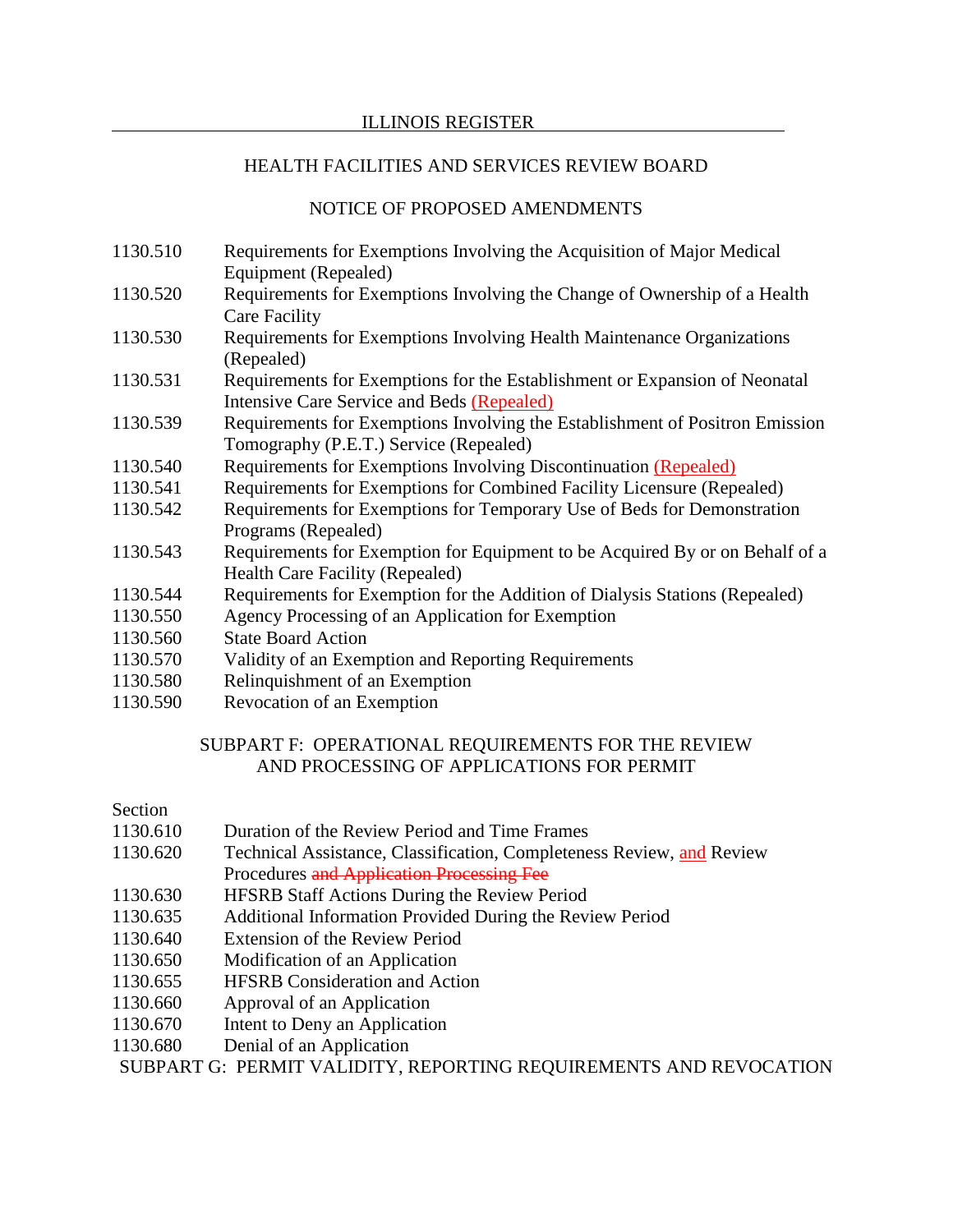### ILLINOIS REGISTER

## HEALTH FACILITIES AND SERVICES REVIEW BOARD

## NOTICE OF PROPOSED AMENDMENTS

#### Section

- 1130.710 Validity of Permits
- 1130.720 Financial Commitment Obligation
- 1130.730 Extension of the Financial Commitment Obligation Period
- 1130.740 Permit Renewal
- 1130.750 Alteration of Post-Permit Projects
- 1130.760 Annual Progress Reports
- 1130.770 Project Completion, Final Realized Costs and Cost Overruns
- 1130.775 Relinquishment of a Permit
- 1130.780 Revocation of a Permit
- 1130.790 Penalties, Fines and Sanctions Mandated in the Illinois Health Facilities Planning Act for Non-compliance with the Act and HFSRB Rules

## SUBPART H: DECLARATORY RULINGS

# Section

1130.810 Declaratory Rulings

## SUBPART I: PUBLIC HEARING AND COMMENT PROCEDURES

### Section

- 1130.910 Applicability
- 1130.920 Notice of Review and Opportunity for Public Hearing and Comment on Applications for Permit
- 1130.930 Notice of Public Hearing on Applications for Permit
- 1130.940 Procedures for Public Hearing on Applications for Permit
- 1130.950 Written Comments on Applications for Permit
- 1130.960 Notice Procedures for Public Hearing on Applications for Certificate of Recognition (or Revocation of Recognition) (Repealed)
- 1130.970 Procedures for Public Hearing on Applications for Certificate of Recognition (or Revocation of Recognition) (Repealed)
- 1130.980 Procedures Concerning Public Hearing for Certificate of Exemption for Change of Ownership
- 1130.990 Procedures for Public Hearing and Comment on Proposed Rules
- 1130.995 Procedures for Public Comment on All Other Matters

### SUBPART J: PRACTICE AND PROCEDURE IN ADMINISTRATIVE HEARINGS

| Section   |                                                             |
|-----------|-------------------------------------------------------------|
| 1130.1010 | The Right to an Administrative Hearing and Applicable Rules |
| 1130.1020 | Initiation of a Contested Case (Pleadings)                  |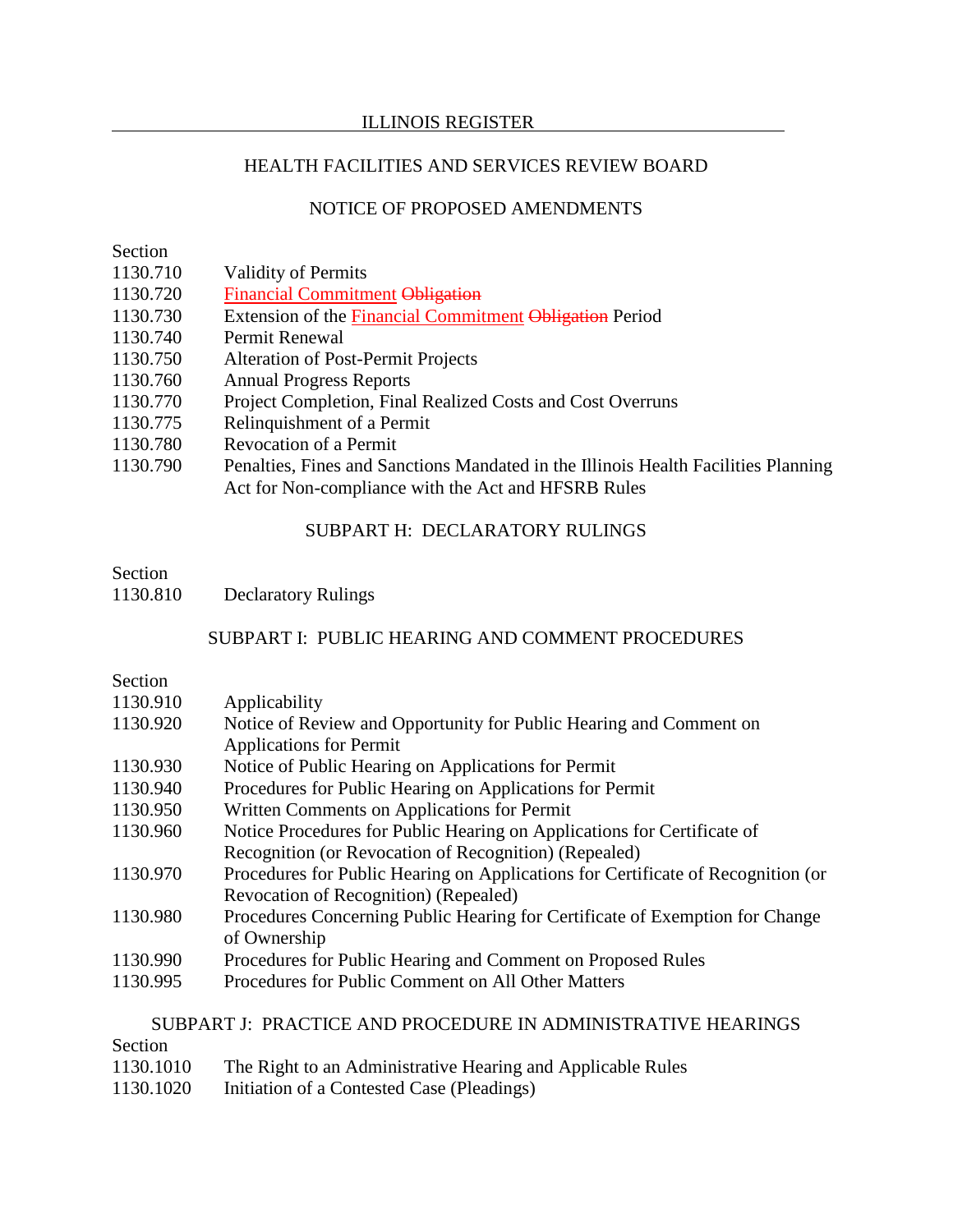# NOTICE OF PROPOSED AMENDMENTS

- 1130.1030 Waiver of Hearing
- 1130.1040 Parties to Hearings
- 1130.1050 Appearance Right to Counsel
- 1130.1060 Prehearing Conferences
- 1130.1070 Intervention
- 1130.1080 Disqualification of Administrative Law Judge
- 1130.1090 Form of Papers
- 1130.1100 Service
- 1130.1110 Conduct of Hearings
- 1130.1120 Discovery
- 1130.1130 Motions
- 1130.1140 Subpoenas
- 1130.1150 Administrative Law Judge's Report and Recommendation Final Decision
- 1130.1160 Proposal for Decision (Repealed)
- 1130.1170 Final Decision
- 1130.1180 Records of Proceedings
- 1130.1190 Miscellaneous
- 1130.1200 Copies of Pleadings to be Filed
- 1130.1210 Applicability

1130.APPENDIX A Capital Expenditure Minimums/Review Thresholds

AUTHORITY: Authorized by Section 12 of and implementing the Illinois Health Facilities Planning Act [20 ILCS 3960].

SOURCE: Adopted at 14 Ill. Reg. 7183, effective May 1, 1990; emergency amendment at 15 Ill. Reg. 4787, effective March 18, 1991, for a maximum of 150 days; amended at 15 Ill. Reg. 9731, effective June 17, 1991; emergency amendments at 16 Ill. Reg. 13153, effective August 4, 1992, for a maximum of 150 days; emergency expired January 1, 1993; amended at 17 Ill. Reg. 4448, effective March 24, 1993; amended at 17 Ill. Reg. 5882, effective March 26, 1993; amended at 19 Ill. Reg. 2972, effective March 1, 1995; expedited correction at 21 Ill. Reg. 3753, effective March 1, 1995; recodified at 20 Ill. Reg. 2597; emergency amendment at 21 Ill. Reg. 12671, effective September 2, 1997, for a maximum of 150 days; emergency expired January 30, 1998; amended at 23 Ill. Reg. 2911, effective March 15, 1999; emergency amendment at 23 Ill. Reg. 3835, effective March 15, 1999, for a maximum of 150 days; amended at 23 Ill. Reg. 7752, effective July 9, 1999; amended at 24 Ill. Reg. 6013, effective April 7, 2000; amended at 25 Ill. Reg. 10786, effective August 24, 2001; amended at 27 Ill. Reg. 2976, effective February 21, 2003; amended at 30 Ill. Reg. 14852, effective September 1, 2006; amended at 31 Ill. Reg. 15270, effective November 1, 2007; amended at 32 Ill. Reg. 12355, effective July 18, 2008;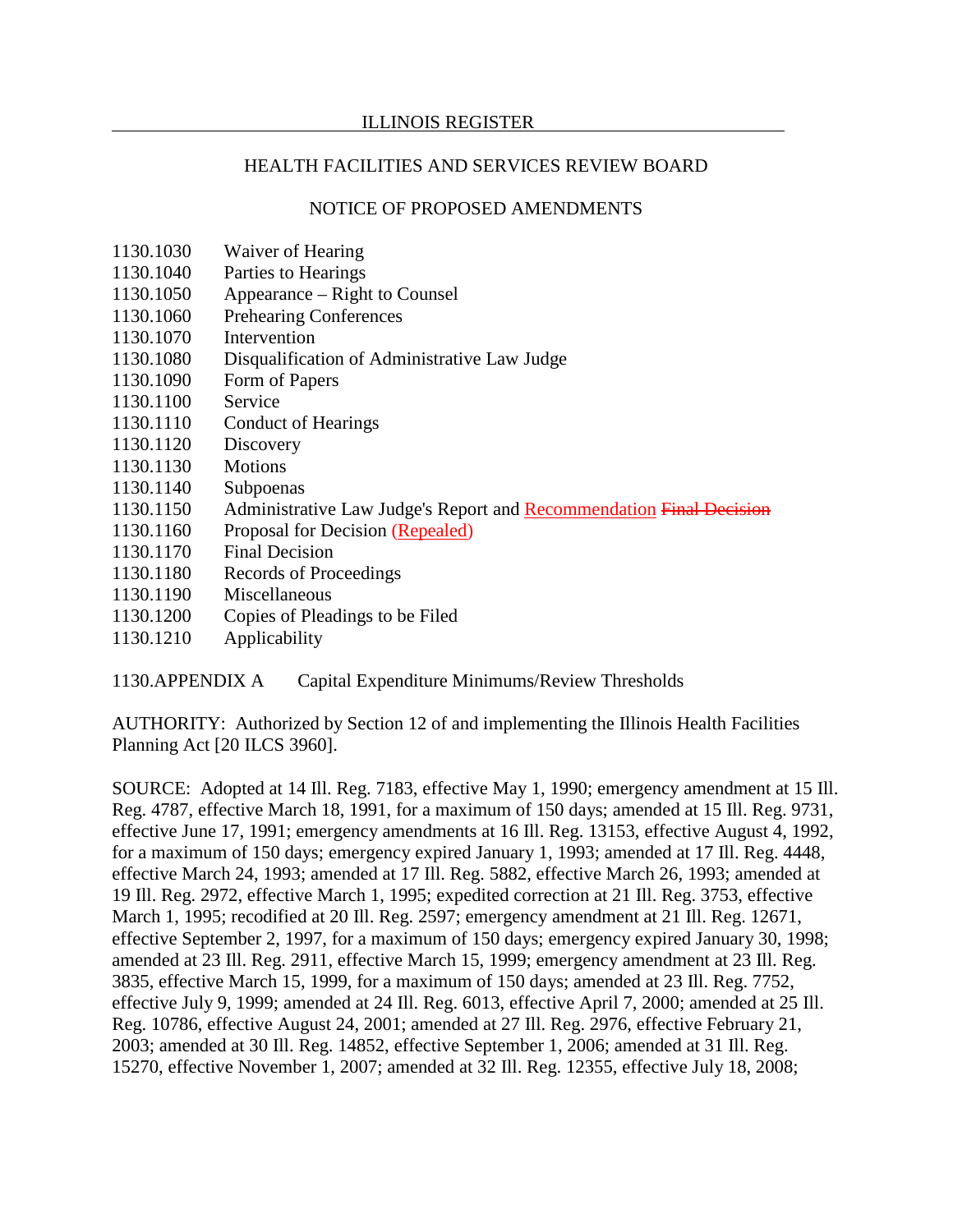## NOTICE OF PROPOSED AMENDMENTS

amended at 37 Ill. Reg. 6227, effective June 1, 2013; amended at 38 Ill. Reg. 2869, effective February 1, 2014; amended at 39 Ill. Reg. \_\_\_\_, effective\_\_\_\_\_\_\_\_\_\_\_\_\_\_.

### SUBPART A: AUTHORITY

### **Section 1130.140 Definitions**

"Act" means the Illinois Health Facilities Planning Act [20 ILCS 3960].

"Administrative Law Judge" means the person appointed to preside at administrative hearings under Subpart J of this Part and pursuant to the Act.

"Administrator" means the chief executive officer of HFSRB, responsible to the HFSRB Chairman and, through the Chairman, responsible to HFSRB for the execution of its policies and procedures.

"Adverse Action" means a disciplinary action taken by IDPH, CMMS, or any other State or federal agency against a person or entity that owns or operates or owns and operates a licensed or Medicare or Medicaid certified healthcare facility in the State of Illinois. These actions include, but are not limited to, all Type "A" and Type "AA" violations. As defined in Section 1-129 of the Nursing Home Care Act [210 ILCS 45], *"Type 'A' violation" means a violation of* the Nursing Home Care *Act or of the rules promulgated thereunder which creates a condition or occurrence relating to the operation and maintenance of a facility presenting a substantial probability that risk of death or serious mental or physical harm to a resident will result therefrom or has resulted in actual physical or mental harm to a resident.* As defined in Section 1-128.5 of the Nursing Home Care Act, *a "Type AA violation" means a violation of* the *Act or of the rules promulgated thereunder which creates a condition or occurrence relating to the operation and maintenance of a facility that proximately caused a resident's death.* [210 ILCS 45/1-129]

"Affirmation" means a statement, declaration, proclamation, pronouncement or notice made by an applicant regarding the information requirements for an application for exemption, with the understanding that there are still consequences to any matters that are non-compliant with the terms of the exemption issued.

"Agency" or "IDPH" means the Illinois Department of Public Health.

"Alteration" means any revision or change to a project as detailed in the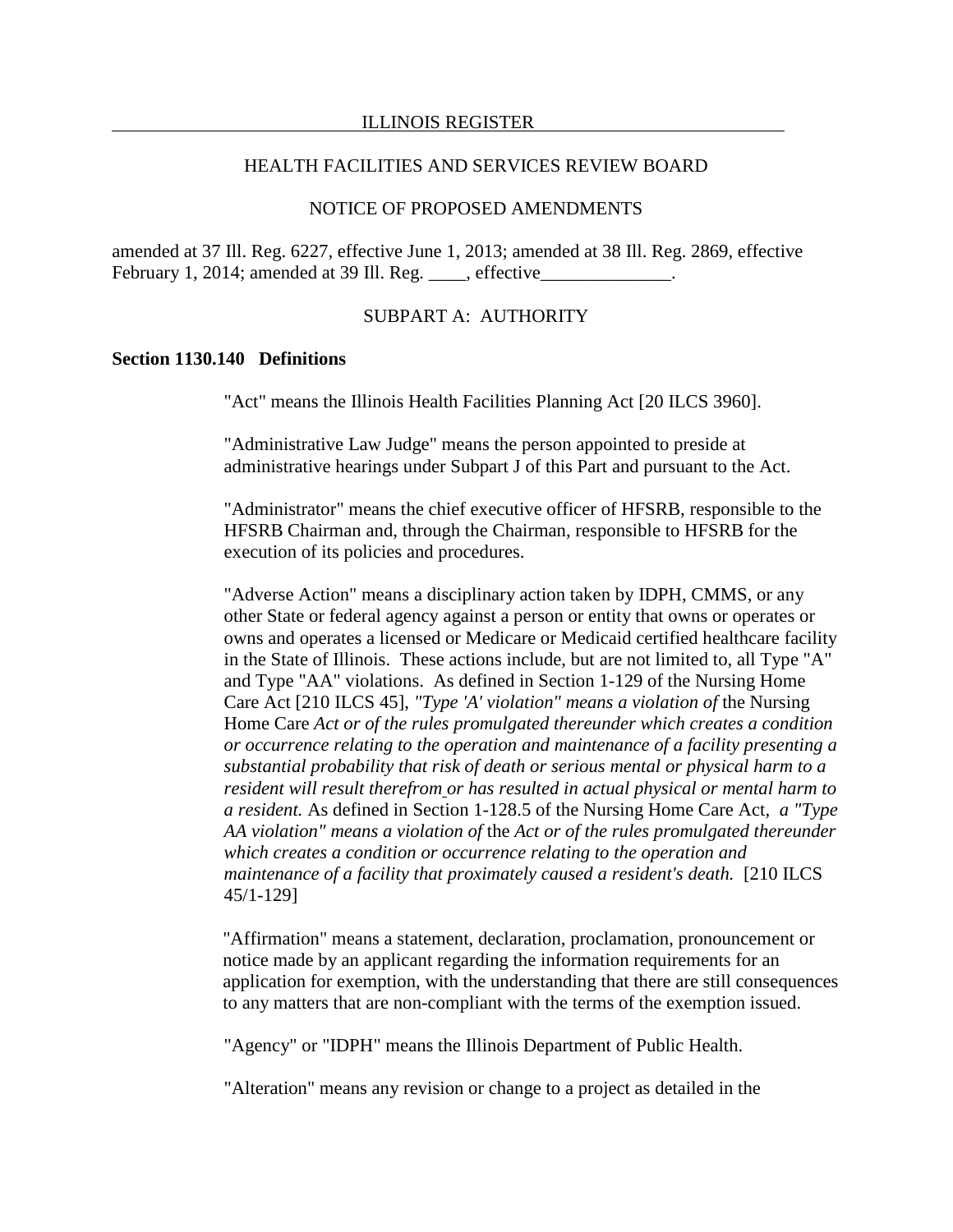### NOTICE OF PROPOSED AMENDMENTS

application that occurs after HFSRB issuance of the permit. A completed project cannot be altered. The site of the proposed project or the persons who are the permit holder cannot be altered.

"Applicant" means a person, as defined in the Act, who applies for a permit or exemption. See Section 1130.220 to determine what parties are necessary for an application.

"Audit" means the most recent formal examination, correction and official endorsement of financial reports by an independent certified public accountant.

"Authorized Representative" means a person who has authority to act on behalf of the legal entity or person that is the applicant or permit holder. Authorized representatives are: in the case of a corporation, any of its officers or members of its board of directors; in the case of a limited liability company, any of its managers or members (or the sole manager or member when two or more managers or members do not exist); in the case of a partnership, any of its general partners (or the sole general partner when two or more general partners do not exist); in the case of estates and trusts, any of its beneficiaries (or the sole beneficiary when two or more beneficiaries do not exist); and in the case of a sole proprietor, the individual who is the proprietor.

"Capital Expenditure" *means an expenditure made by or on behalf of a health care facility (as such a facility is defined in the Act), which, under generally accepted accounting principles, is not properly chargeable as an expense of operation and maintenance, or is made to obtain by lease or comparable arrangement any facility or part thereof or any equipment for a facility or part and which exceeds the capital expenditure minimum. For purposes of this definition, the cost of any studies, surveys, designs, plans, working drawings, specifications, and other activities essential to the acquisition, improvement, expansion, or replacement of any plant or equipment with respect to which an expenditure is made shall be included in determining if such expenditure exceeds the capital expenditure minimum. Unless otherwise interdependent or submitted as one project by the applicant, components of construction or modification undertaken by means of a single construction contract or financed through the issuance of a single debt instrument shall not be grouped together as one project. Donations of equipment or facilities to a health care facility which if acquired directly by such facility would be subject to review under the Act shall be considered capital expenditures, and a transfer of equipment or facilities for less than fair market value shall be considered a capital expenditure if a transfer of*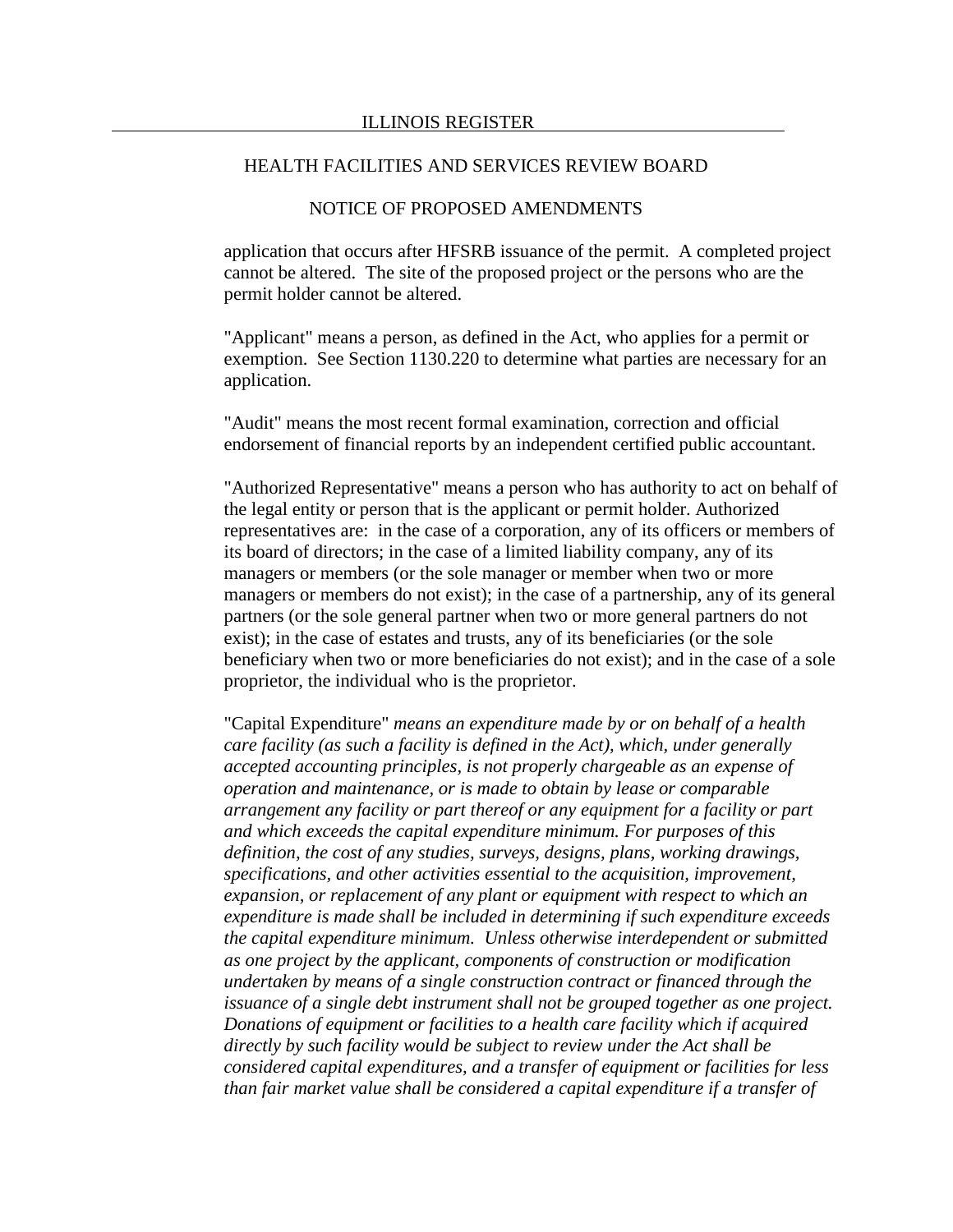# NOTICE OF PROPOSED AMENDMENTS

*the equipment or facilities at fair market value would be subject to review.* [20 ILCS 3960/3]

"Capital Expenditure Minimum" means the dollar amount or value which would require a permit for capital projects and major medical equipment. Capital expenditure minimums are adjusted annually to reflect the increase in construction costs due to inflation per Section 1130.310. Current capital expenditure minimums are posted on the HFSRB website (www.hfsrb.illinois.gov) and Appendix A.

"Censure" means a formal and public reprimand issued by HFSRB.

"CMMS" means the federal Centers for Medicare and Medicaid Services.

"Chairman" means the presiding officer of HFSRB.

"Change in the Bed Count of a Health Care Facility" means a change in a health care facility's authorized bed capacity, including reductions, increases with permit or allowable increases without permit. *A permit or exemption shall be obtained prior to the construction or modification of a health care facility that: changes the bed capacity of a health care facility by increasing the total number of beds or by distributing beds among various categories of service or by relocating beds from one physical facility to another by more than 20 beds or 10% of total bed capacity as defined by the State Board* in its Inventory of Health Care Facilities and Services and Need Determinations found on the Board's website at www.hfsrb.illinois.gov, *whichever is less, over a 2-year period.* The two-year period begins on the date the additional beds or stations become operational. [20 ILCS 3960/5] (See Section 1130.240(f) for more detail.)

"Change of Ownership" means a change in the person who has operational control of an existing health care facility or *a change in the person who has ownership or control of a health care facility's physical plant and capital assets. A change of ownership is indicated by, but not limited to, the following transactions: sale, transfer, acquisition, leases, change of sponsorship or other means of transferring control.* [20 ILCS 3960/3] Examples of change of ownership include:

a transfer of stock or assets resulting in a person obtaining majority interest (i.e., over 50%) in the person who is licensed or certified (if the facility is not subject to licensure), or in the person who owns or controls the health care facility's physical plant and capital assets; or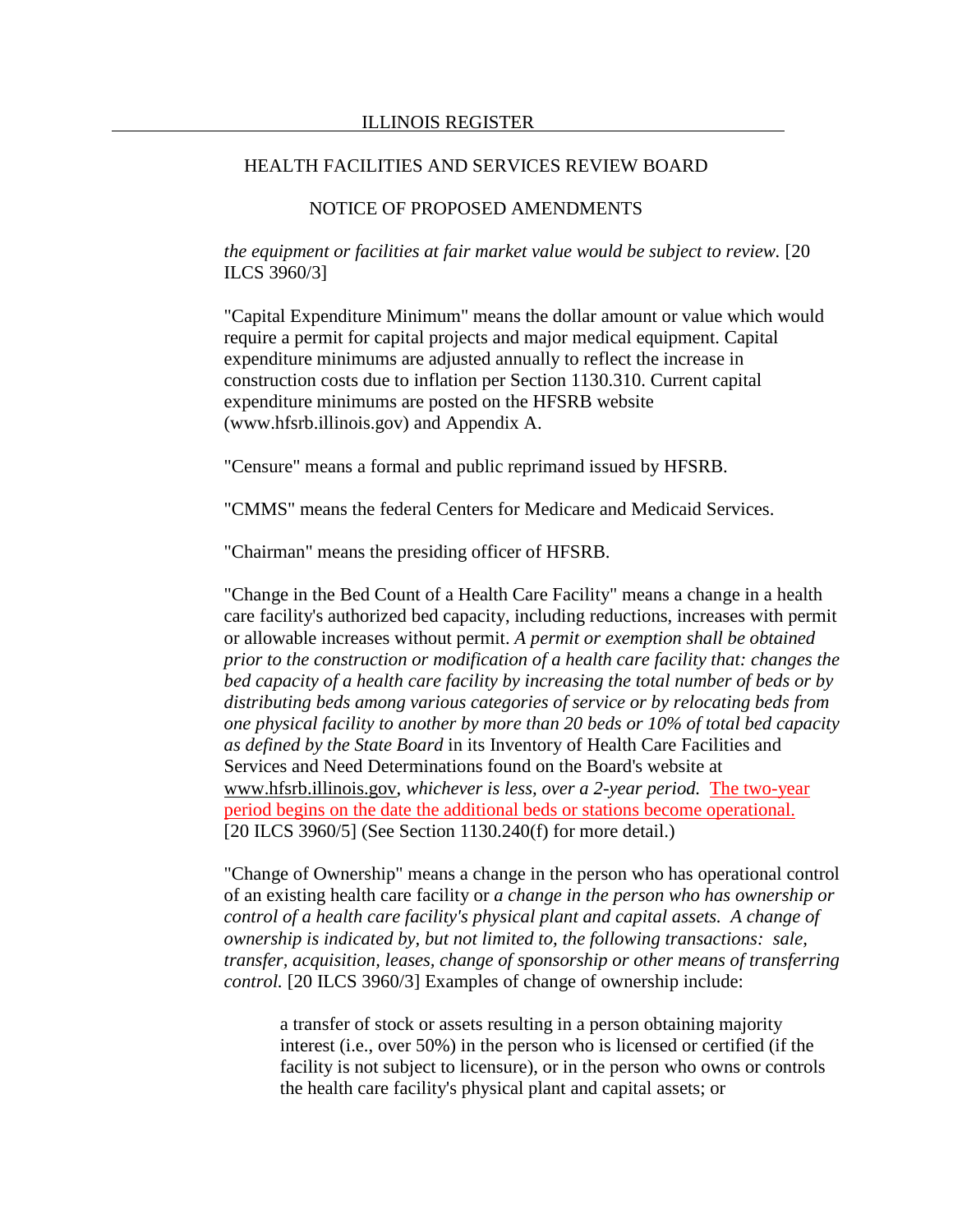## NOTICE OF PROPOSED AMENDMENTS

the issuance of a license by IDPH to a person different from the current licensee; or

for facilities not subject to licensing, the issuance of a provider number to a different person by certification agencies that administer Titles XVIII and XIX of the Social Security Act; or

a change in the membership or sponsorship of a not-for-profit corporation; or

a change of 50% or more of the voting members of a not-for-profit corporation's board of directors, during any consecutive 12 month period, that controls a health care facility's operations, license, certification (when the facility is not subject to licensing) or physical plant and capital assets; or

a change in the sponsorship or control of the person who is licensed or certified (when the facility is not subject to licensing) to operate, or who owns the physical plant and capital assets of a governmental health care facility; or

any other transaction that results in a person obtaining control of a health care facility's operations or physical plant and capital assets, including leases.

"Charity Care" *means care provided by a health care facility for which the provider does not expect to receive payment from the patient or a third party payer*. [20 ILCS 3960/3]

"Clinical Service Area" means a department or service that is directly *related to the diagnosis, treatment, or rehabilitation of persons receiving services from the health care facility* [20 ILCS 3960/3]. A clinical service area's physical space shall include those components required under the facility's licensure or Medicare or Medicaid Certification, and as outlined by documentation from the facility as to the physical space required for appropriate clinical practice.

"Co-applicant" means a person, as defined in the Act, who, together with other persons, applies for a permit or exemption. (See Section 1130.220 to determine what parties are necessary for an application.)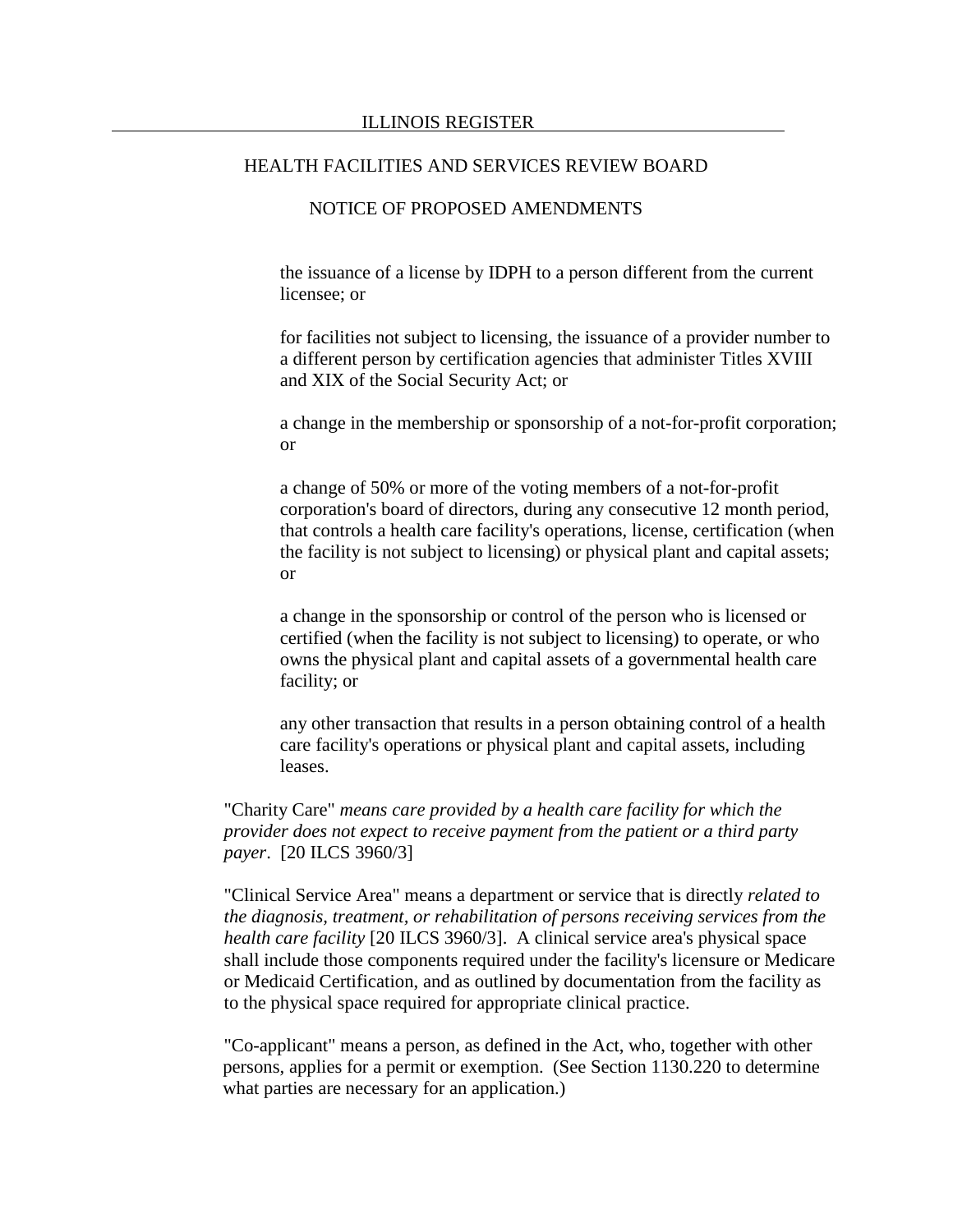# NOTICE OF PROPOSED AMENDMENTS

"Combined Service Area Project" means a project that consists of both clinical service areas and non-clinical service areas.

"Completion" or "Project Completion" means that the project has been brought to a conclusion as evidenced by one or more of the following events:

For projects with no cost that are limited to total discontinuation of a facility or for discontinuation of a category of service, the date the last patient is discharged or the date the permit for discontinuation is issued, whichever comes later; or

For projects with no cost that are limited to a substantial change in beds in licensed long-term care facilities, the date IDPH issues a revised license;  $\overline{H}$ 

For projects with no cost that are limited to a substantial change in beds in licensed hospitals or in State-operated facilities, the date the first patient is treated; or

For projects limited to the establishment of a category of service, the date the first patient is treated; or

For projects limited to the establishment of a health care facility, the date the health care facility is licensed or, if licensure is not required, the date the facility receives Medicare/Medicaid certification; or

For projects limited to the establishment of a health care facility, the date the health care facility is licensed or, if licensure is not required, the date the facility receivesof Medicare/Medicaid certification..; or

For projects limited to the acquisition of major medical equipment, the date the equipment is utilized to treat the first patient; or

For projects limited to the addition of end-stage renal dialysis stations and for projects, with a cost, that are limited to the addition of beds, the date the first patient is treated; or

For all other projects, including modernization of existing facilities, project completion occurs when all components of the project are fulfilled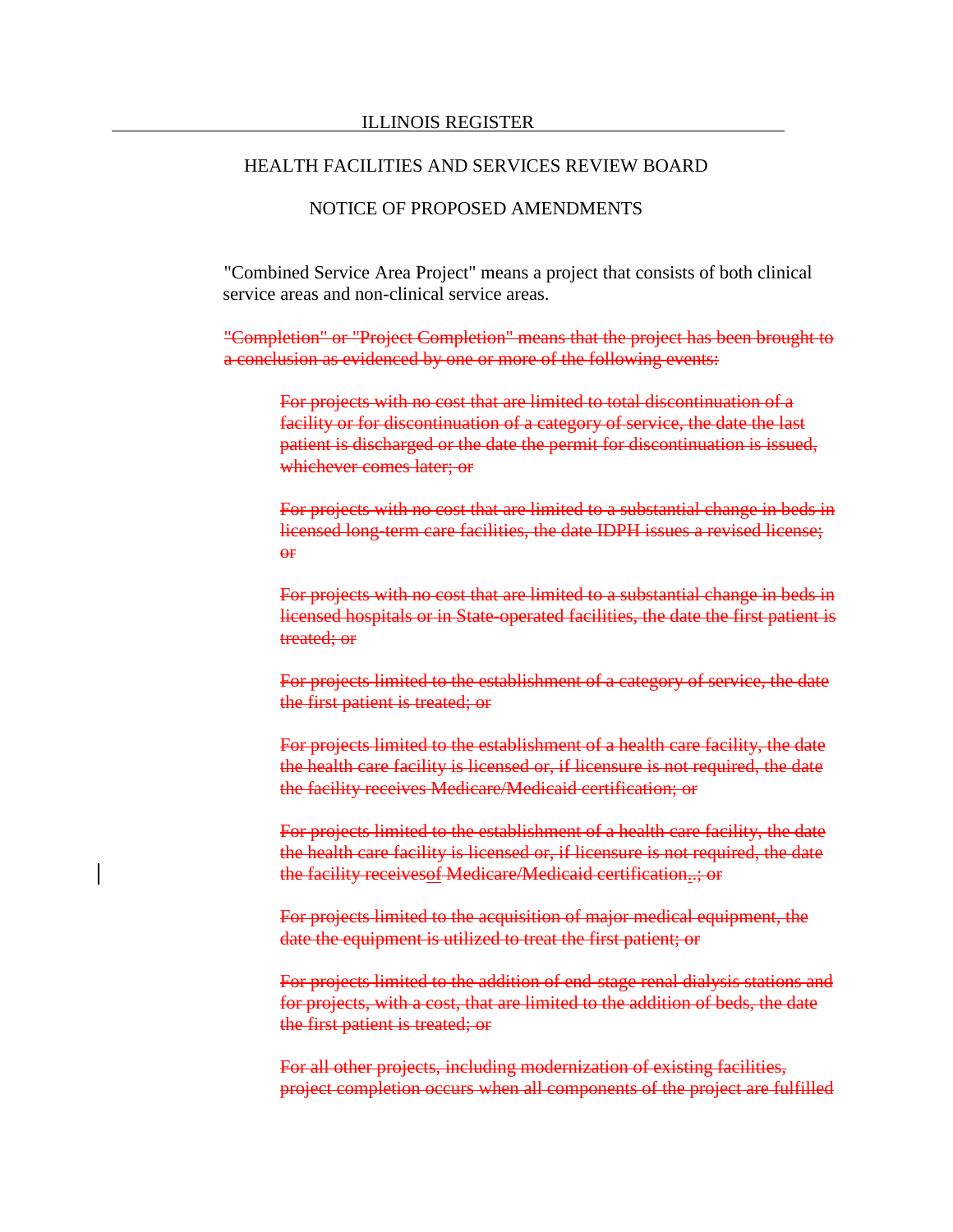# NOTICE OF PROPOSED AMENDMENTS

as stated in the application for permit or exemption; or

For projects with permits issued with conditions, the date HFSRB staff deems the conditions have been met.

"Completion Date" or "Project Completion Date" means the date established by the applicant for the completion of the project in the approval of the permit or subsequent renewal, as evidenced by one or more of the events cited in the definition for "Completion".

"Construction" or "Modification" *means the establishment, erection, building, alteration, reconstruction, modernization, improvement, extension, discontinuation, change of ownership of or by a health care facility, or the purchase or acquisition by or through a health care facility of equipment or service for diagnostic or therapeutic purposes or for facility administration or operation or any capital expenditure made by or on behalf of a health care facility which exceeds the capital expenditure minimum; however, any capital expenditures made by or on behalf of a health care facility for the construction or modification of a facility licensed under the Assisted Living and Shared Housing Act or a conversion project undertaken in accordance with Section 30 of the Older Adult Services Act shall be excluded from any obligations under the Act.* [20 ILCS 3960/3]

"Contested Case" is defined in Section 1-30 of the IAPA [5 ILCS 100/1-30].

"Control" means that a person possesses any of the following discretionary and non-ministerial rights or powers:

In the case of an entity, the ability to direct the management and policies of the entity, whether through the voting of securities, corporate membership, contract, or otherwise. Examples of such control include, without limitation:

> holding 50% or more of the outstanding voting securities of an issue;

in the case of an entity that has no outstanding voting securities, having the right to 50% or more of the profits or, in the event of dissolution, the right to 50% or more of the assets of the entity;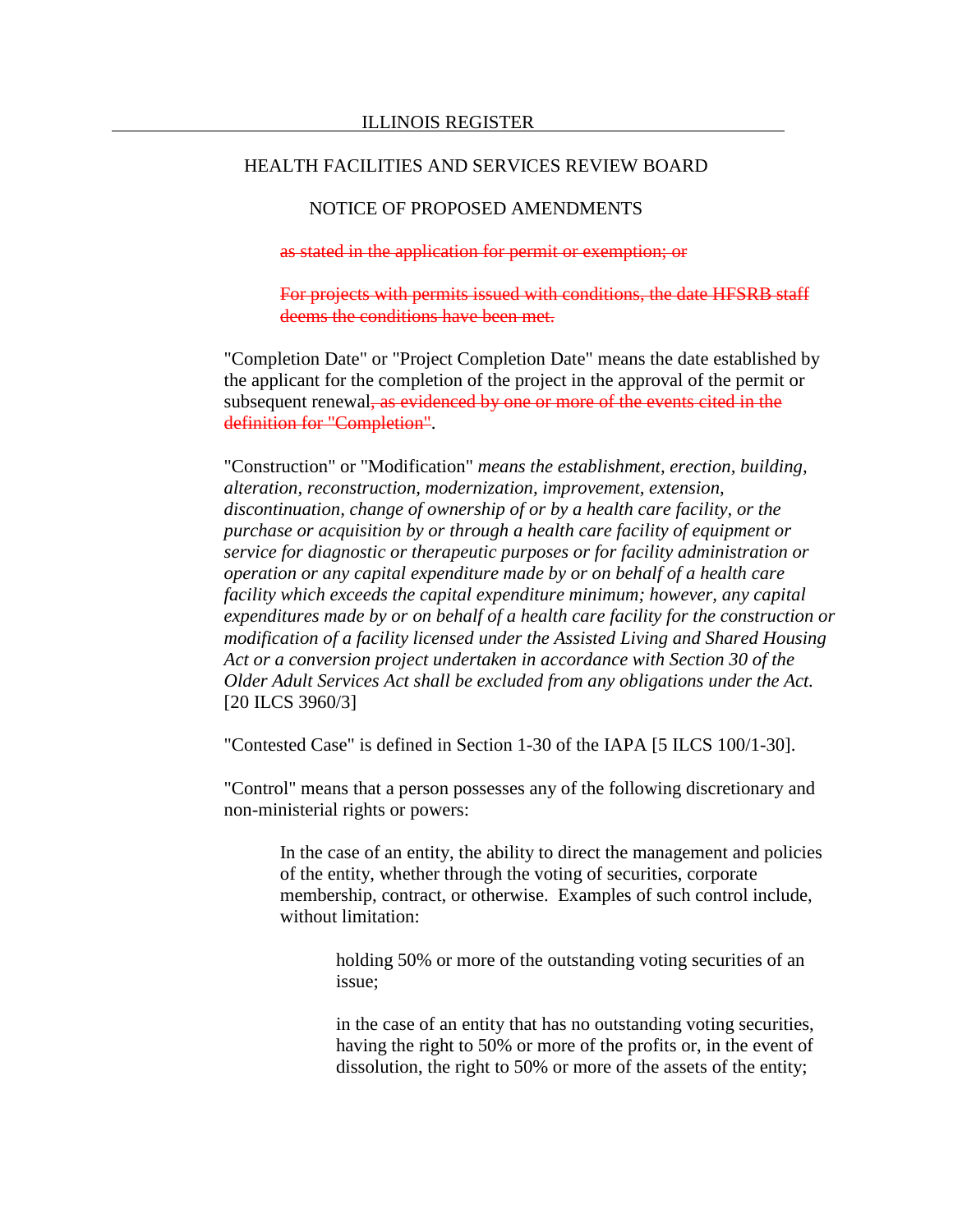### NOTICE OF PROPOSED AMENDMENTS

having the power to appoint or remove 50% or more of the governing board members of an entity;

having the power to require or approve the use of funds or assets of the entity; or

having the power to approve, amend or modify the entity's bylaws or other governance documents.

In the case of capital assets or real property, the power to direct or cause the direction of the personal property, real property or capital assets that are components of the project (i.e., fixed equipment, mobile equipment, buildings and portions of buildings). Examples of such control include, without limitation:

ownership of 50% or more in the property or asset;

serving as lessee or sublessee.

"Conversion" means a change in the control of an existing health care facility's physical plant, assets, or operations by such methods as, but not limited to, a change in ownership, acquisition, merger, consolidation, lease, stock transfer, or change in sponsorship. Types of conversion include:

change of ownership;

consolidation by combining two or more existing health care facilities into a new health care facility, terminating the existence of the existing or original facilities  $(A + B = C)$ . Consolidation results in the establishment of a health care facility within the meaning of the Act and in the discontinuation of the existing facilities, resulting in termination of license for facilities subject to licensing or the loss of certification for facilities not subject to licensing;

merger by the absorption of one or more existing health care facilities into another existing health care facility. The result of the absorption is that only one facility survives  $(A + B = B)$ . Merger results in the modification (e.g., expansion of beds or services) of the survivor facility and the discontinuation of the facility being absorbed.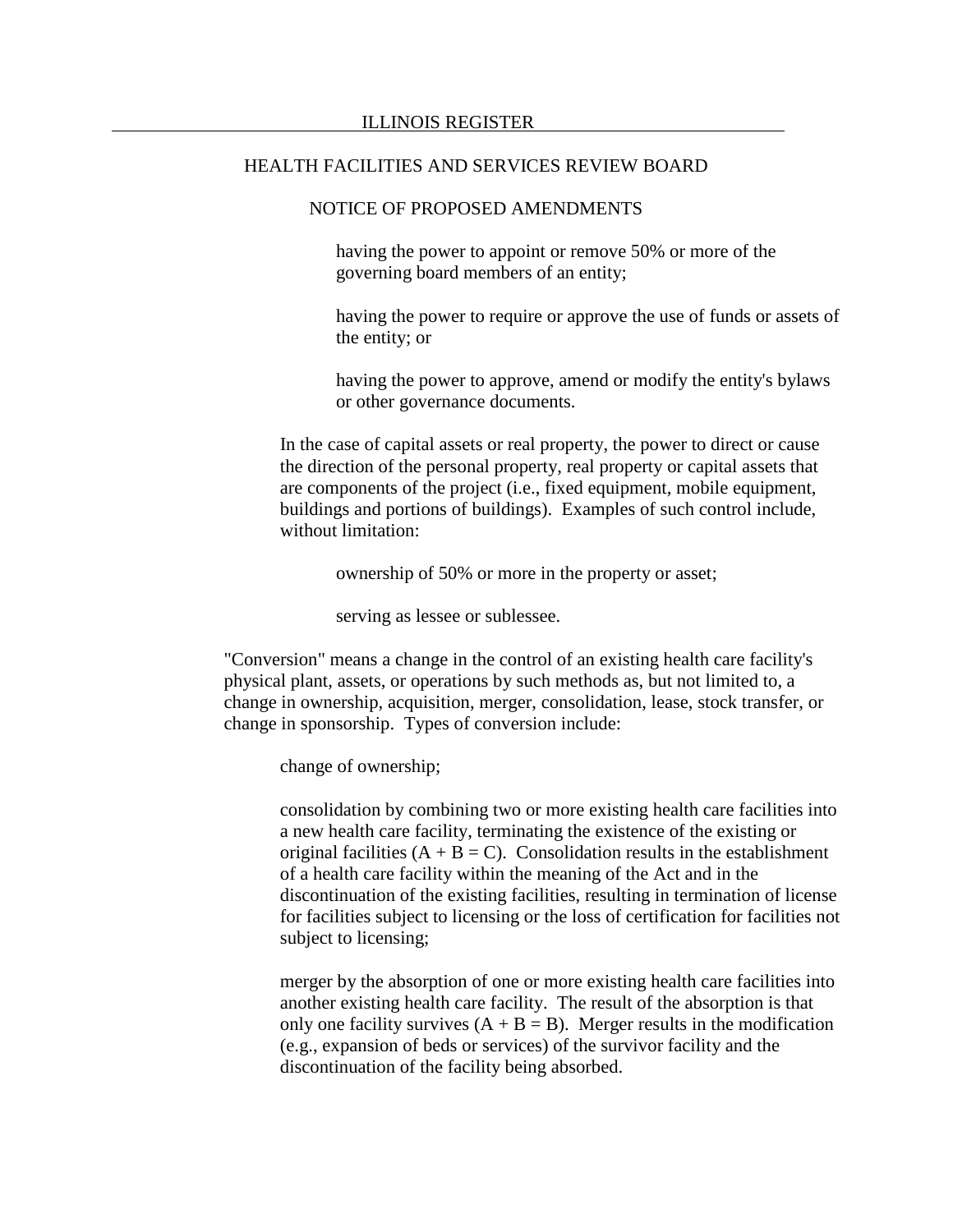## NOTICE OF PROPOSED AMENDMENTS

"Date" means, for purposes of 77 Ill. Adm. Code 1130, a time period starting at 12:00:01 a.m. of a specified day and ending at 12:00:01 a.m. the following day.

"Director" means *the Director of the Department of Public Health*. [20 ILCS 3960/3]

"Discontinuation" means to cease operation of an entire health care facility or category of service on a voluntary or involuntary basis. A permit is required prior to discontinuation. A facility or category of service that has ceased operation or has interrupted service on a temporary basis due to unanticipated or unforeseen circumstances (such as the lack of appropriate staff, or a natural or unnatural disaster) may be determined to not have discontinued, provided that the facility has exercised appropriate efforts to maintain operation and has provided documentation of the circumstances and anticipated date of restoration to HFSRB within 30 days after the temporary interruption of the service. Discontinuation also includes a determination by HFSRB that:

a category of service approved after January 1, 1992 is not operating at utilization standards/target occupancy rates specified in 77 Ill. Adm. Code 1100 (Narrative and Planning Policies), for that category of service, by the end of the second year of operation after project completion and on average for any two-year period thereafter (based upon data reported by the facility to HFSRB staff pursuant to Section 13 of the Act), and that need no longer exists in the planning area based upon the existence of such factors as, but not limited to, access to other services in the planning area, excess service capacity in the planning area, and the facility's ability to adequately staff the existing service; or

an existing category of service is not operating at utilization standards/target occupancy rates specified in 77 Ill. Adm. Code 1100, for that category of service, on average for any two-year period commencing on January 1, 1995 and thereafter (based upon data reported by the facility to HFSRB staff pursuant to Section 13 of the Act), and that need no longer exists in the planning area based upon the existence of such factors as, but not limited to, access to other services in the planning area, excess service capacity in the planning area, and the facility's ability to adequately staff the existing service.

HFSRB NOTE: HFSRB may determine that discontinuation has not occurred when a facility has complied with the requirements of this definition. Failure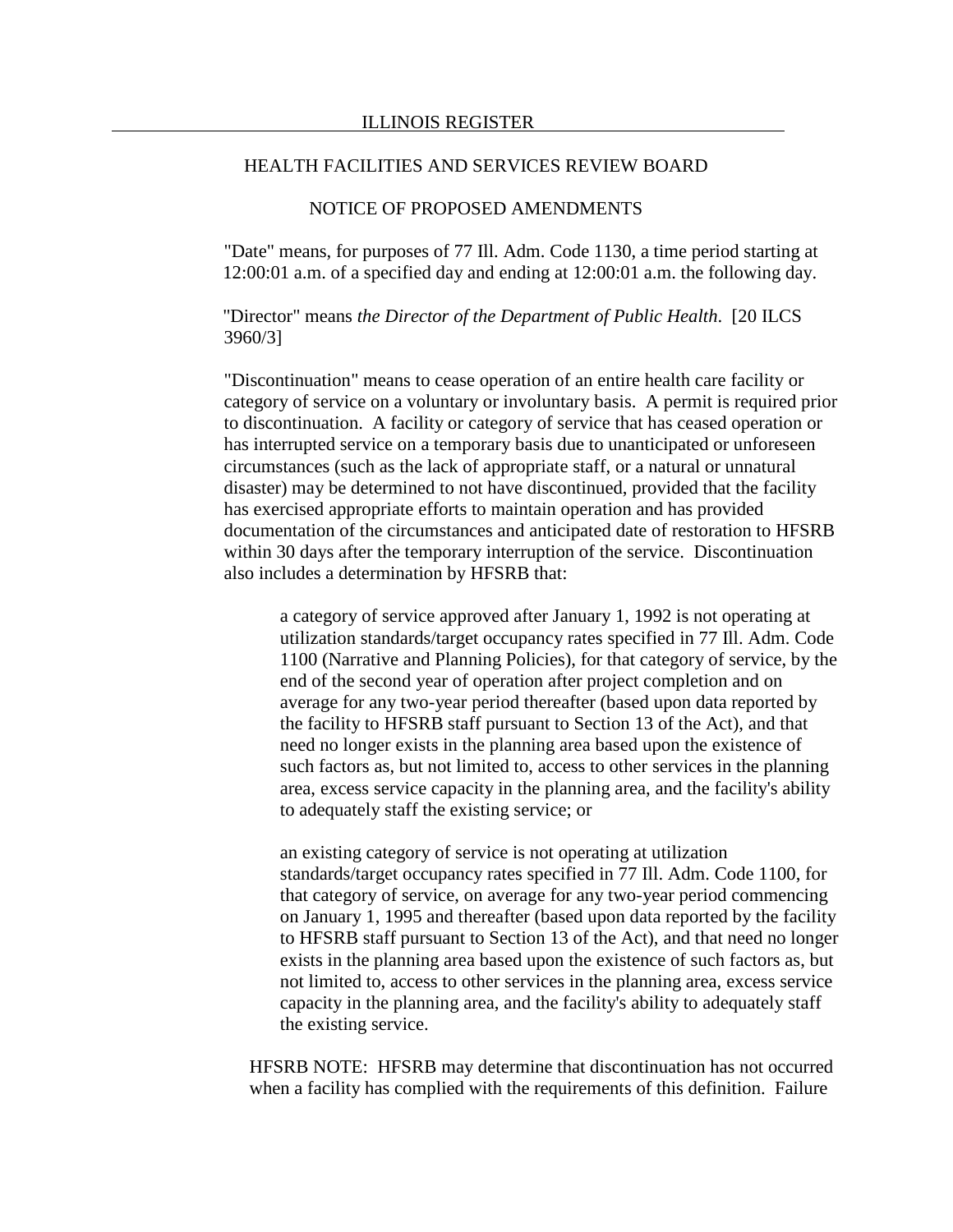### NOTICE OF PROPOSED AMENDMENTS

to obtain a permit prior to discontinuation may result in the imposition of sanctions or penalties as provided by the Act.

"Due Diligence" means to take such actions toward the completion of a project for which a permit has been issued with that diligence and foresight that persons of ordinary prudence and care commonly exercise under like circumstances. An accidental or unavoidable cause that cannot be avoided by the exercise of due diligence is a cause that reasonable prudent and careful persons, under like circumstances, do not and would not ordinarily anticipate, and whose effects under similar circumstances they do not and would not ordinarily avoid.

"Emergency Projects" means projects that are *emergent in nature and must be undertaken immediately to prevent or correct structural deficiencies or hazardous conditions that may harm or injure persons using the facility, as defined at 77 Ill. Adm. Code 1110.40(a).* [20 ILCS 3960/12(9)]

"Entity" means any corporation, company, partnership, joint venture, association, trust, foundation, fund or other legally recognized organization, public body or municipality.

"Establish" or "Establishment" means the construction of a new health care facility, the licensing of unlicensed buildings or structures as a health care facility, the replacement of an existing health care facility on another site, or *the initiation of a category of service as defined by the Board.* [20 ILCS 3960/3]

"Estimated Project Cost" or "Project Costs" means the sum of all costs, including the fair market value of any equipment or other real property (whether acquired by lease, donation, or gift) necessary to complete a project, including:

preplanning costs;

site survey and soil investigation fees;

site preparation costs;

off-site work;

construction contracts and contingencies (including demolition);

capital equipment included in construction contracts;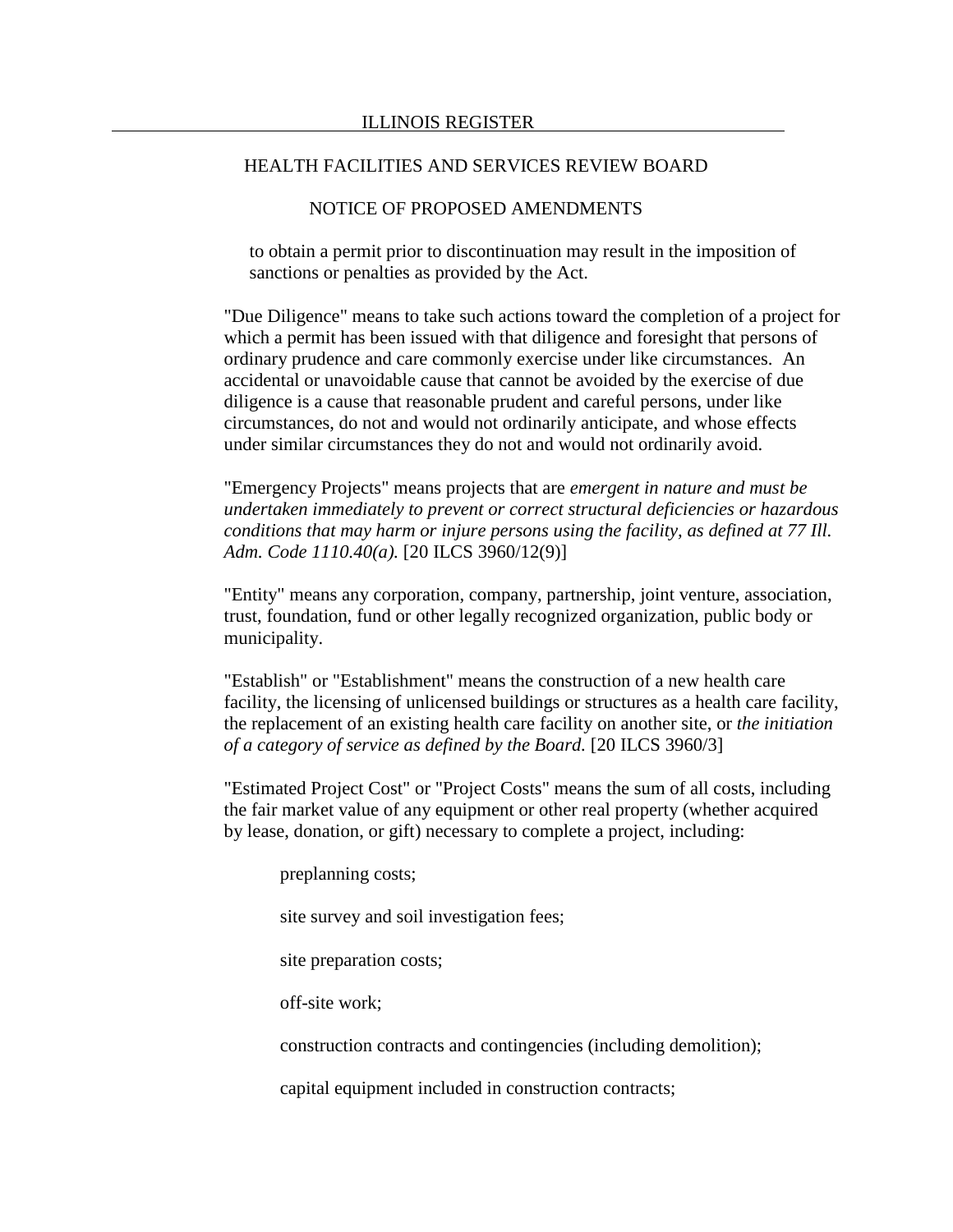## NOTICE OF PROPOSED AMENDMENTS

architectural and engineering fees;

consultants and other professional fees that are related to the project;

capital equipment not in construction contracts;

bond issuance expenses;

net interest expense during construction; and

all other costs that are to be capitalized.

"Exemption" means the classification of projects that are exempt from the Certificate of Need permit review process, but are reviewed under *the procedures and requirements* of HFSRB *regarding issuance of exemptions*. (See Subpart E.) *An exemption shall be approved when* all *information required by the Board,* in accordance with Subpart E*, is submitted.* [20 ILCS 3960/6(b)]

"Existing Health Care Facility" means any health care facility subject to the Act that:

has a license issued by IDPH and has provided services within the past 12 months, unless the failure to provide such service is the result of pending license revocation procedures, and has not surrendered or abandoned its license or had its license revoked or voided or otherwise deemed invalid by IDPH; or

is certified under Titles XVIII or XIX of the Social Security Act (42 USC 1395); or

is a facility operated by the State of Illinois.

HFSRB NOTE: Projects approved by HFSRB for establishment of a health care facility that have not been deemed complete in accordance with the provisions of this Part shall not be considered existing facilities, but the approved number of beds or services shall be recorded in the Inventory of Health Care Facilities and shall be counted against any applicable need estimate.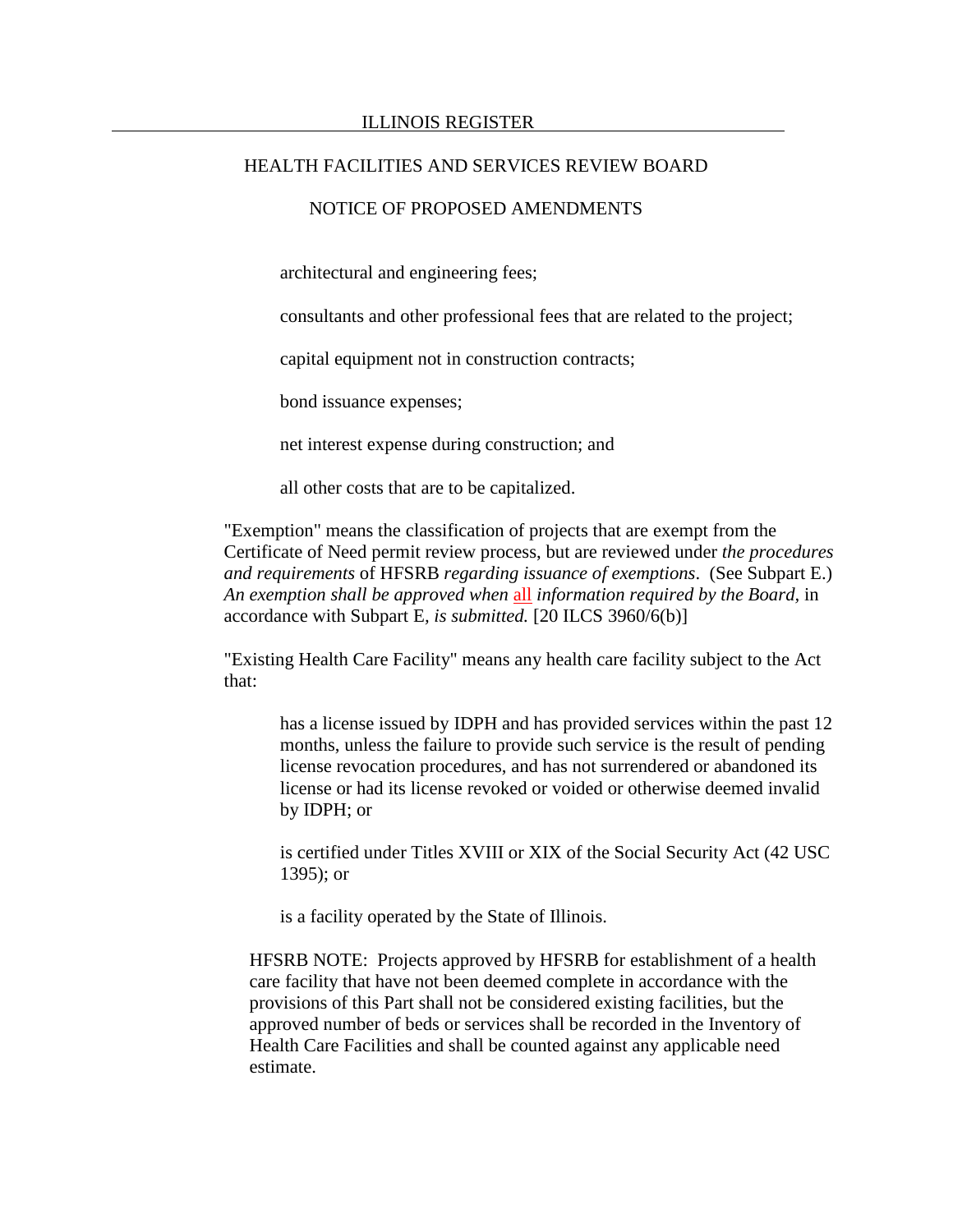### NOTICE OF PROPOSED AMENDMENTS

"Ex Parte Communication" *means a communication between a person who is not a State Board member or employee that reflects on the substance of a formally filed State Board proceeding and that takes place outside the record of the proceeding. Communications regarding matters of procedure and practice, such as the format of a pleading, number of copies required, manner of service, and status of proceedings, are not considered ex parte communications. Technical Assistance with respect to an application, not intended to influence any decision on the application, may be provided by employees to the applicant. Once an application is filed and deemed complete, a written record of any communication between staff and an applicant shall be prepared by staff and made part of the public record, using a prescribed, standardized format, and shall be included in the application file.* [20 ILCS 3960/4.2]

"Fair Market Value" means the dollar value of a project or any component of a project that is accomplished by lease, donation, gifts or any other means that would have been required for purchase, construction, or acquisition. Fair market value is documented as follows:

for equipment that is to be leased, statements from the manufacturers as to the purchase price of the equipment;

for equipment or other real property that will be a gift or donated, a statement from the donor attesting to the dollar value reported to the Internal Revenue Service pursuant to IRS Document 170;

for existing property (other than equipment) that is to be leased or otherwise acquired, copies of an appraisal performed by a certified appraiser or copies of financial statements detailing actual construction costs if the property is less than three years old; or

for property (other than equipment) that is being or will be constructed and then leased, a statement from the lessor as to the anticipated costs of construction.

"Final Decision" or "Final Administrative Decision" or "Final Determination" means:

the decision by HFSRB to approve or deny an application for permit. Action taken by HFSRB to deny an application for permit is subsequent to an administrative hearing or to the waiver of such hearing; or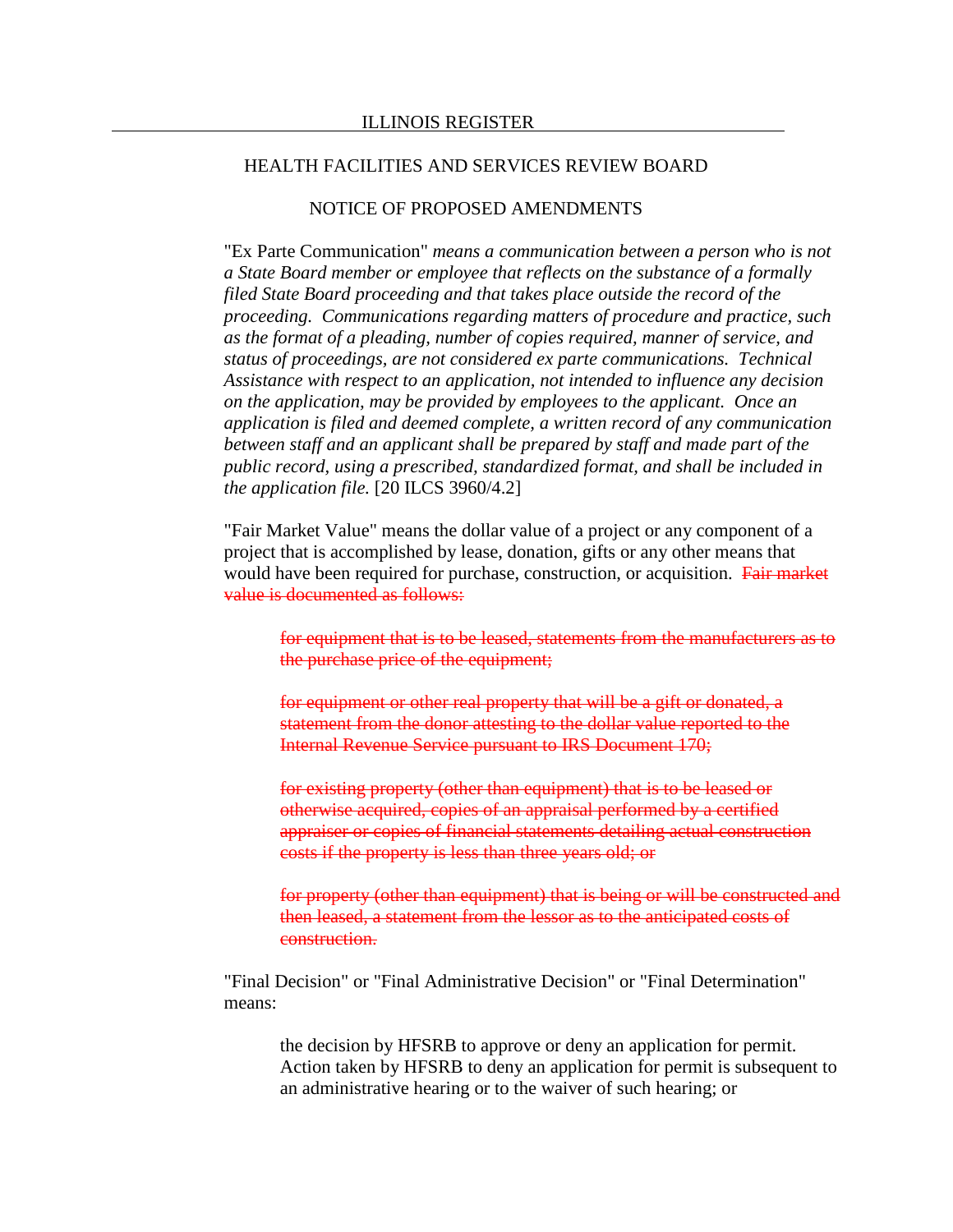### NOTICE OF PROPOSED AMENDMENTS

the decision by HFSRB on all matters other than the issuance of a permit.

HFSRB NOTE: The decision is final at the close of business of the HFSRB meeting at which the action is taken.

"Final Realized Costs" means all costs that are normally capitalized under generally accepted accounting principles that have been incurred to complete a project for which a permit or exemption was issued. These costs include all expenditures and the dollar or fair market value of any component of the project, whether acquired through lease, donation or gift.

"Financial Commitment" means the commitment of at least 33% of total funds assigned to cover total project cost, that occurs by:

The actual expenditure of 33% or more of the total project cost; or

The commitment to expend 33% or more of the total project cost by signed contracts or other legal means.

(See Section 1130.760 – Annual Progress Reports)

"Hearing Officer" means the person with authority to conduct public hearings and to take all necessary steps to assure the proper completion of public hearings and to assure compliance with requirements of the Act. Responsibilities include: determining the order and time allotment for public testimony; maintaining order; setting and announcing new hearing dates, times and places, as necessary; determining the conclusion of the hearing and assuring that all documents, exhibits and other written materials presented or requested at the hearing are in the hearing officer's custody; and preparing a report for submittal to HFSRB.

"HFSRB " or "State Board" or "Board" means the Illinois Health Facilities and Services Review Board.

"IAPA" means the Illinois Administrative Procedure Act [5 ILCS 100].

"Intent to Deny" means the negative decision of HFSRB, following its initial consideration of an application for permit that failed to receive the number of affirmative votes required by the Act. (See Section 1130.670.)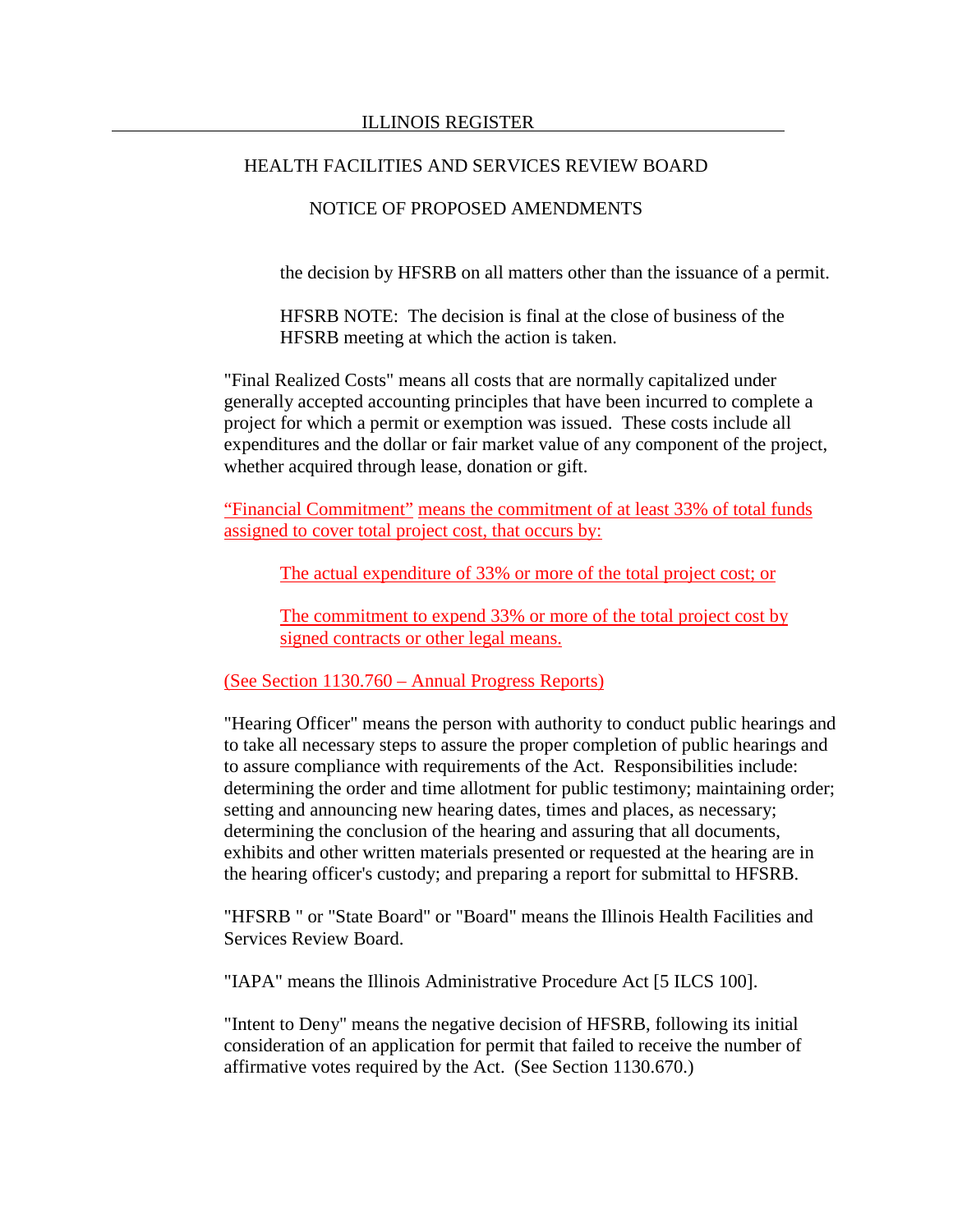### NOTICE OF PROPOSED AMENDMENTS

"Interdependent Components" means components of construction or modification that are architecturally or programmatically interrelated to the extent that undertaking one or more of the components compels the other components to be undertaken. *Unless otherwise interdependent, or submitted as one project by the applicant, components of construction or modification undertaken by means of a single construction contract or financed through the issuance of a single debt instrument shall not be grouped together as one project.*[20 ILCS 3960/3] "Inventory" means the HFSRB Inventory of Health Care Facilities and Need Determination created pursuant to Section 12(4) of the Act and found on the Board's website at www.hfsrb.illinois.gov.

"Major Construction Project" means:

*Projects for the construction of new buildings;*

*Additions to existing facilities;* 

*Modernization projects whose cost is in excess of \$1,000,000 or 10% of the facility's operating revenue, whichever is less; and*

*Such projects as the State Board shall define and prescribe (see Section 1130.310) pursuant to the Act.* [20 ILCS 3960/5]

"Major Medical Equipment" *means medical equipment* that *is used for the provision of medical and other health services and* that *costs in excess of the capital expenditure minimum, except* that this *term does not include medical equipment acquired by or on behalf of a clinical laboratory to provide clinical laboratory services if the clinical laboratory is independent of a physician's office and a hospital and it has been determined under Title XVIII of the Social Security Act (42 USCA 1395x) to meet the requirements of paragraphs (10) and (11) of section 1861(S) of the Social Security Act. In determining whether medical equipment has a value in excess of the capital expenditure minimum, the value of studies, surveys, designs, plans, working drawings, specifications, and other activities essential to the acquisition of the equipment shall be included*. [20 ILCS 3906/3]

"Medicaid Certified" or "Medicare Certified" or "Medicaid Certification" or "Medicare Certification" means approval for a facility to receive reimbursement under Title XVIII (Medicare) and/or XIX (Medicaid) of the Social Security Act (42 USC 1395).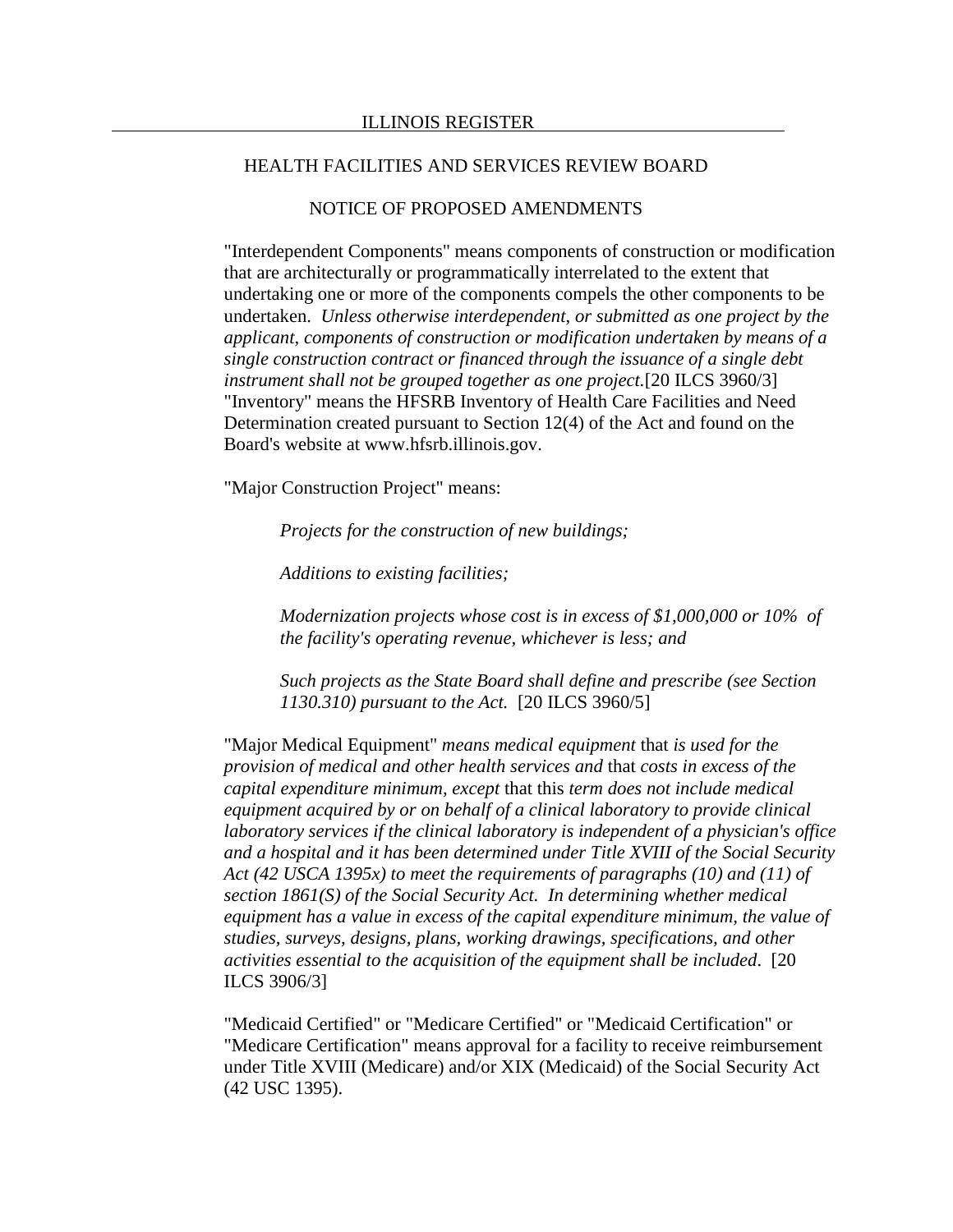### NOTICE OF PROPOSED AMENDMENTS

"Modification of an Application" or "Modification" means any change to an application during the review period (i.e., prior to a final HFSRB action). These changes include, but are not limited to: changing the proposed project's physical size or gross square feet, the site within a planning area, the operating entity when the operating entity is not the applicant, the number of proposed beds, the categories of service to be provided, the cost, the method of financing, proposed project completion date, the configuration of space within the building, or any change in the person who is the applicant, including the addition or deletion of one or more persons as co-applicants.

HFSRB NOTE: A change of site to a site outside the planning area originally identified in the application is not considered a modification and invalidates the application.

"Moral Turpitude" means conduct that has an inherent quality of baseness, vileness or depravity with respect to another person or society in general, contrary to the accepted and customary rule of right and duty. Examples include rape, forgery, robbery, arson, counterfeiting and wrongful solicitation.

"Newspaper of General Circulation" means newspapers other than those intended to serve a particular, defined population, such as the publications of professional and trade associations.

"Newspaper of Limited Circulation" is defined in Section 8.5 of the Act.

"Non-clinical Service Area" *means an area for the benefit of the patients, visitors, staff or employees of a health care facility and not directly related to the diagnosis, treatment, or rehabilitation of persons receiving services from the health care facility. "Non-clinical service areas" include, but are not limited to, chapels; gift shops; news stands; computer systems; tunnels, walkways, and elevators; telephone systems; projects to comply with life safety codes; educational facilities; student housing; patient, employee, staff, and visitor dining areas; administration and volunteer offices; modernization of structural components (such as roof replacement and masonry work); boiler repair or replacement; vehicle maintenance and storage facilities; parking facilities; mechanical systems for heating, ventilation, and air conditioning; loading docks; and repair or replacement of carpeting, tile, wall coverings, window coverings or treatments, or furniture. Solely for the purpose of this definition, "non-clinical service area" does not include health and fitness centers.* [20 ILCS 3960/3]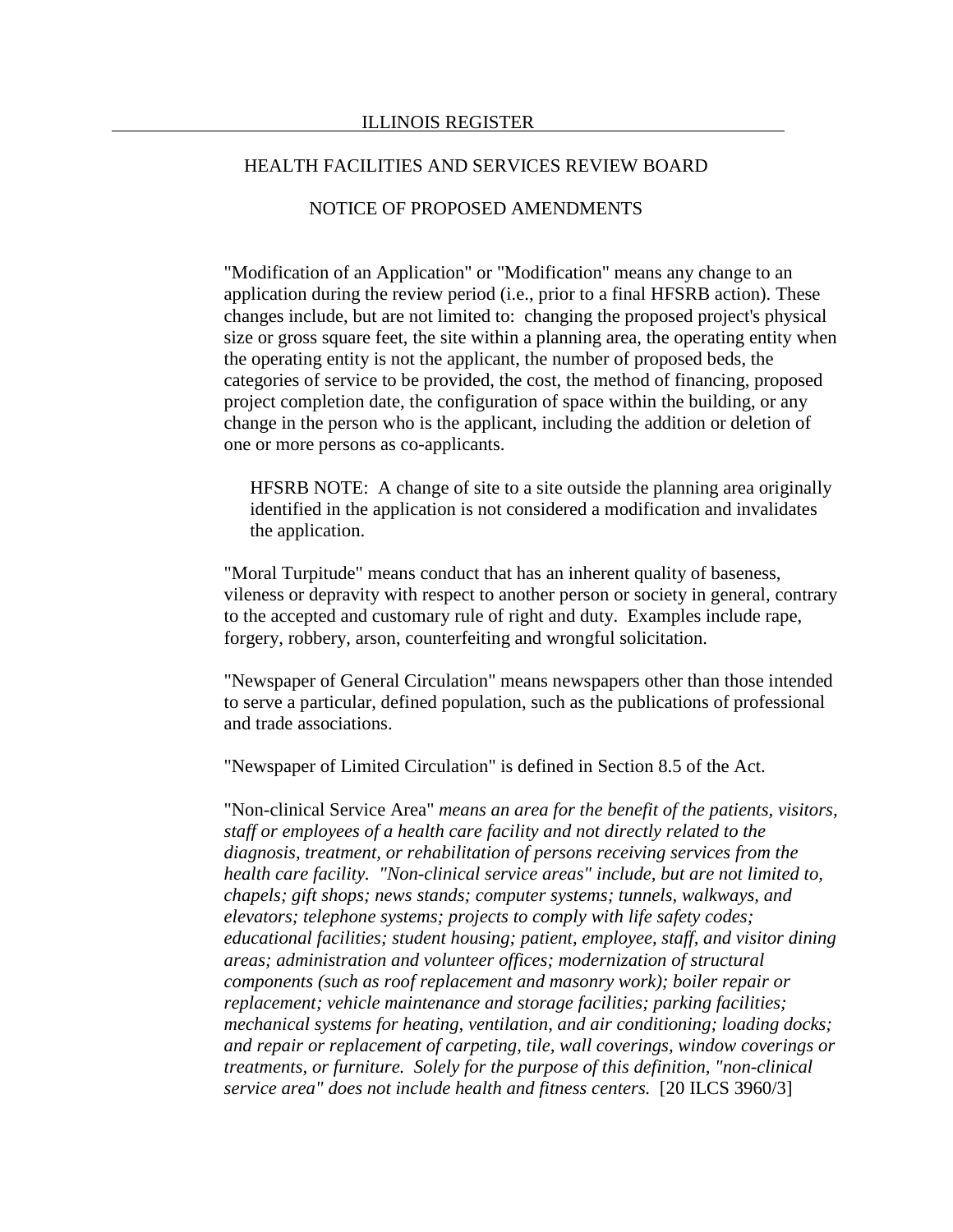## NOTICE OF PROPOSED AMENDMENTS

"Non-substantive Projects" means certain projects that have been defined in 77 Ill. Adm. Code 1110.40, with a review period of 60 days.

"Notification of HFSRB Action" means the transmittal of HFSRB decisions to the applicant or permit or exemption holder. Notification shall be given to the applicant's or permit holder's designated contact person, legal representative or chief executive officer.

"Obligation" means the commitment of at least 33% of total funds assigned to cover total project cost, that occurs by:

The actual expenditure of 33% or more of the total project cost; or

The commitment to expend 33% or more of the total project cost by signed contracts or other legal means.

"Operational" means that a permit holder is providing the services approved by HFSRB and, for a new health care facility or a new category of service, licensure or Medicare and/or Medicaid certification has been obtained and residents/patients are utilizing the facility or equipment or are receiving service.

"Out-of-state Facility" *means a person that is both licensed as a hospital or as an ambulatory surgery center under the laws of another state or that qualifies as a hospital or an ambulatory surgery center under regulations adopted pursuant to the Social Security Act and not licensed under the Ambulatory Surgical Treatment Center Act, the Hospital Licensing Act, or the Nursing Home Care Act. Affiliates of out-of-state facilities shall be considered out-of-state facilities. Affiliates of Illinois licensed health care facilities 100% owned by an Illinois licensed health care facility or its parent, or Illinois physicians licensed to practice medicine in all its branches, shall not be considered out-of-state facilities. Nothing in this definition shall be construed to include an office or any part of an office of a physician licensed to practice medicine in all its branches in Illinois that is not required to be licensed under the Ambulatory Surgical Treatment Center Act.* [20 ILCS 3960/3]

"Permit" means authorization to execute and complete a project related to a health care facility, as reviewed and approved by HFSRB and as specified in the Act.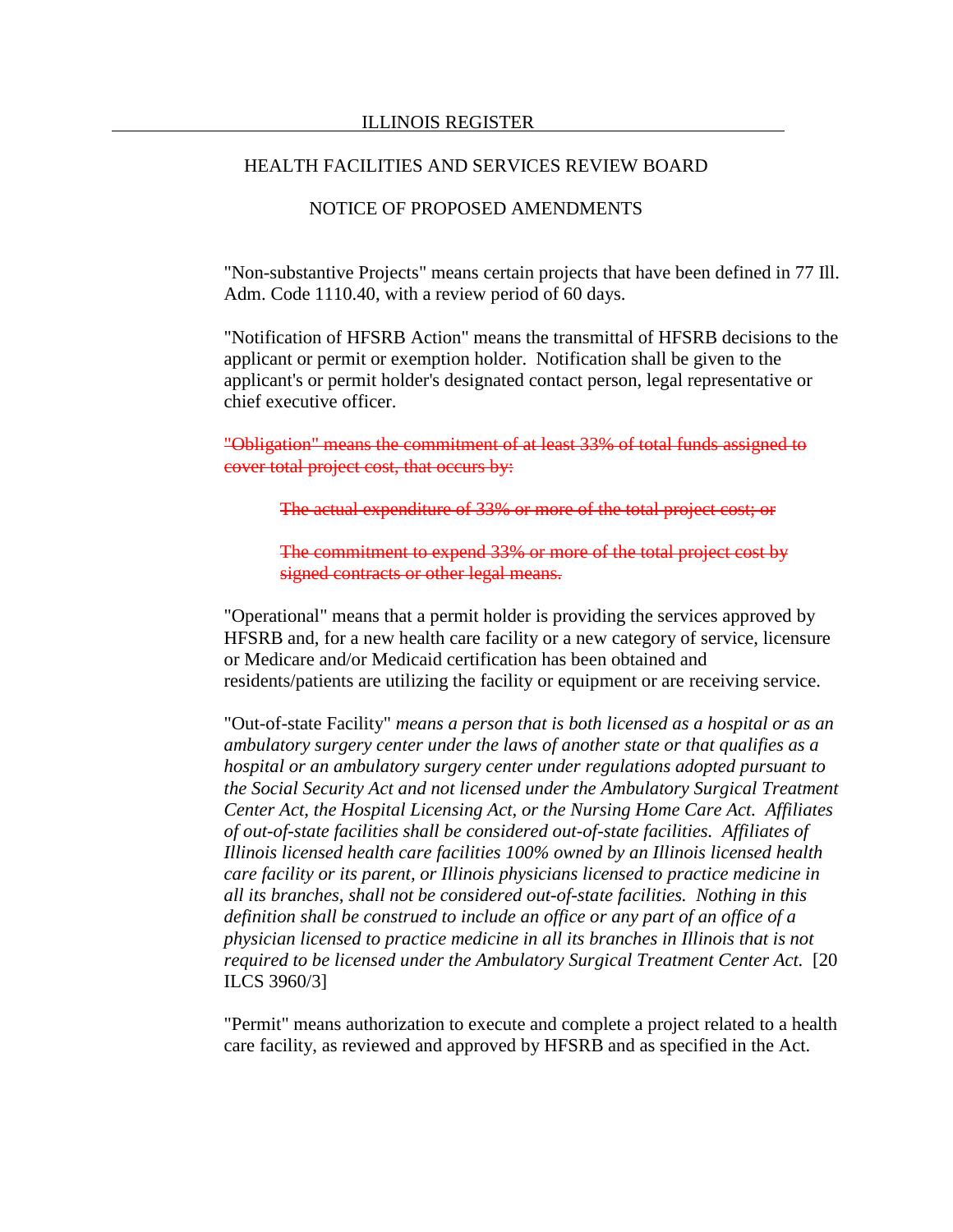### NOTICE OF PROPOSED AMENDMENTS

"Permit Acceptance Agreement" means a written HFSRB communication to the permit holder, specifying and consolidating all post-permit requirements necessary to maintain the permit.

*"Person" means any one or more natural persons, legal entities, governmental bodies other than federal, or any combination thereof.* [20 ILCS 3960/3]

"Project Financial Commitment Obligation Date" means the date on which the permit holder expended or committed to expend by contract or other legal means at least 33% of the total project cost. (See Section 1130.760 – Annual Progress Reports.)

"Proposal" or "Project" means any proposed construction or modification of a health care facility or any proposed acquisition of equipment to be undertaken by an applicant.

"Related Person" means any person that:

*is at least 50% owned, directly or indirectly, by either the health care facility or a person owning, directly or indirectly, at least 50% of the health care facility;* or

*owns, directly or indirectly, at least 50% of the health care facility*; or [20 ILCS 3960/3]

is otherwise controlled or managed by one or more health care facilities or controls or manages the health care facility; or

otherwise controls or manages the health care facility; or

is otherwise, directly or indirectly, under common management or control with one or more health care facilities.

"Relinquishment of a Permit" means a voluntary and knowing abandonment of a permit or exemption, forsaking all rights associated with that permit or exemption. Once relinquishment is granted by HFSRB, a relinquished permit or exemption is considered null and void. The inventory will be modified, if affected by the permit relinquishment, to the same status as prior to the permit issuance.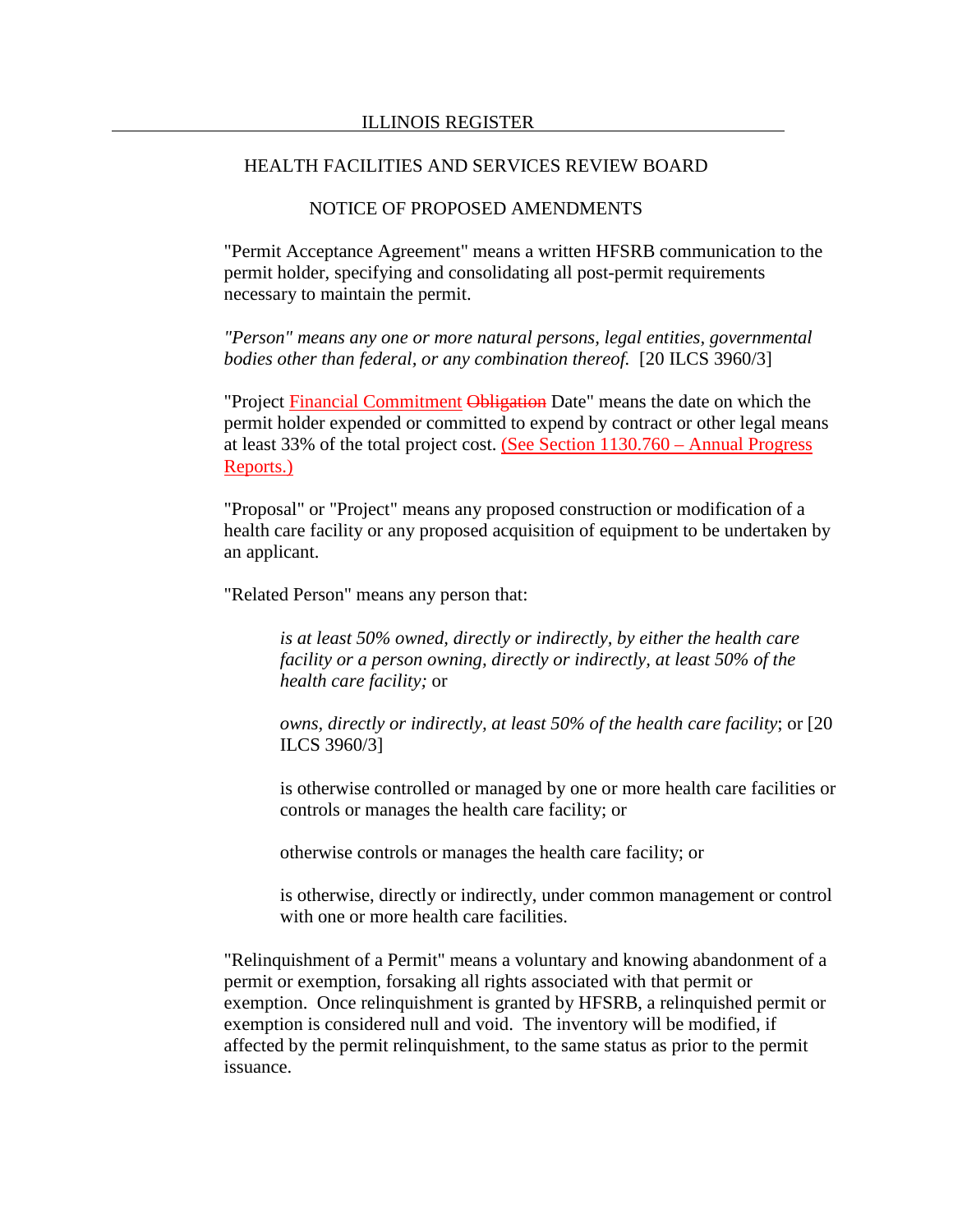## NOTICE OF PROPOSED AMENDMENTS

"Review Period" means the time from the date an application for permit or exemption is deemed complete is received by HFSRB staff at its principal office (Springfield office) deemed complete until HFSRB renders its final decision. "Site" means the physical location of a proposed project and is identified by address or legal property description.

"Square Feet" or "SF" or "Square Footage" means a unit of measure of physical service areas or buildings considered by HFSRB. Departmental Gross Square Feet (DGSF) means the designation of physical areas for departments and services. It consists of the entire space dedicated to the use of that department or service, including walls, shafts and circulation. Building Gross Square Feet (BGSF) means the designation of physical area of an entire building. It includes all exterior walls and space within those walls.

"Substantially Changes the Scope or Changes the Functional Operation of the Facility" means:

the addition or discontinuation of a category of service as defined in 77 Ill. Adm. Code 1110.40(c) and Section 1130.140;

discontinuation as defined in this Part;

a change of a material representation made by the applicant in an application for permit or exemption subsequent to receipt of a permit that is relied upon by HFSRB in making its decision. Material representations are those that provide a factual basis for issuance of a permit or exemption and include:

withdrawal or non-participation in the Medicare and/or Medicaid programs;

charge information;

requirements of variances pursuant to 77 Ill. Adm. Code 1110;

other representations made to HFSRB as stipulated or agreed upon in the public record and specified in the application or the permit or exemption approval letter;

the addition of a specialty not previously approved by HFSRB for an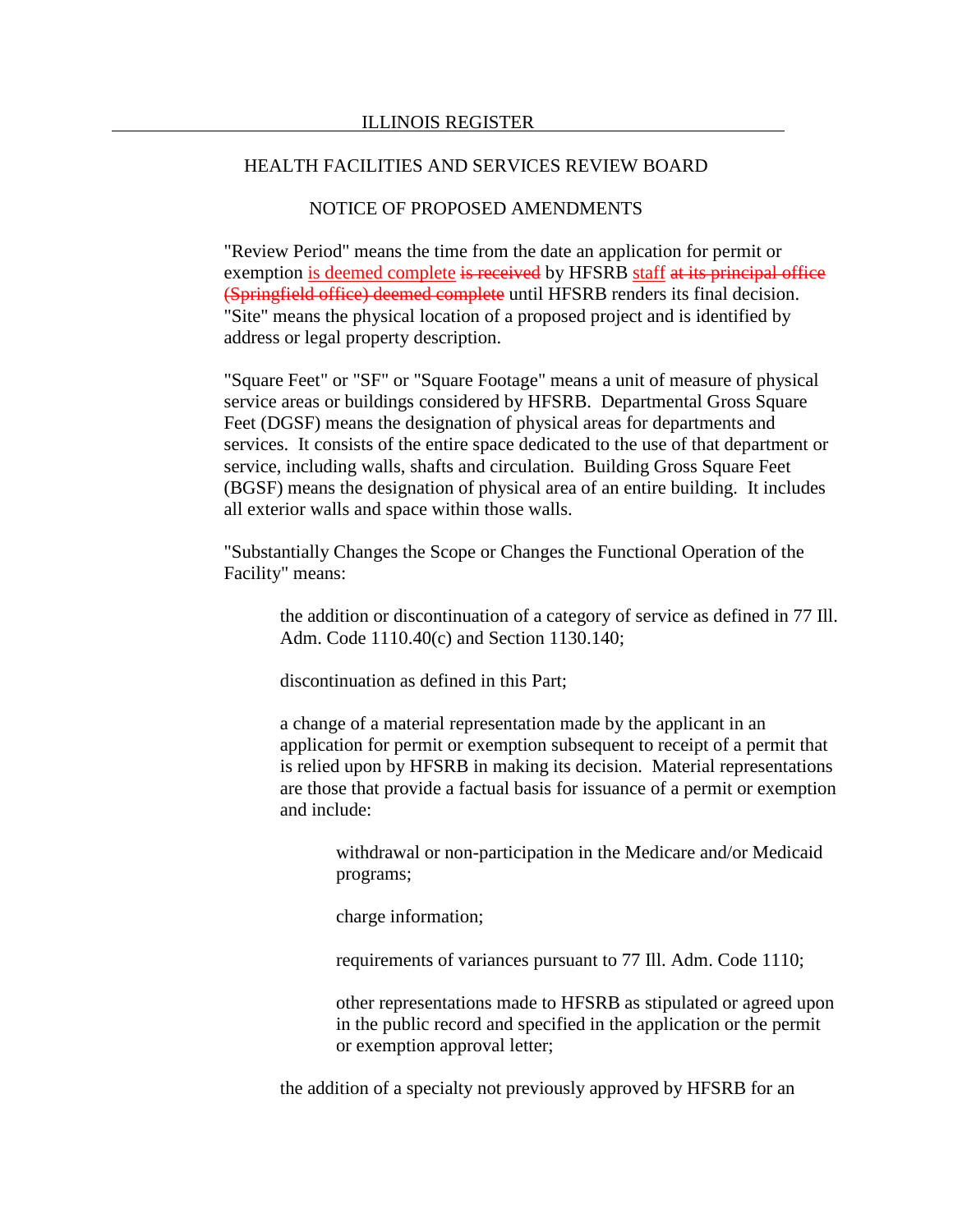### NOTICE OF PROPOSED AMENDMENTS

ambulatory surgical treatment center (ASTC) that has not been classified as a multi-specialty ASTC by HFSRB in accordance with the provisions of 77 Ill. Adm. Code 1110.1540;

an increase of more than three dialysis stations or more than 10% of the facility's total number of dialysis stations, whichever is less, over a twoyear period. The two-year period begins on the date the facility's additional stations are certified. When a permit is issued for additional stations or for the establishment of an additional facility/service, the facility may not add any more dialysis stations for two years from the date that such stations approved in the permit are certified without obtaining an additional permit; or

the acquisition, construction, or leasing of space, buildings, or structures for the purpose of providing outpatient surgical services on a site or location that is not within the licensed premises of the health care facility. Outpatient surgical services are those surgical procedures that are routinely performed in such settings as a hospital or ambulatory surgical treatment center, or in any room or area that is designed, equipped, and used for surgery, such as, but not limited to, a surgical suite or special procedures room. Outpatient surgical services do not include those procedures performed as part of a physician's private practice in examination or non-surgical treatment rooms.

"Substantially Complete" means that the application for permit has been determined ready for review, with the understanding that additional information may be needed for clarification during the course of the review period.

"Substantive Projects" means types of projects that are defined in the Act and classified as substantive. *Substantive projects shall include no more than the following:*

*Projects to construct a new or replacement facility located on a new site; or a replacement facility located on the same site as the original facility and the costs of the replacement facility exceed the capital expenditure minimum.*

*Projects proposing a new service or discontinuation of a service, which shall be reviewed by the Board within 60 days.*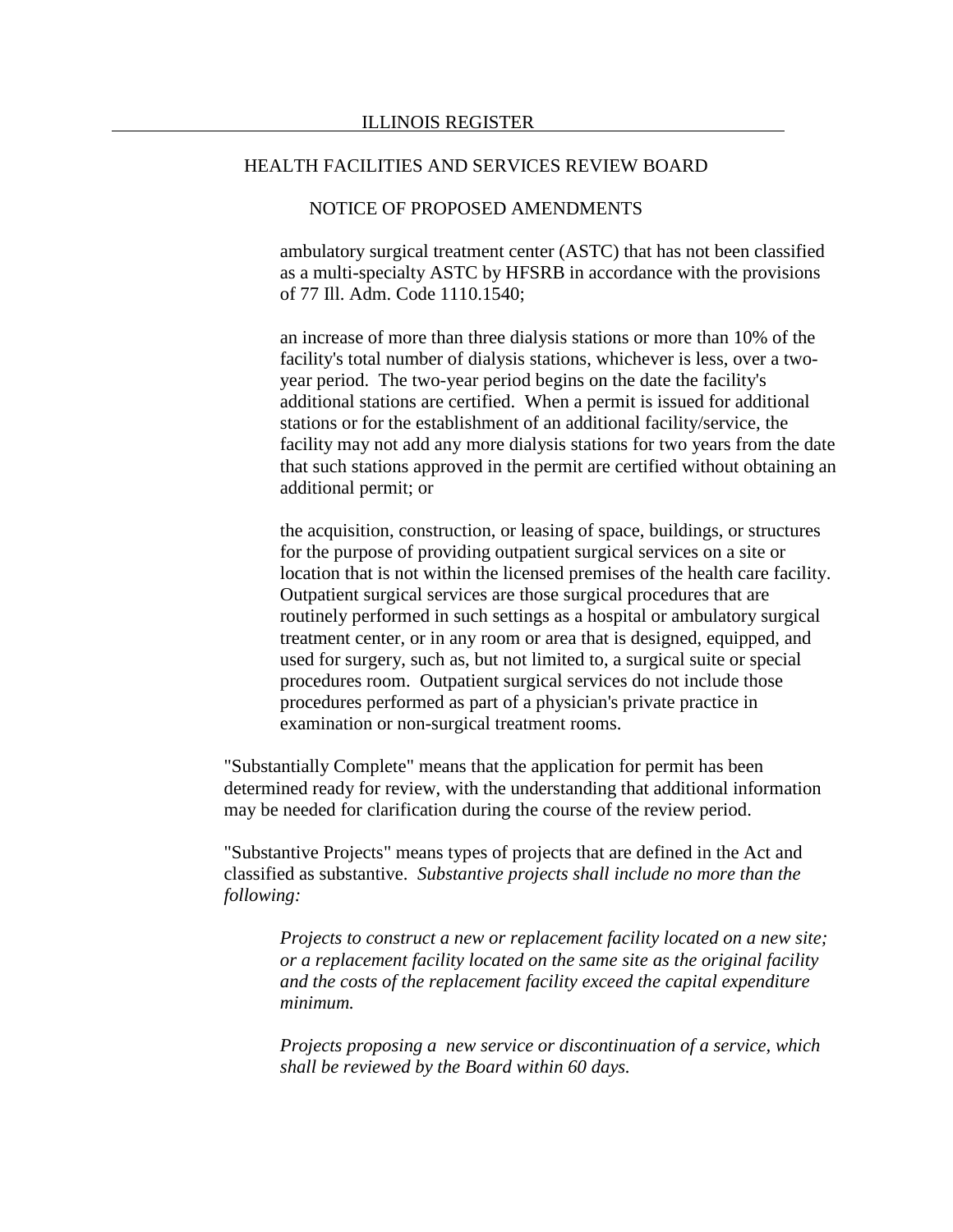## NOTICE OF PROPOSED AMENDMENTS

*Projects proposing a change in the bed capacity of a health care facility by an increase in the total number of beds or by a redistribution of beds among various categories of service or by a relocation of beds from one facility to another by more than 20 beds or more than 10% of total bed capacity, as defined by the State Board* in the Inventory*, whichever is less, over a 2-year period*. [20 ILCS 3960/12]

"Supplemental Permit" means an approved application for permit that augments or enhances an existing permit. The initial permit must be obligated, but not yet completed. Applications for permits intended to be supplemental permits shall include the basic details of the existing permit, including its status, and shall explain the inter-relationship between the two projects. The application for a supplemental permit is a distinct application for permit that is to be considered based upon its conformance with this Part. A permit holder may need to request an alteration to an existing permit if an alteration is needed to accommodate the supplemental project. The completion date of the permit being supplemented will be extended as needed, based upon approval of the supplemental application. Failure for a supplemental permit application to be approved will not affect the validity of the underlying existing permit.

"Technical Assistance" means help provided by an employee of HFSRB to a person, a health care facility or the HFSRB, and is not considered ex parte communication as defined in Section 4.2 of the Act. Technical Assistance may be provided to any person regarding pre-application conferences, the filing of an application, or other request to HFSRB provided that the communication is *not intended to influence any decision on the application.* Technical Assistance may be provided for the benefit of HFSRB to clarify issues relevant to an application or other business of HFSRB. The assistance may be in the form of written correspondences, conversations, site visits, meetings, and/or consultations with independent experts. *Once an application or exemption is filed and deemed complete, a written record of any communication between staff and an applicant shall be prepared by staff and made part of the public record, using a prescribed, standardized format, and shall be included in the application file*, within 10 business days after the assistance is provided*.* [20 ILCS 3960/4.2]

"Temporary Suspension of Facility or Category of Service" means a facility that has ceased operation or that has ceased to provide a category of service (see 77 Ill. Adm. Code 1100.220 for category of service definition) for a period not to exceed one year, due to unanticipated or unforeseen circumstances (such as the loss of appropriate staff or a natural or unnatural disaster). The time period may be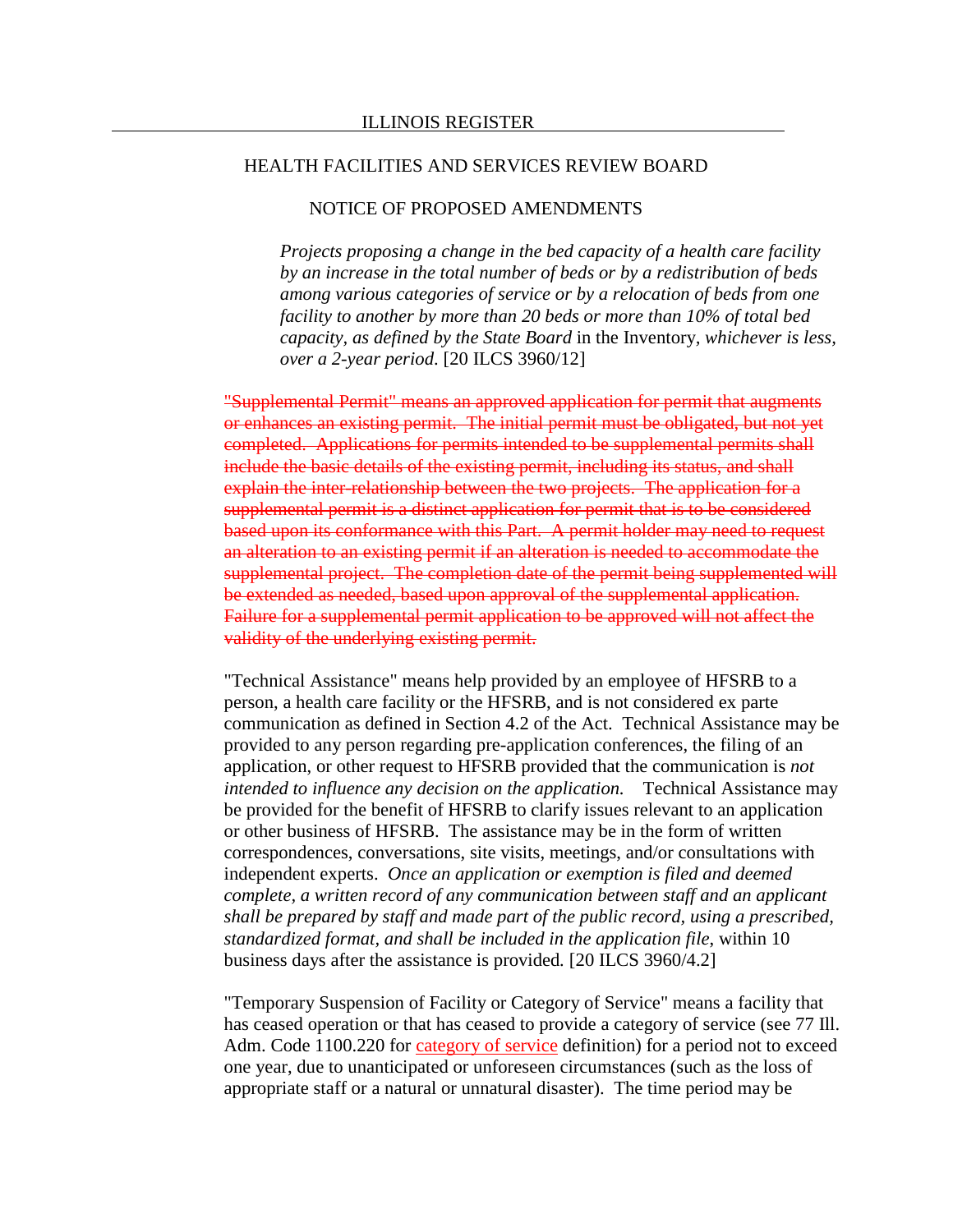# NOTICE OF PROPOSED AMENDMENTS

extended upon finding that the resumption of facility operation or category of service **project** has proceeded with due diligence and HFSRB approval of the requested extension. The facility administrator shall file notice to HFSRB of a temporary suspension of service, in compliance with the requirements described in Section 1130.240(d).

(Source: Amended at 39 Ill. Reg. \_\_\_\_\_\_\_\_ effective \_\_\_\_\_\_\_\_\_\_\_\_\_\_\_\_\_)

# SUBPART B: GENERAL REQUIREMENTS

## **Section 1130.230 Fees**

- a) HFSRB staff shall *charge and collect an amount determined by* HFSRB *and* its *staff to be reasonable fees for processing of the applications by* HFSRB.HFSRB *shall set amounts by rule* (see subsection (h)). *Application fees for continuing care retirement communities and other health care models that include regulated and unregulated components shall apply only to those components subject to regulation under the Act. All fees and fines collected under the Act shall be deposited into the Illinois Health Facilities Planning Fund to be used for the expenses of administering* the *Act.* [20 ILCS 3960/12.2]
- b) A fee shall be assessed on all matters requiring an application processing fee (as detailed in other Sections of this Part), except for the following:
	- 1) projects classified as emergency; or
	- 2) projects that are not subject to a fee in accordance with the provisions of Subpart E.
- c) Fee payment shall be by check or money order made payable to the Illinois Department of Public Health.
- d) Any matter requiring an application processing fee shall be declared null and void if payment of the total fee has not been received by HFSRB staff within 30 days after notice of the amount due has been received by an applicant or person requesting action from HFSRB.
- e) No action shall be taken by HFSRB on any matter requiring an application processing fee for which the total required fee has not been received.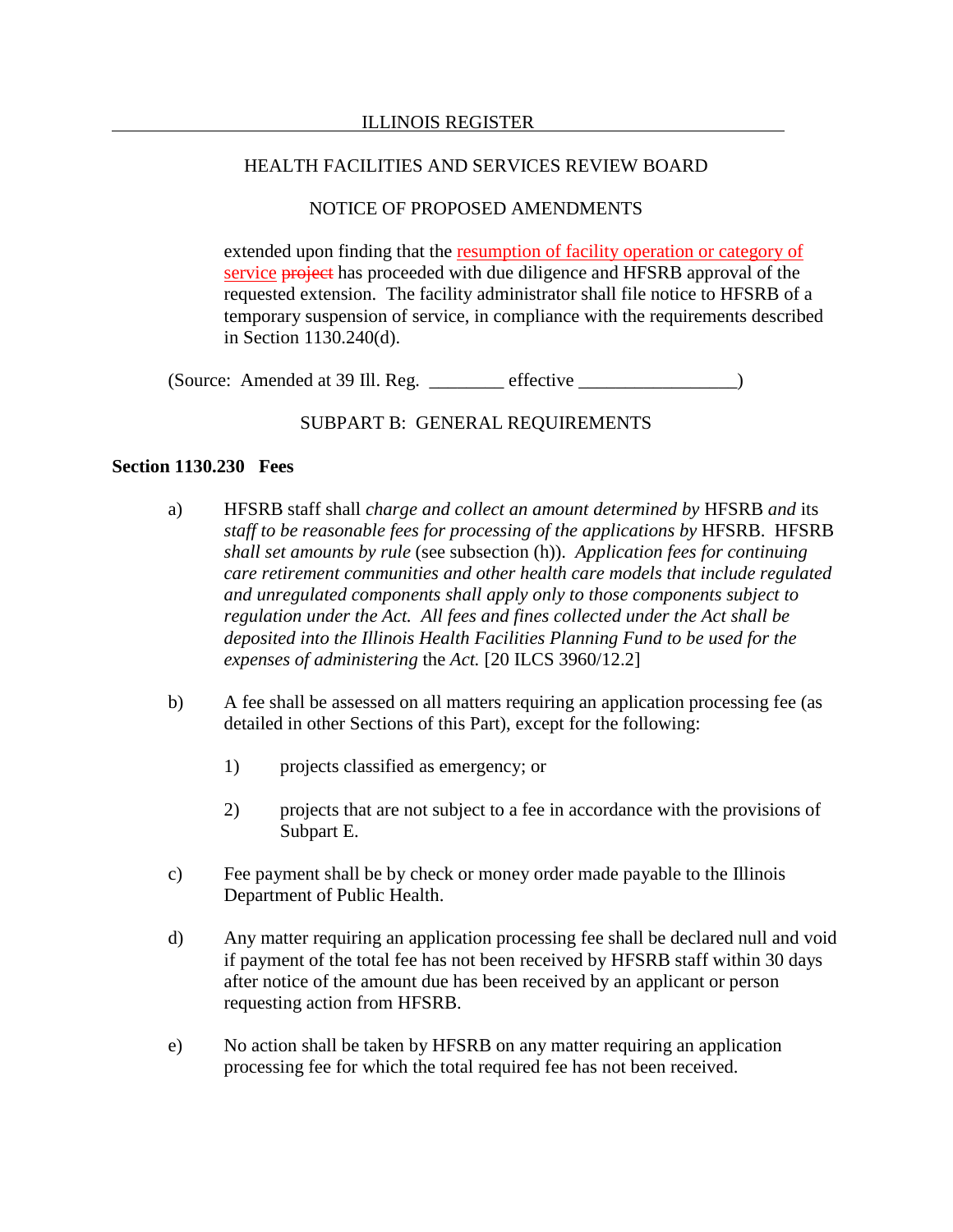### NOTICE OF PROPOSED AMENDMENTS

- f) Fee payments are not refundable and may be recovered in full or in part only by petitioning the Illinois Court of Claims for recovery.
- g) Appeal of any required fee amount is to be made to HFSRB, pursuant to Section 1130.810.
- h) Types of Fees
	- 1) Exemption Application Processing Fee The exemption application processing fee shall be \$2,500.
	- 2) CON Permit Application Processing Fee
		- A) All applicants, except those with projects that are not subject to a fee, are required to submit an application processing fee. An initial fee deposit of \$2,500 shall accompany each application for permit submitted to HFSRB. When an application is deemed complete, the full amount of the fee shall be determined.
		- B) HFSRB staff *shall charge and collect an amount determined by the State Board and the staff to be reasonable fees for the processing of applications by the State Board. Application fees for continuing care retirement communities and other health care models that include regulated and unregulated components shall apply only to those components subject to regulation under the Act.* [20 ILCS 3960/12.2]
		- C) Following the determination of estimated total project costs, the CON application processing fees are calculated as follows. For each project having a total estimated project cost of:
			- i) less than  $$1,250,000$ , the application fee shall be  $$2,500$ ;
			- ii) above \$1,250,000, the application fee shall be 0.22% of the project assigned costs.
		- D) The maximum application fee shall not exceed \$100,000.
		- E) Once an application is deemed complete, written notice for any additional fee balance due will be sent to the applicant.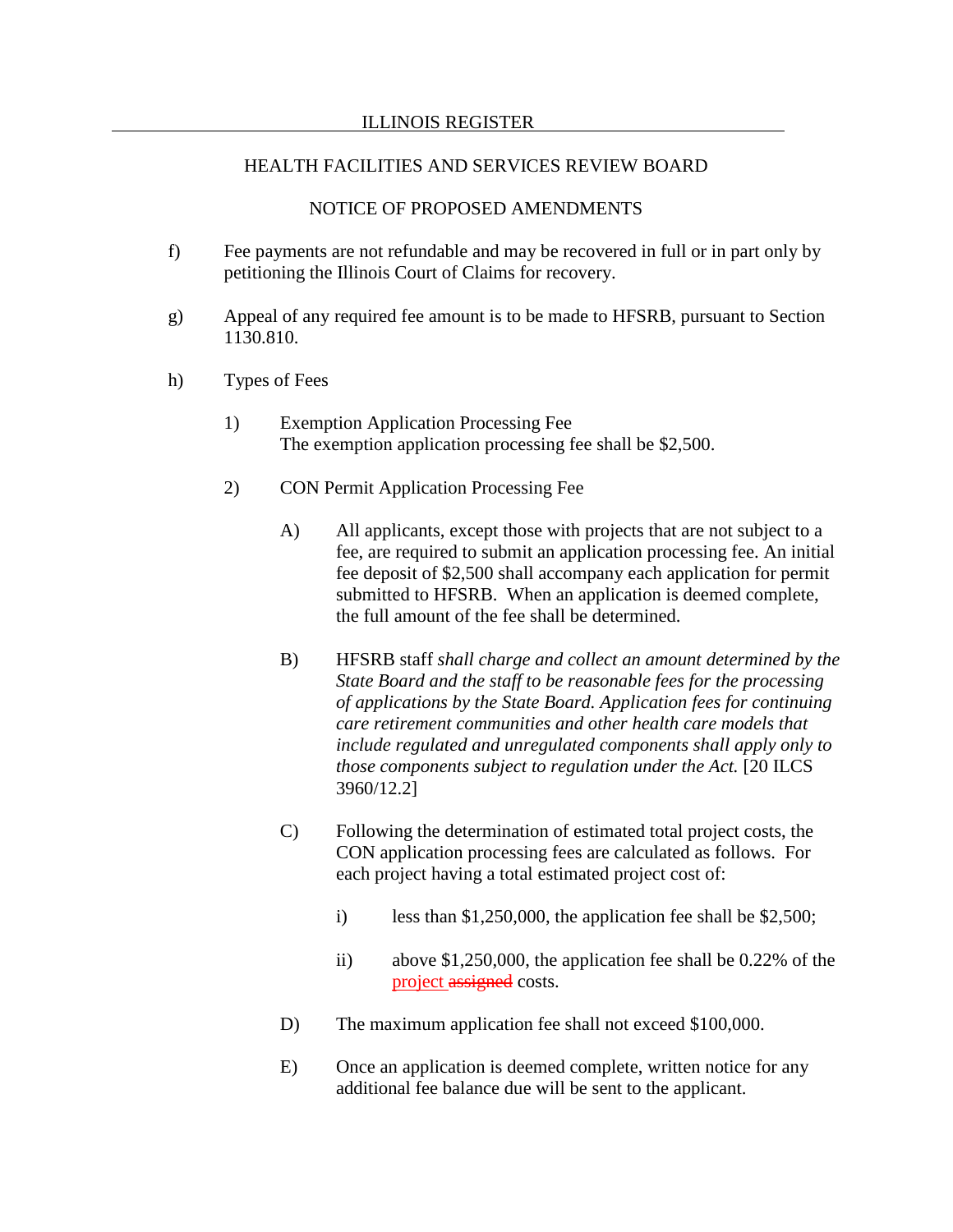## NOTICE OF PROPOSED AMENDMENTS

Applications shall be declared null and void if the total application fee has not been paid within 30 days after receipt of notice.

- 3) Modification of an Application for Permit
	- A) If a modification of an application for permit results in an increase in the total estimated project cost, the application processing fee shall be recalculated on the basis of the revised estimated project cost. This Section is applicable with respect to any additional fees required for a modified application.
	- B) If a modification results in the need for an additional notification of opportunity for public hearing, then an additional fee of \$2,000 will be assessed.
- 4) Request for Extension of Financial Commitment Obligation
	- A) A request for extension shall be assessed a \$500 application processing fee and is subject to the requirements of this subsection (h).
	- B) A request for extension that is received less than 45 days prior to the permit financial commitment obligation date shall be subject to an additional \$500 late application processing fee.
	- C) If payment has not been received within 30 days after receipt of written notice for payment, the request for extension shall not be processed be considered withdrawn.
- 5) Permit Renewal

A permit renewal request shall be assessed a \$500 application processing fee and is subject to the requirements of this subsection (h). Permit renewal requests that are not received at least 45 days prior to the expiration date of the permit shall be subject to an additional \$500 late application processing fee. If payment has not been received within 30 days after receipt of written notice from HFSRB, the request for renewal shall not be processed be considered withdrawn. Any renewal request received after the completion date is subject to the fines provided in the Act.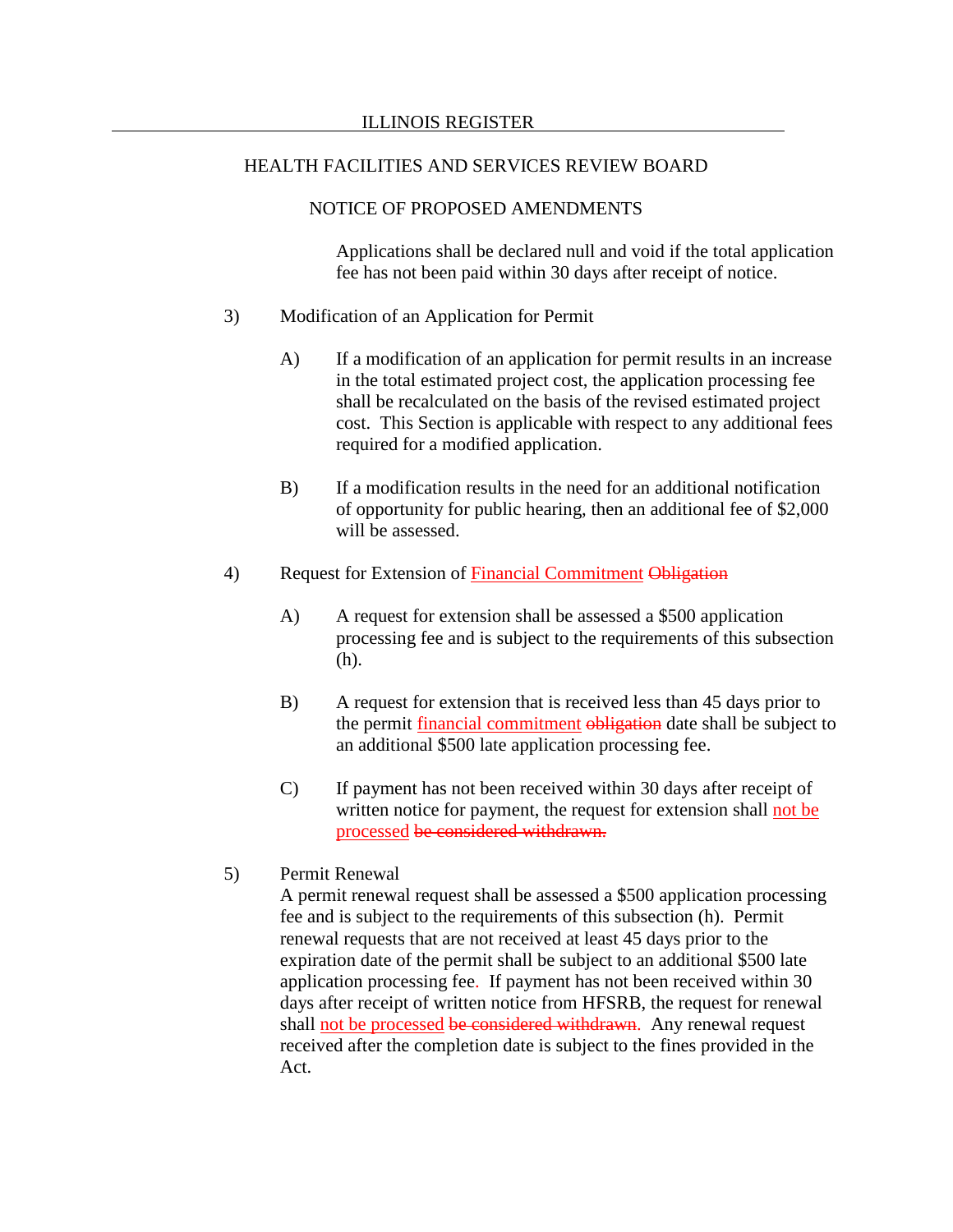# NOTICE OF PROPOSED AMENDMENTS

- 6) Post-Permit Alterations
	- A) An alteration request shall be assessed an application processing fee of \$1,000 and is subject to the requirements of this Section.
	- B) Alteration requests that are not received at least 45 days prior to the expiration date of the permit shall be subject to an additional \$500 late application processing fee.
	- C) If payment has not been received within 30 days after receipt of written notice from HFSRB, the request for alteration shall not be processed be considered withdrawn. Any alteration request received after the completion date is subject to the fines provided in the Act.
- 78) Relinquishment of a Permit or Exemption
	- A) Any relinquishment undertaken without prior HFSRB approval shall be considered a violation of the Act and shall be subject to the sanctions and penalties in the Act and in Section 1130.790.
	- B) A request for relinquishment shall be assessed an application processing fee of \$1,000.

(Source: Amended at 39 Ill. Reg. \_\_\_\_\_, effective \_\_\_\_\_\_\_\_\_\_\_\_\_)

## **Section 1130.240 Reporting and Notification Requirements**

HFSRB *shall require health care facilities to provide periodic reports, data, and information as needed to carry out the purposes and provisions of the Act* [20 ILCS 3960/13]. Information required to be submitted to HFSRB includes, but is not limited to, reports on capital expenditures, facility and service utilization data, facility bed capacity information, notices of hospital reductions in services, and any temporary suspension of service.

- a) Annual Report of Capital Expenditures Each health care facility shall submit an annual report of capital expenditures as part of the annual health care facility questionnaires issued by HFSRB. (See Section 5.3 of the Act.)
- b) Health Planning Information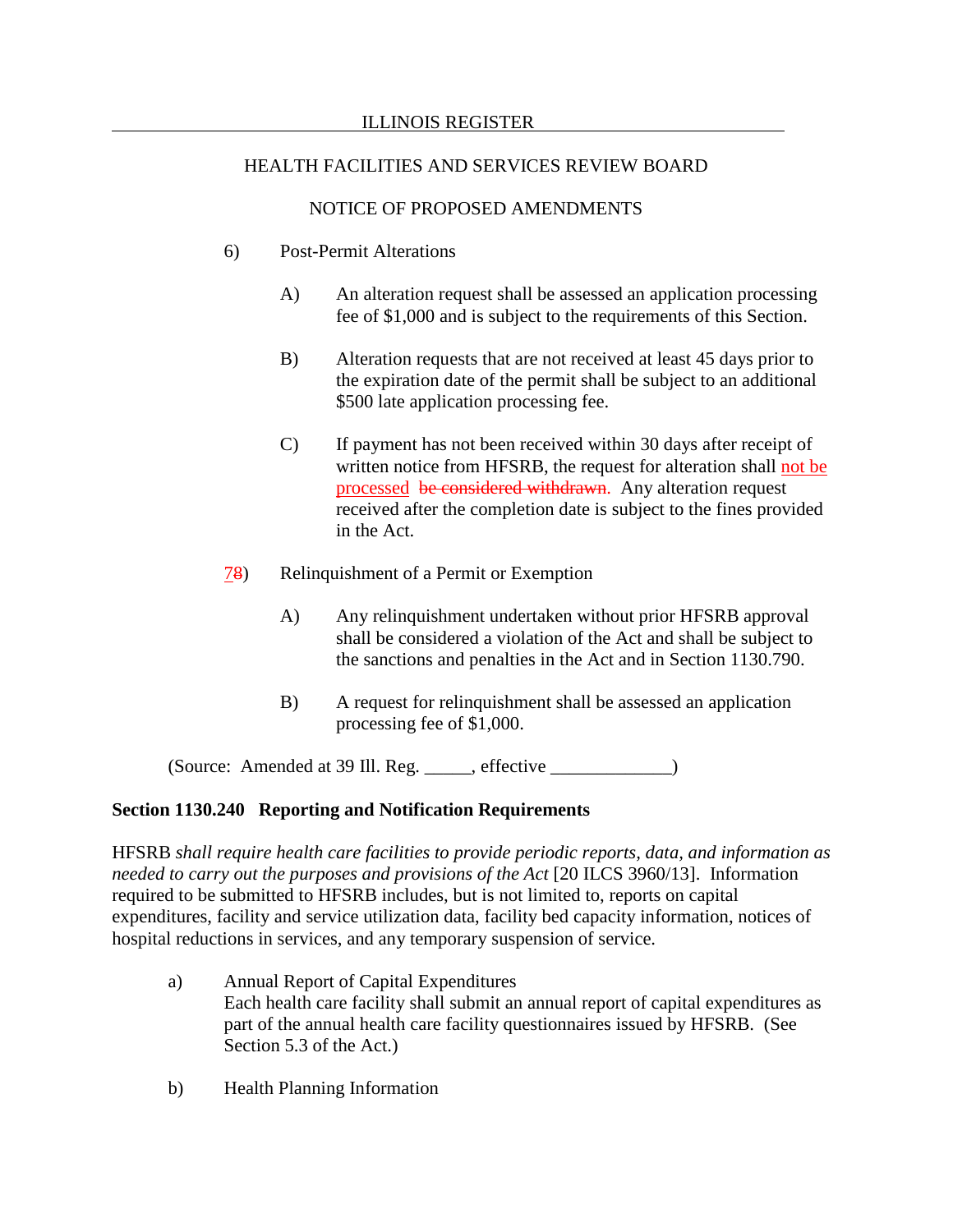### NOTICE OF PROPOSED AMENDMENTS

HFSRB shall require all health care facilities operating in the State to provide information for the purpose of fulfilling the purposes, provisions and responsibilities specified in the Act. (See Section 13 of the Act.) These reports may be on an annual or other basis.

- c) Notice of Hospital Reduction of 50% or More in Health Care Services Each hospital is required to notify *the State Board, the* Illinois *Department of Public Health, and the State Senator and 2 State Representatives representing the legislative district in which the hospital is located*, of a reduction in services of 50% or more, within 30 days after that reduction [20 ILCS 3960/12.4]. Reporting shall include the identification of the service, reasons for reduction and anticipated duration (permanent or temporary). Reduction of 50% or more is determined by the following:
	- 1) If the reduction is in a bed category of service, reduction is determined by the number of physically available beds as compared to the authorized number of beds stated in the Inventory of Health Care Facilities as updated, or the number of staffed beds reported in the Annual Hospital Questionnaire;
	- 2) If the reduction is in a non-bed category of service (i.e., cardiac surgery, cardiac catheterization, organ transplantation, etc.), reduction is determined when the physical number of procedure rooms, stations or equipment necessary to provide that service is reduced by 50% or more, or the number of clinical staff and/or hours of operation is reduced by 50% or more.
		- A) If reduction does not reduce the number of procedures by 50% or more, the notification is required only to HFSRB, certifying that the reduction will not reduce the number of procedures performed by 50% or more.
		- B) If the reduction is temporary for the purpose of maintenance or equipment repair, notification is required to HFSRB only, with a timetable to restore the service.
- d) Temporary Suspension of Facility or Category of Service A facility that has ceased operation or that has ceased to provide a category of service due to unanticipated or unforeseen circumstances (such as the loss of appropriate staff or a natural or unnatural disaster) shall file notice to HFSRB of a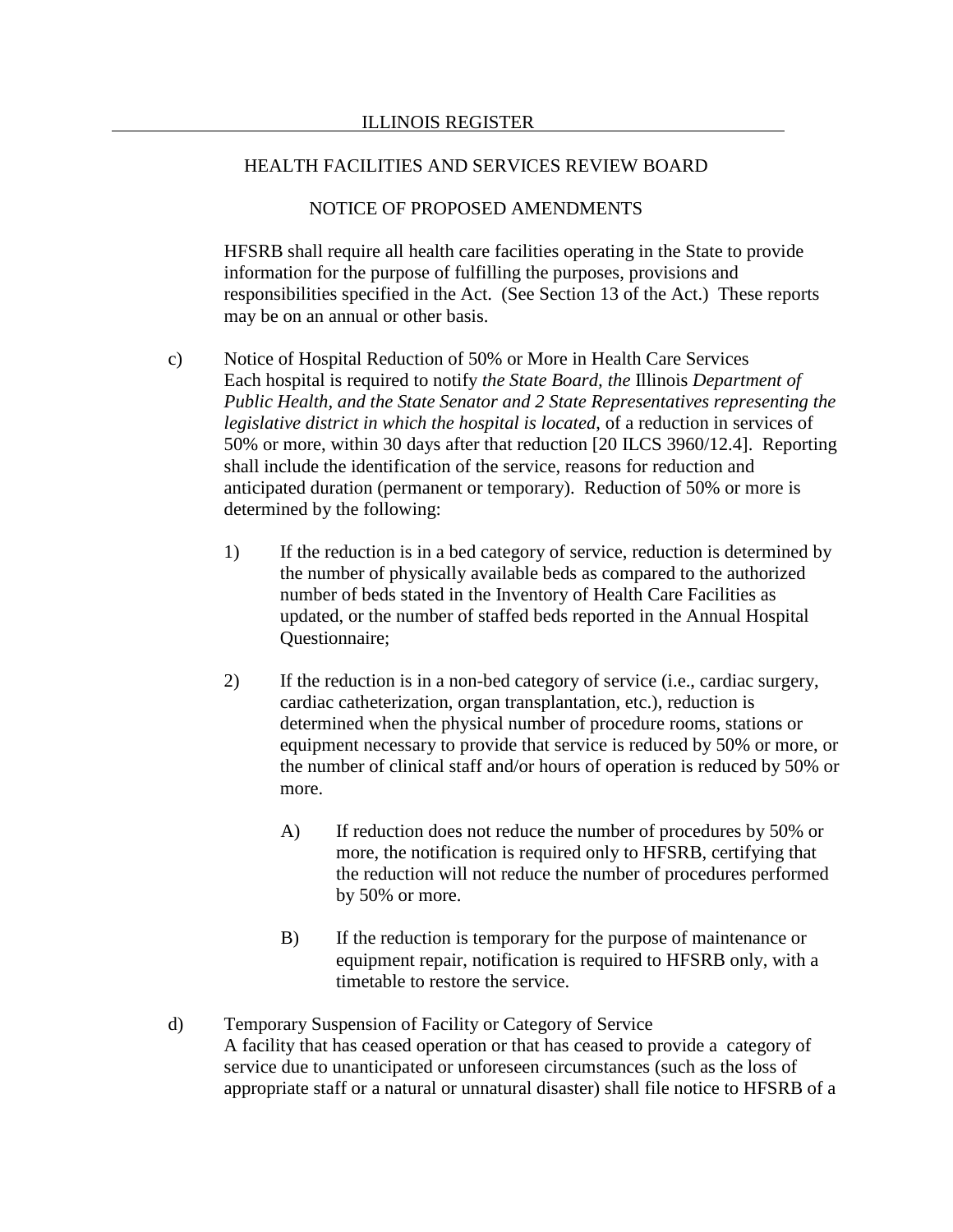## NOTICE OF PROPOSED AMENDMENTS

temporary suspension of service that is anticipated to exceed 30 days. The notice shall be filed within 30 days after the suspension of the service, and shall include a detailed explanation of the reasons for the suspension, as well as the efforts being made to correct the circumstance and a timetable to reopen the service. Reports documenting the progress of corrections must be filed every 30 days thereafter until services are reopened.

- e) Failure to Provide Required or Requested Information Health care facilities and persons that fail to timely or completely comply with the notice and information requirements of HFSRB, including post-permit requirements, shall be considered in violation of the Act (see 20 ILCS 3960/13 and 14.1). This shall subject the permit or exemption holder to fines, permit revocation, and the penalties and sanctions mandated in the Act and this Part.
- f) Changes in a Health Care Facility's Bed Capacity
	- 1) "Change in the Bed Count of a Health Care Facility" means a change in a health care facility's authorized bed capacity, including reductions, increases with permit or allowable increases without permit. *A permit or exemption shall be obtained prior to the construction or modification of a health care facility which changes the bed capacity of a health care facility by:*
		- A) *increasing the total number of beds; or*
		- B) *distributing beds among various categories of service; or*
		- C) *relocating beds from one physical facility to another by more than 20 beds or 10% of total bed capacity as defined by the State Board*  Inventory*, whichever is less, over a 2-year period.* [20 ILCS 3960/5]
	- 2) Projects proposing the establishment or discontinuation of a bed category of service are classified as substantive projects, with a 60-day review period. (See Section  $1110.40(c)$ .)
	- 3) A health care facility that reduces bed capacity, or adds bed capacity without a permit, as specified by the Act, shall notify HFSRB and IDPH of that change. Such a change is limited to once every two years beginning on the date when the additional beds become operational. If the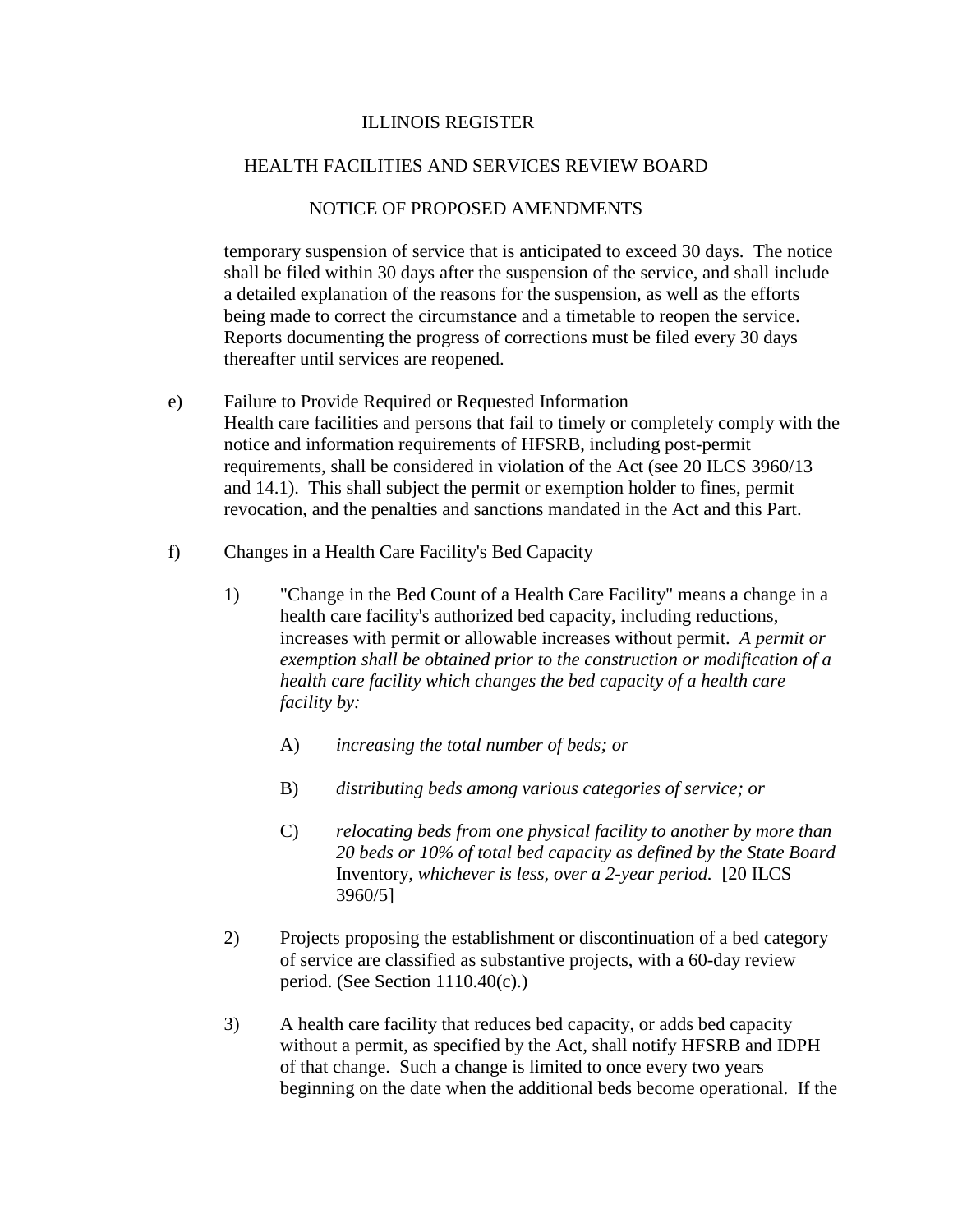### NOTICE OF PROPOSED AMENDMENTS

facility has already changed its bed capacity through a permit process, then the facility may not add any more beds in those services affected by the permit for two years from the date that those beds established by permit become operational without obtaining an additional permit from HFSRB.

- 4) Emergency Preparedness Response Report
	- A) A health care facility that temporarily increases bed capacity to accommodate extraordinary needs in the service population due to pandemic events and other disasters shall submit written notification of the increase to HFSRB within 30 days after the bed increase decision. The notification shall include:
		- i) the number of beds increased;
		- ii) a detailed description of conditions necessitating the bed capacity increase;
		- iii) the impact on normal admission activity;
		- iv) the anticipated length of time the increase is needed, indicating the prospective date when beds will be taken out of circulation; and
		- v) the signature of a senior representative of the health care facility, verifying the information in the report.
	- B) The facility shall submit written notification to HFSRB, indicating the date that the temporary bed capacity has been taken out of circulation. This notification shall be received by HFSRB within 30 days after the date that the facility's normal bed capacity was resumed.
- g) Change in Name or Change in Legal Status A change in a facility's legal name or a facility's legal status (i.e., a corporate reorganization) that does not constitute a change of ownership, as defined in Section 1130.140, is to be reported to HFSRB within 90 days after occurrence.
- h) Notice of New Services Added to Multi ASTCs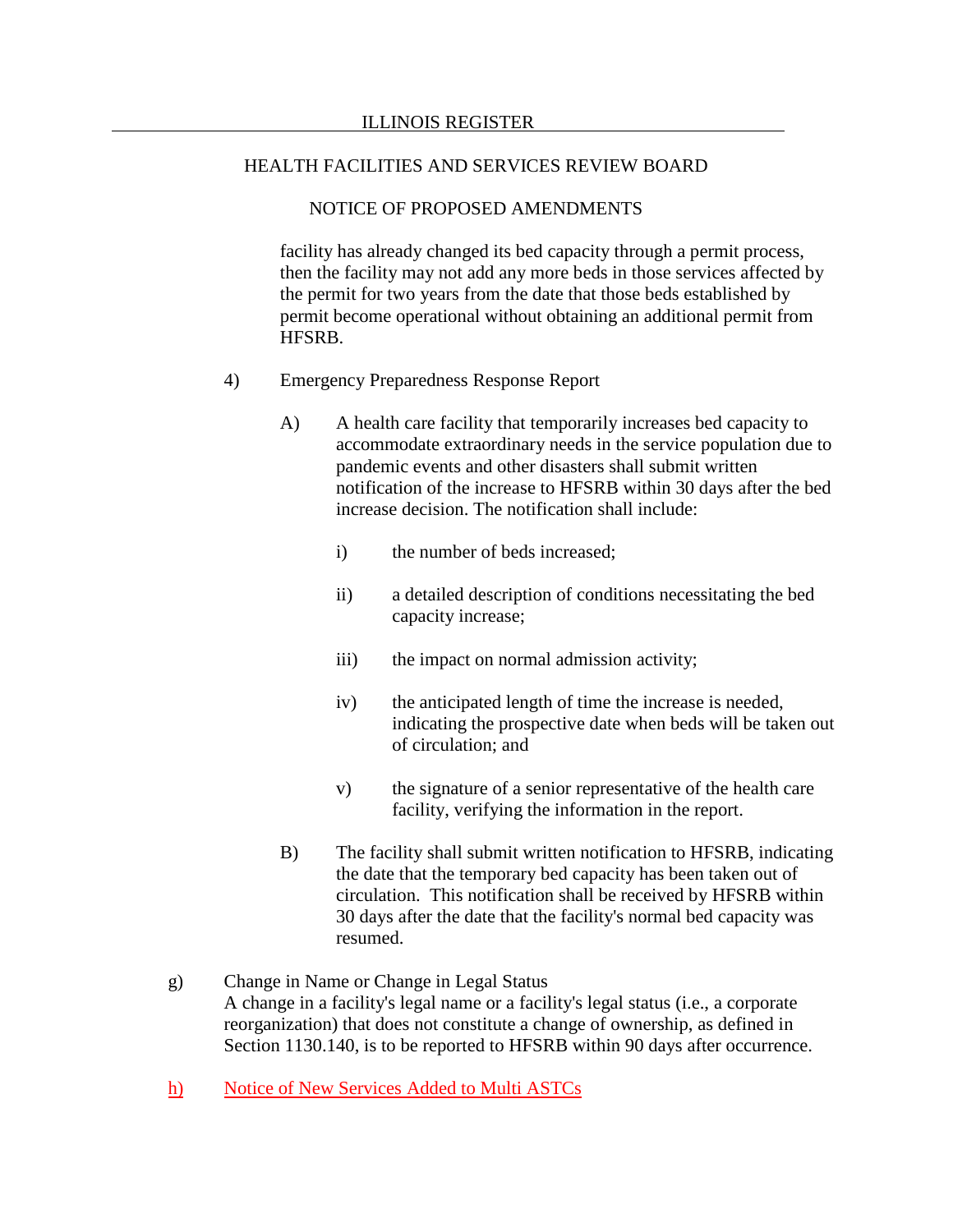# NOTICE OF PROPOSED AMENDMENTS

- 1) Effective April 15, 2014, multi-specialty ASTCs adding new services shall notify HFSRB of what services are being added and the effective date of those services. The notification of each new service added shall be submitted to HFSRB within 30 days after the service addition. Beginning January 1, 2018, multi-specialty ASTCs seeking to add additional ASTC services shall apply for a CON permit pursuant to the provisions of Section 1110.1540.
- 2) Multi-specialty ASTCs that, as a condition of CON permit issuance, agreed to apply for CON permits when adding services, shall continue to apply for CON permits when adding new services.

(Source: Amended at 39 Ill. Reg. \_\_\_\_, effective \_\_\_\_\_\_\_\_\_\_\_\_\_\_\_\_)

# SUBPART E: OPERATING REQUIREMENTS FOR EXEMPTIONS

# **Section 1130.500 General Requirements for Exemptions**

Only those projects specified in Section 1130.410 are eligible for exemption from permit requirements. Persons that have initiated or completed such projects without obtaining an exemption are in violation of the provisions of the Act and are subject to the penalties and sanctions of the Act.

- a) Application for Exemption Any persons proposing a project for an exemption to permit requirements shall submit to HFSRB an application for exemption containing the information required by this Subpart, submit an application fee (if a fee is required), and receive approval from HFSRB.
- b) General Information Requirements The application for exemption shall include the following information and any additional information specified in this Subpart:
	- 1) the name and address of the applicant and co-applicant (see Section 1130.220);
	- 2) the name and address of the health care facility;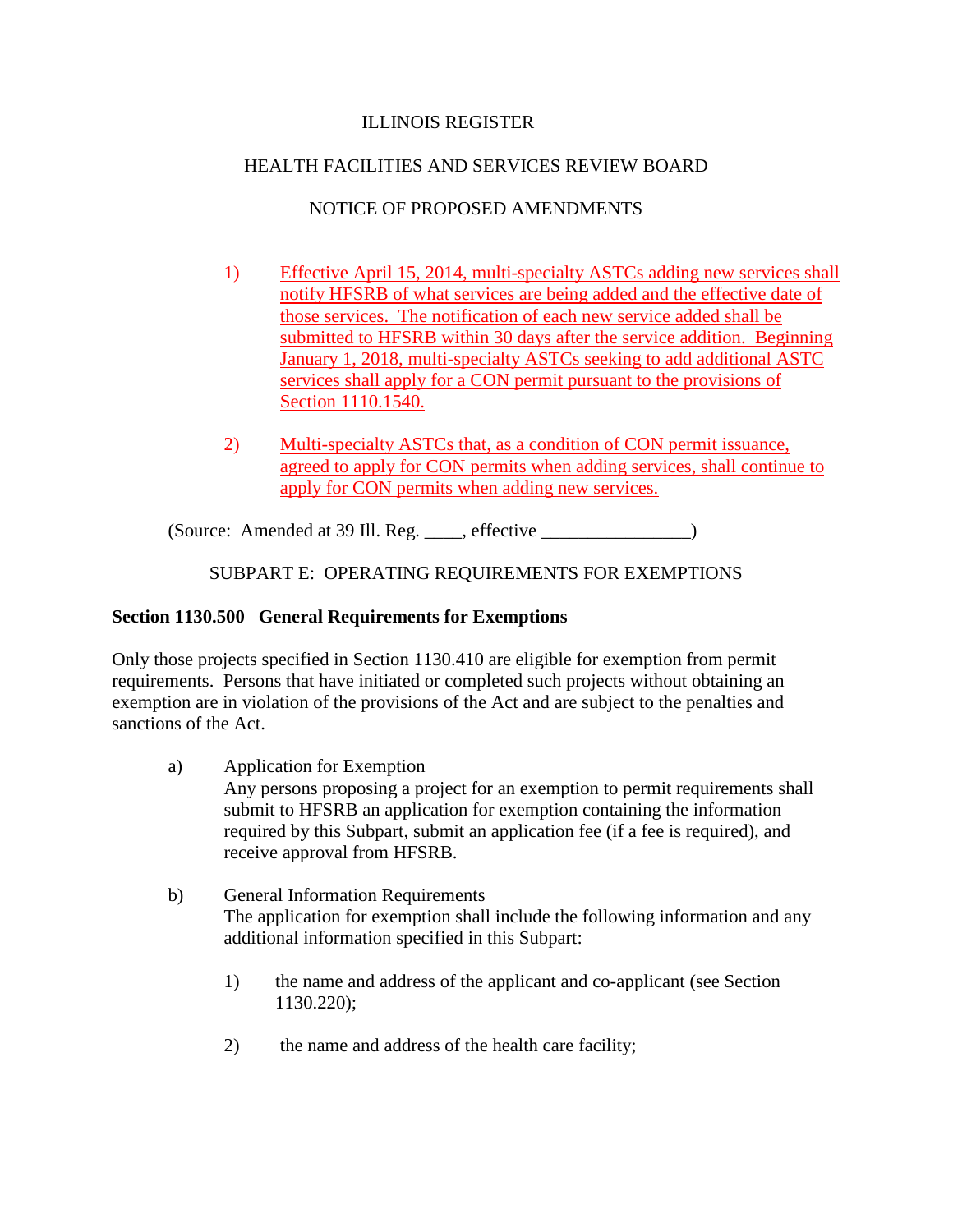### NOTICE OF PROPOSED AMENDMENTS

- 3) a description of the project, e.g., change of ownership, increase in dialysis stations;
- 4) documentation from the Illinois Secretary of State that the applicant is registered to conduct business in Illinois and is in good standing or, if the applicant is not required to be registered to conduct business in Illinois, evidence of authorization to conduct business in other states;
- 5) a description of the applicant's organization structure, including a listing of controlling or subsidiary persons;
- 6) the estimated project cost, including the fair market value of any component and the sources and uses of funds;
- 7) the anticipated project completion date;
- 8) verification that the applicant has fulfilled all compliance requirements with all existing permits that have been approved by HFSRB; and
- 9) the application processing fee.
- c) Application Processing Fee The application processing fee shall be \$2,500 (see Section 1130.230(b)(2)).
- d) Completion Requirements

A project that has received an exemption shall be completed in accordance with all applicable requirements no later than 24 months from the date of exemption approval. Failure to complete the project within this time period invalidates the exemption.

HFSRB NOTE: Projects are eligible for exemptions to a full permit process providing that they can meet all of the requirements delineated in this Subpart. If a person or project cannot meet the requirements of exemption, then an application for permit may be filed.

(Source: Amended at 39 Ill. Reg.\_\_\_\_\_, effective \_\_\_\_\_\_\_\_\_\_\_\_\_\_)

## **Section 1130.520 Requirements for Exemptions Involving the Change of Ownership of a Health Care Facility**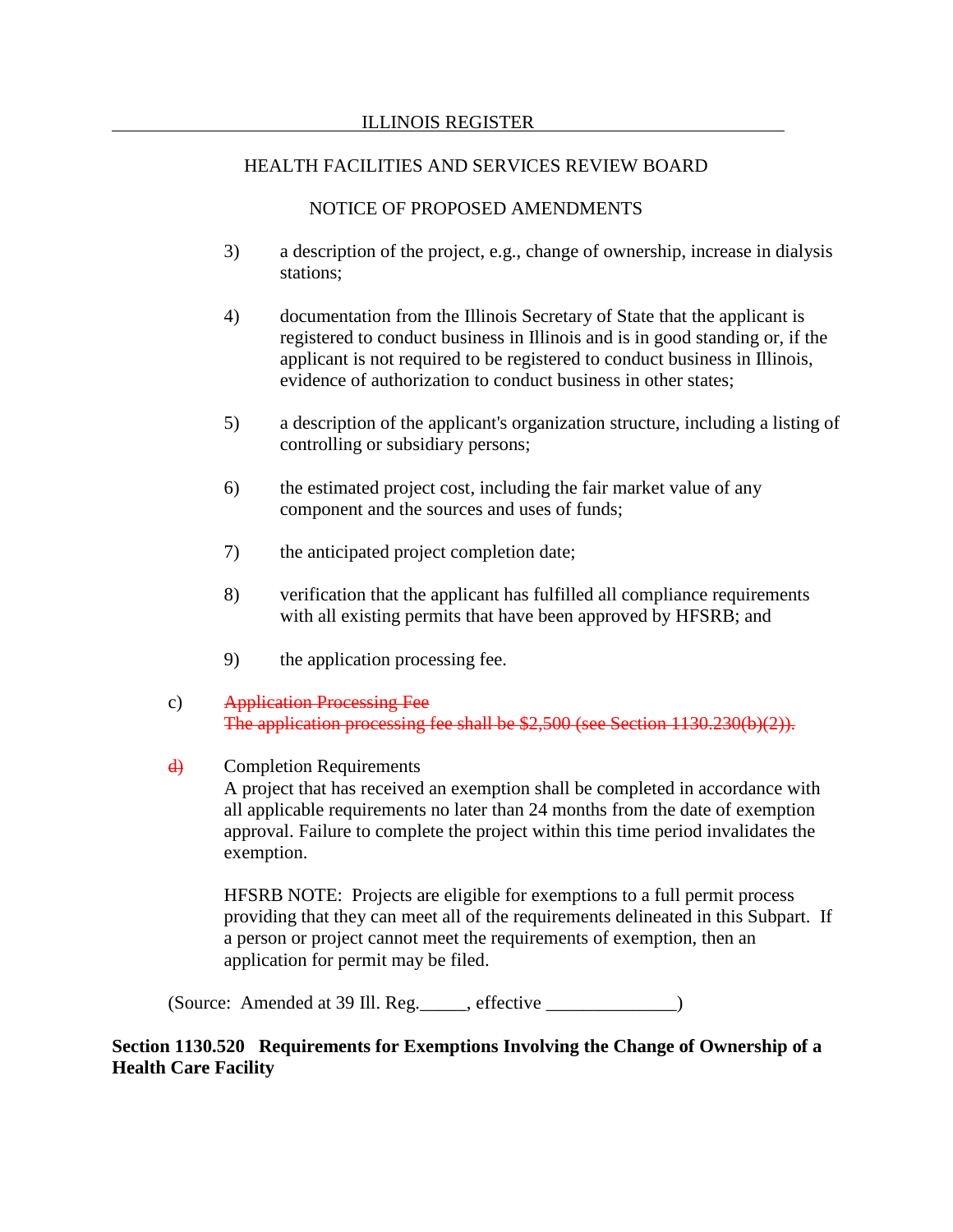### NOTICE OF PROPOSED AMENDMENTS

- a) Submission of Application for Exemption Prior to any person acquiring or entering into a contract to acquire an existing health care facility, the person shall submit an application for exemption to HFSRB, submit the required application processing fee (see Section 1130.230) and receive approval from HFSRB.
- b) Application for Exemption

The application for exemption is subject to approval under Section 1130.560 and shall include the information required by Section 1130.500 and the following information:

- 1) affirmation that the categories of service and number of beds as reflected in the Inventory of Health Care Facilities will not substantially change for at least 12 months following the project's completion date;
- 2) complete transaction documents that have been signed by both the applicant and the existing owner that contain a provision that execution is subject to HFSRB issuance of an exemption and that contain the conditions and terms of the change of ownership;
- 3) proof that the applicant is fit, willing, and able and *has the qualifications, background and character to adequately provide a proper standard of health service for the community* [20 ILCS 3960/6] by certifying that no adverse action has been taken against the applicant by the federal government, licensing or certifying bodies, or any other agency of the State of Illinois against any health care facility owned or operated by the applicant, directly or indirectly, within three years preceding the filing of the application;
- 4) proof that the applicant has sufficient funds to finance the acquisition and to operate the facility for a period of 36 months by providing evidence of a bond rating of "A" or better (that must be less than two years old) from Fitch's, Moody's, or Standard and Poor's rating agencies; A3 or better from Moody's (the rating shall be affirmed within the latest 18-month period prior to submittal of the application); or evidence of compliance with HFSRB financial viability review criteria applicable to the type of facility to be acquired as specified in 77 Ill. Adm. Code 1120;
- 54) affirmation that the applicant intends to maintain ownership and control of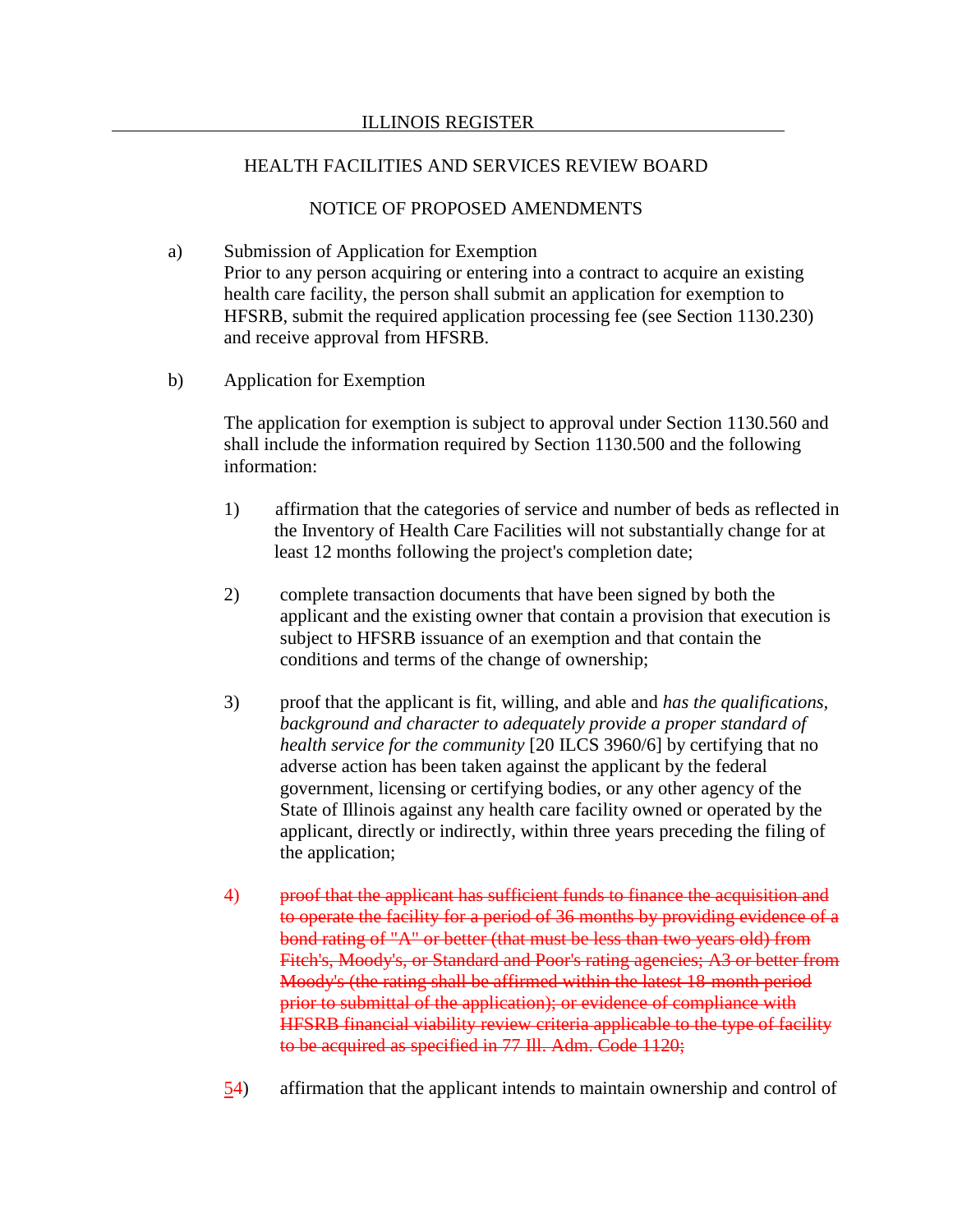## NOTICE OF PROPOSED AMENDMENTS

the facility for a minimum of three years;

- 65) affirmation that any projects for which permits have been issued have been completed or will be completed or altered in accordance with the provisions of this Section;
- 76) if the ownership change is for a hospital, affirmation that the facility will not adopt a more restrictive charity care policy than the policy that was in effect one year prior to the transaction. The hospital must provide affirmation that the compliant charity care policy will remain in effect for a two-year period, following the change of ownership transaction; and
- $87$  affirmation that failure to complete the project in accordance with the applicable provisions of Section 1130.500(d) no later than 24 months from the date of exemption approval (or by a later date established by HFSRB upon a finding that the project has proceeded with due diligence) and failure to comply with the material change requirements of this Section will invalidate the exemption.
- 98) a statement as to the anticipated benefits of the proposed changes in ownership to the community;
- 109) the anticipated or potential cost savings, if any, that will result for the community and the facility as a result of the change in ownership;
- $1110$ ) a description of the facility's quality improvement program mechanism that will be utilized to assure quality control;
- $1241$ ) a description of the applicant's organizational structure, including a listing of controlling or subsidiary persons;
- 1312) a description of the selection process that the acquiring entity will use to select the facility's governing body;
- 1413) a statement that the applicant has prepared a written response addressing the review criteria contained in 77 Ill. Adm. Code 1110.240 and that the response is available for public review on the premises of the health care facility; and
- 1514) a description or summary of any proposed changes to the scope of services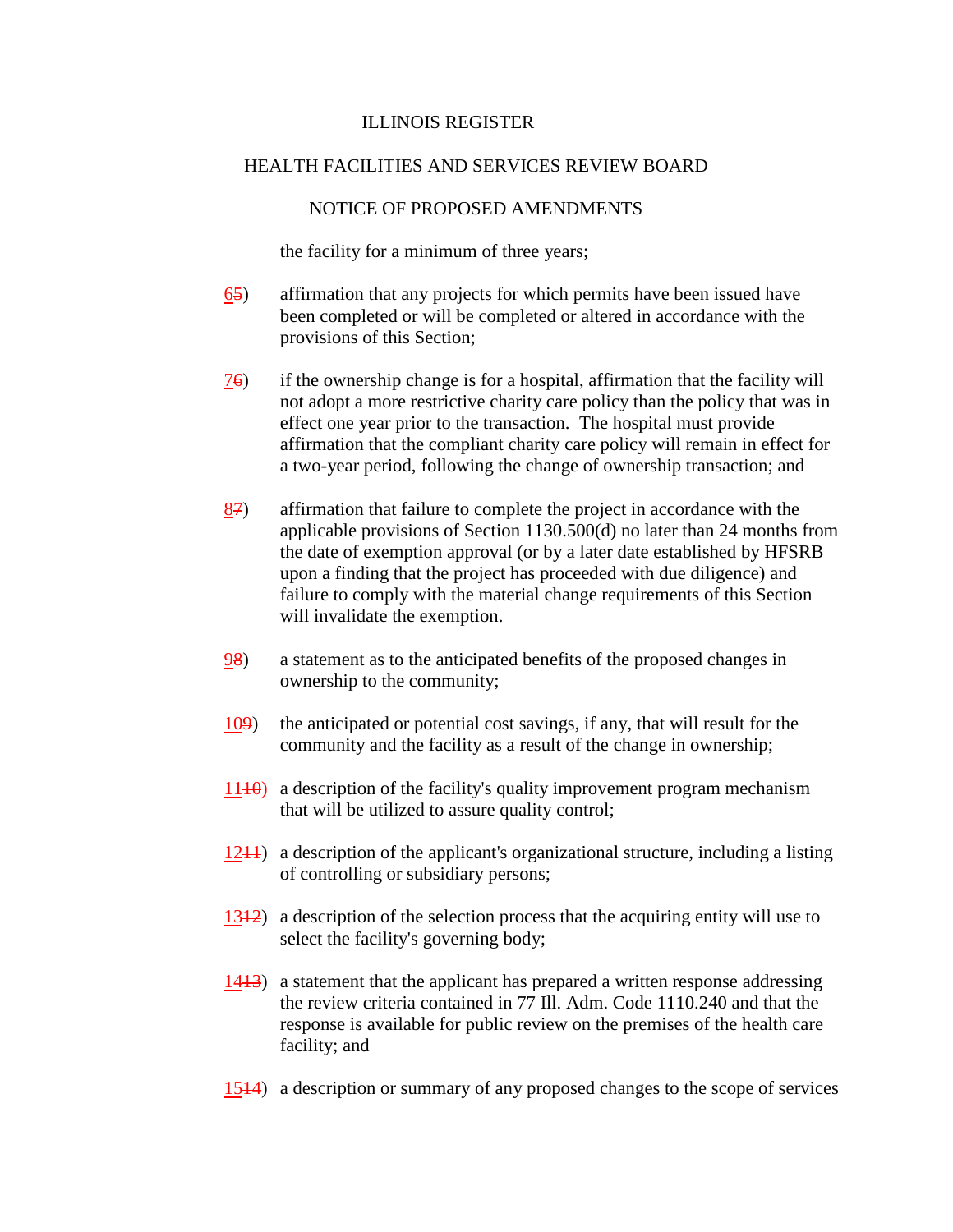## NOTICE OF PROPOSED AMENDMENTS

or levels of care currently provided at the facility that are anticipated to occur within 24 months after acquisition.

c) Opportunity for Public Hearing

Upon a finding by HFSRB staff that an application for a change of ownership is complete, HFSRB staff shall publish a legal notice on three consecutive days in a newspaper of general circulation in the area or community to be affected and afford the public an opportunity to request a hearing. If the application is for a facility located in a Metropolitan Statistical Area, an additional legal notice shall be published in a newspaper of limited circulation, if one exists, in the area in which the facility is located. If the newspaper of limited circulation is published on a daily basis, the additional legal notice shall be published on three consecutive days. The legal notice shall also be posted on HFSRB's web site and sent to the State Representative and State Senator of the district in which the health care facility is located. This legal notice shall provide the following:

- 1) Name of applicants and addresses;
- 2) Name of facility and address;
- 3) Description of the proposed project and estimated total cost;
- 4) Notice of request for public hearing;
- 5) Notice of tentative HFSRB meeting and location; and
- 6) Notice of tentative release of State Board Staff Report and the time to comment on the State Board Staff Report. See HFSRB website (www.hfsrb.illinois.gov).
- 1) the name and address of the facility for which the exemption is sought;
- 2) the name and address of the applicant entity requesting the exemption;
- 3) the nature of the transaction (e.g., the purchase, lease, or transfer of stock of the licensed entity);
- 4) when the entity that will be assuming ownership of the facility is a wholly owned subsidiary of another corporation, the name and address of the parent firm; and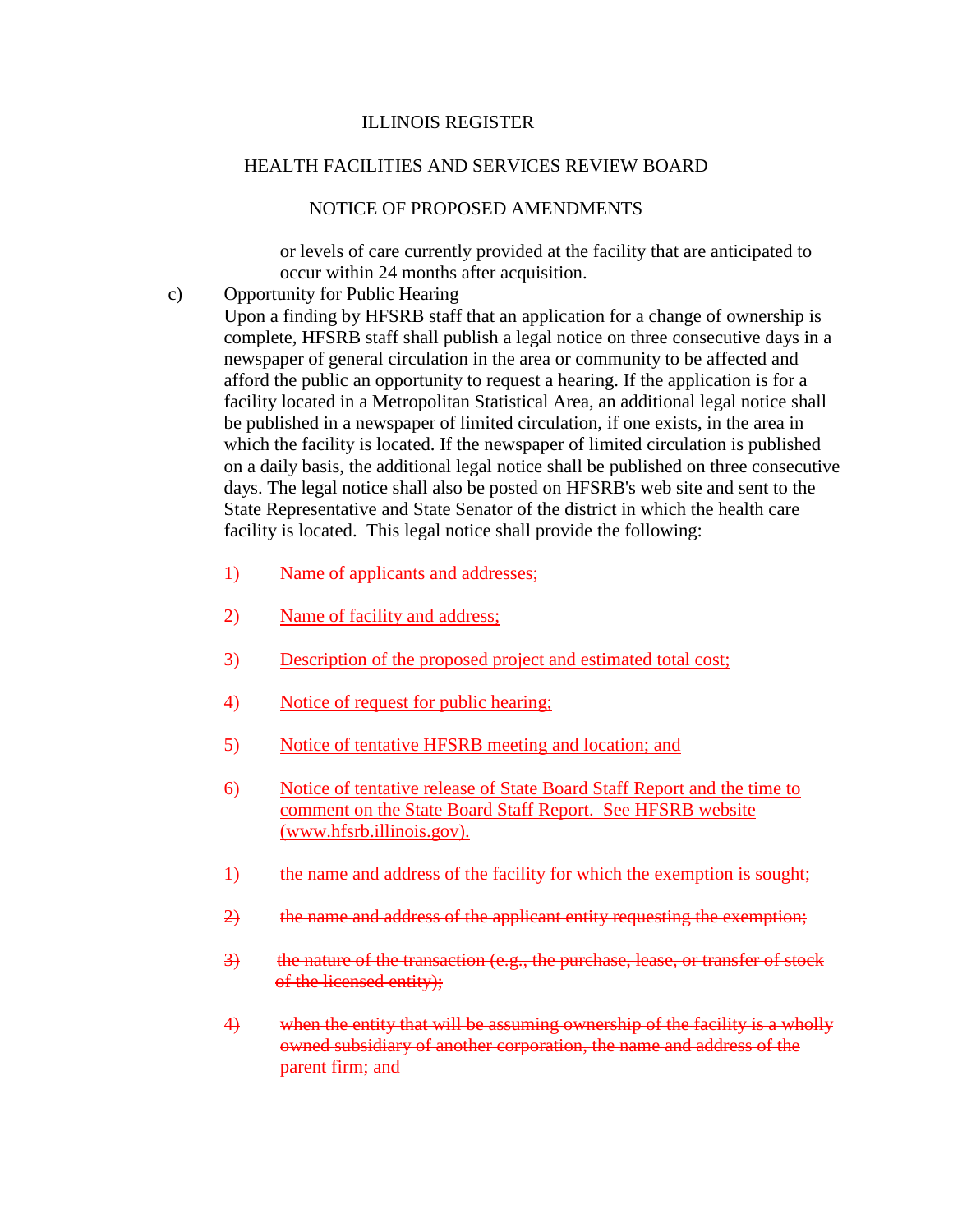## NOTICE OF PROPOSED AMENDMENTS

- 5) affirmation that the categories of service and number of beds as reflected in the Inventory of Health Care Facilities maintained by HFSRB will not substantially change (per the definition in Section 1130.140) for at least 12 months following the exemption's completion date.
- d) Public Hearing Requirements If a public hearing is requested in accordance with the requirements of the Act, the applicant shall be notified by HFSRB staff of the hearing and the applicant shall provide a summary of the proposed change of ownership for distribution at the public hearing [20 ILCS 3960/8.5]. The summary shall contain at least the following:
	- 1) a statement as to the anticipated benefits of the proposed changes in ownership to the community;
	- 2) the anticipated or potential cost savings, if any, that will result for the community and the facility as a result of the change in ownership;
	- 3) a description of the facility's quality improvement program mechanism that will be utilized to assure quality control;
	- 4) a description of the applicant's organizational structure, including a listing of controlling or subsidiary persons;
	- 5) a description of the selection process that the acquiring entity will use to select the facility's governing body;
	- 6) a statement that the applicant has prepared a written response addressing the review criteria contained in 77 Ill. Adm. Code 1110.240 and that the response is available for public review on the premises of the health care facility; and
	- 7) a description or summary of any proposed changes to the scope of services or levels of care currently provided at the facility that are anticipated to occur within 24 months after acquisition.
- e) Application Processing Fee The application processing fee is \$2,500.
- $\oplus$  Completion of Projects with Outstanding Permits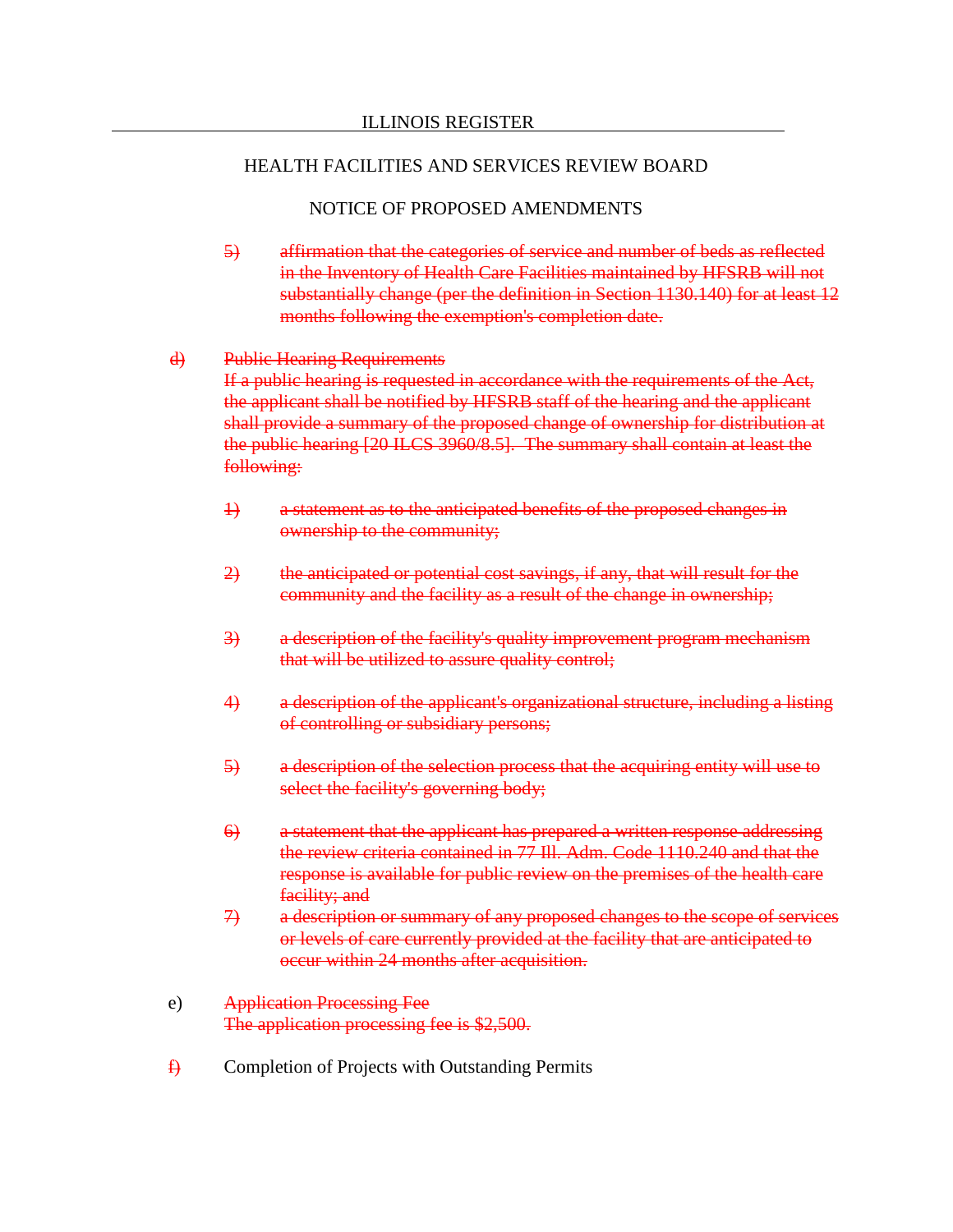## NOTICE OF PROPOSED AMENDMENTS

- 1) A permit or exemption cannot be transferred.
- 21) *In connection with a change of ownership, the State Board may approve the transfer of an existing permit without regard to whether the permit to be transferred has yet been obligated, except for permits establishing a new facility or a new category of service.* For purposes of change of ownership exemptions, outstanding permits will not be considered transferred if the following conditions are met:
	- A) the existing permit is not for the establishment or discontinuation of a new facility or category of service;
	- B) the existing permit is not a substantial change in scope as defined in Section 1130.140;
	- C) for permits establishing a new facility or a new category of service, the existing permit has been obligated and is being carried out with due diligence; (see 20 ILCS 3960/6(b);
	- D) the existing permit is being carried out with due diligence.
- 32) If the requirements of this subsection (e)  $(f)$  are not met, any outstanding permit will be considered a transfer of the permit and results in the permit being null and void.

(Source: Amended at 39 Ill. Reg. \_\_\_\_, effective \_\_\_\_\_\_\_\_\_\_\_\_\_)

# **Section 1130.531 Requirements for Exemptions for the Establishment or Expansion of Neonatal Intensive Care Service and Beds (Repealed)**

- a) Application for Exemption The application for exemption is subject to approval under Section 1130.560 and shall include the information required pursuant to Section 1130.500 and the following information:
	- 1) a description of the project that identifies the location of the neonatal intensive care unit and the number of neonatal intensive care beds proposed;
	- 2) a copy of a signed letter of support for the proposed project from the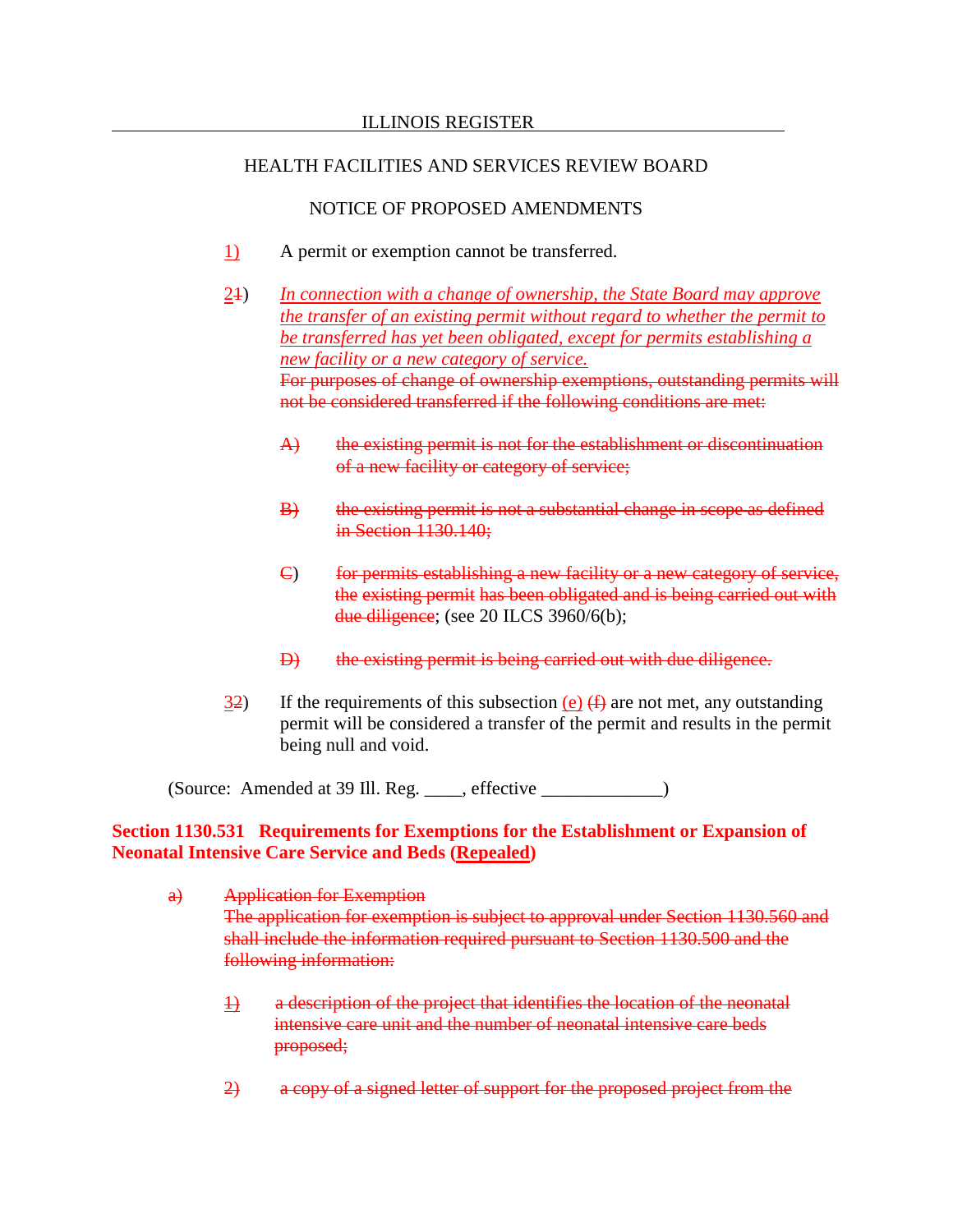NOTICE OF PROPOSED AMENDMENTS

Regionalized Perinatal Advisory Committee (77 Ill. Adm. Code 640);

- 3) a verification that a final cost report will be submitted to the Agency no later than 60 days following the anticipated project completion date;
- 4) a verification that failure to complete the project by the anticipated project completion date or no later than 12 months from the date of exemption approval, whichever is later (or by a later date established by HFSRB upon a finding that the project has proceeded with due diligence), will invalidate the exemption.
- b) Application Processing Fee The application processing fee shall be the greater of \$1,000 or .1% of the total estimated project cost, with a maximum application processing fee of \$20,000 for projects with \$20,000,000 or more estimated project cost.

(Source: Repealed at 39 Ill. Reg. \_\_\_\_, effective \_\_\_\_\_\_\_\_\_\_\_\_\_\_)

## **Section 1130.540 Requirements for Exemptions Involving Discontinuation (Repealed)**

Discontinuation of a facility or category of service as specified in Section 1130.410 is exempt from the requirement of obtaining a permit. No letter of intent, exemption application, or fee is required for discontinuation. HFSRB shall take action to confirm the discontinuation and determine the date of discontinuation and adjust the Inventory of Health Care Facilities and Services and Need Determinations accordingly.

HFSRB NOTE: A permit is required for all discontinuation that is not exempt pursuant to the provisions of Section 1130.410. Discontinuation that has occurred without a permit is in violation of the Act and will be subject to the imposition of sanctions.

(Source: Repealed at 39 Ill. Reg. \_\_\_\_, effective \_\_\_\_\_\_\_\_\_\_\_\_\_)

## **Section 1130.560 HFSRB Action**

a) Action by Chairman

The Chairman, acting on behalf of HFSRB, shall review all applications for exemption and approve, deny, or refer the application or material change to HFSRB for review and action. *The Chairman may approve any unopposed application that meets all of the review criteria or refer it to the full Board* for review and action [20 ILCS 3960/12] An exemption application for a change of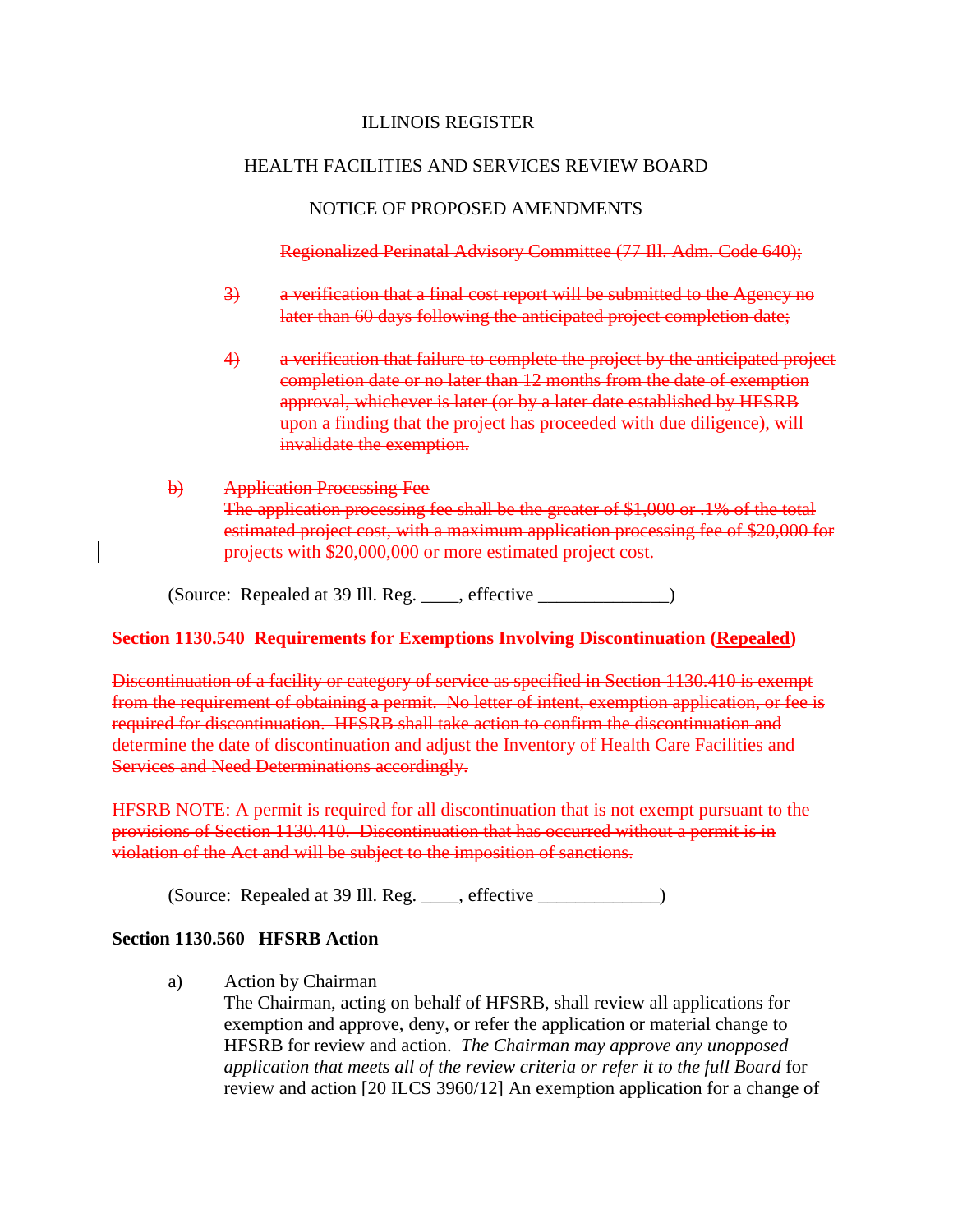# NOTICE OF PROPOSED AMENDMENTS

ownership of a health care facility between related persons shall be acted upon the Chairman no later than 60 days after being declared complete by HFSRB staff or 60 days after receipt of all public hearing comments and transcripts, whichever is later.

- b) Action by HFSRB
	- 1) HFSRB shall evaluate each application for exemption referred by the Chairman and either issue an exemption or advise the applicant or exemption holder in writing that the application is denied and is not in conformance with exemption requirements. The number of affirmative votes for approval of an application for exemption is specified in the Act. HFSRB shall approve an application for exemption that it determines to be in compliance with the requirements. Exemptions will not be issued for projects that have failed to meet the applicable requirements of this Subpart.
	- 2) HFSRB may defer consideration of an application for exemption when the application is the subject of litigation, until all litigation related to the application has been completed.

(Source: Amended at 39 Ill. Reg. \_\_\_\_, effective \_\_\_\_\_\_\_\_\_\_\_\_\_)

# SUBPART F: OPERATIONAL REQUIREMENTS FOR THE REVIEW AND PROCESSING OF APPLICATIONS FOR PERMIT

# **Section 1130.620 Technical Assistance, Classification, Completeness Review, and Review Procedures and Application Processing Fee**

- a) Technical Assistance
	- 1) The application shall be completed in accordance with the requirements of this Part that are applicable to the individual project. An applicant may request technical assistance or a pre-application conference from HFSRB staff regarding completion of the application and the applicability of the requirements of this Part.
	- 2) Technical assistance may be provided to any person regarding preapplication conferences, the filing of an application, or other request to HFSRB, provided that the communication is *not intended to influence any*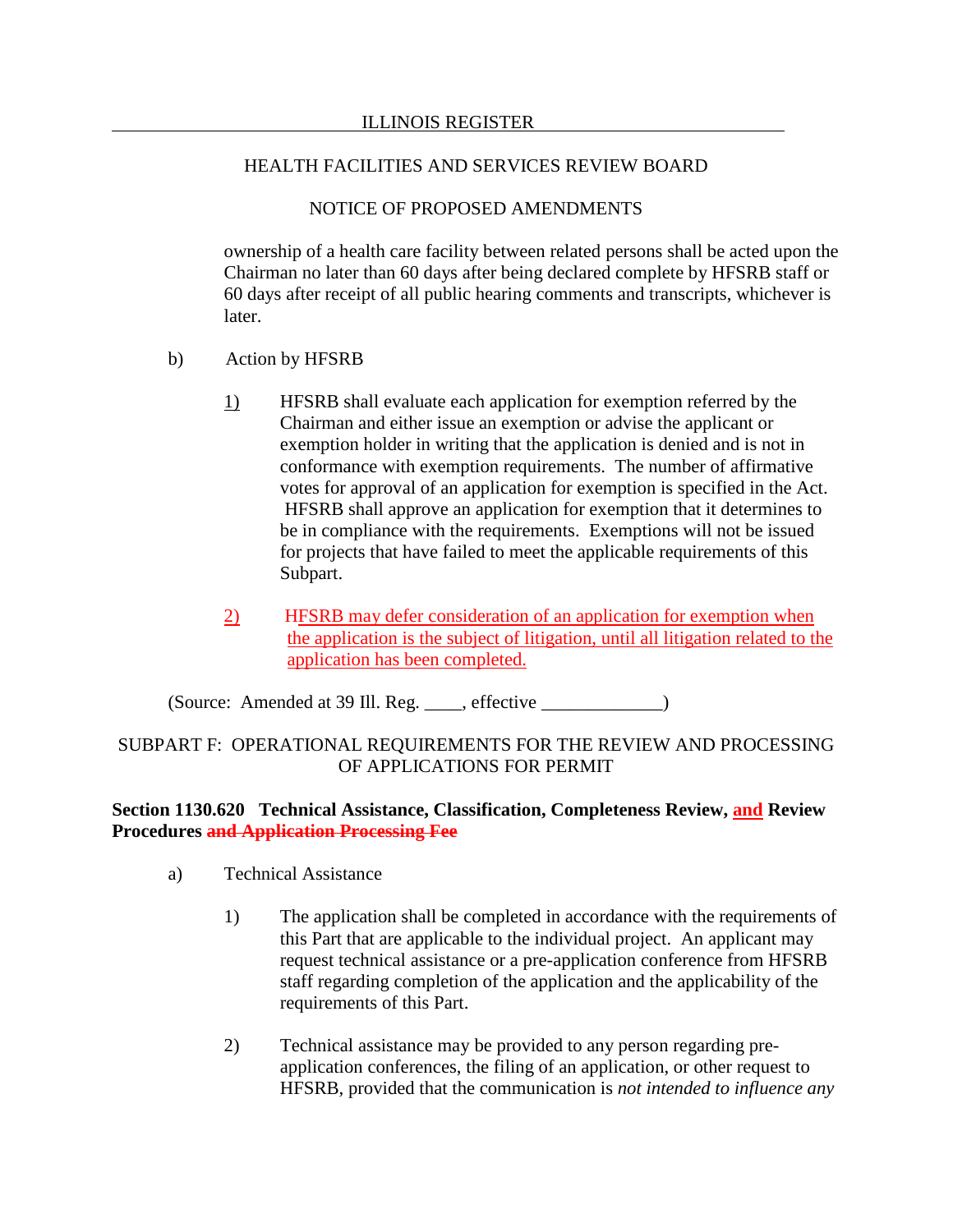## NOTICE OF PROPOSED AMENDMENTS

*decision on the application. Once an application is filed and deemed complete, a written record of any communication between staff and an applicant shall be prepared by staff and made part of the public record, using a prescribed format, and shall be included in the public record.* [20 ILCS 3960/4.2]

- 3) *Nothing in* the Act *shall prohibit staff members from providing technical assistance to applicants. Nothing* in the *Act shall prohibit staff from verifying or clarifying an applicant's information as* they prepare *the Board's staff report.* [20 ILCS 3960/4.2(a)]
- 4) Technical assistance may be provided for the benefit of HFSRB to clarify issues relevant to an application or other business of HFSRB. The assistance may be in the form of written correspondences, conversations, site visits, meetings, or consultations with independent experts. HFSRB staff shall prepare a written record of any technical assistance provided after an application is deemed complete, for inclusion in the application file.
- b) Classification of an Application An application for permit shall be classified as substantive, non-substantive or emergency, as discussed in 77 Ill. Adm. Code 1110.40.
- c) Completeness Review
	- 1) Within 10 business days after receipt of an application for permit, HFSRB staff shall determine whether the application is substantially complete and ready to be reviewed for compliance with applicable review criteria and standards. The completeness review shall be conducted with the understanding that additional information may be necessary during the staff review period for criteria compliance, to further clarify or explain statements or data in the application. An application for any project shall be deemed complete if all of the following have been met:
		- A) all review criteria applicable to the individual project have been addressed, including the Safety Net Impact Statement (for applicants other than long term care providers);
		- B) the required fee (as outlined in subsection (d) of this Section) has been submitted;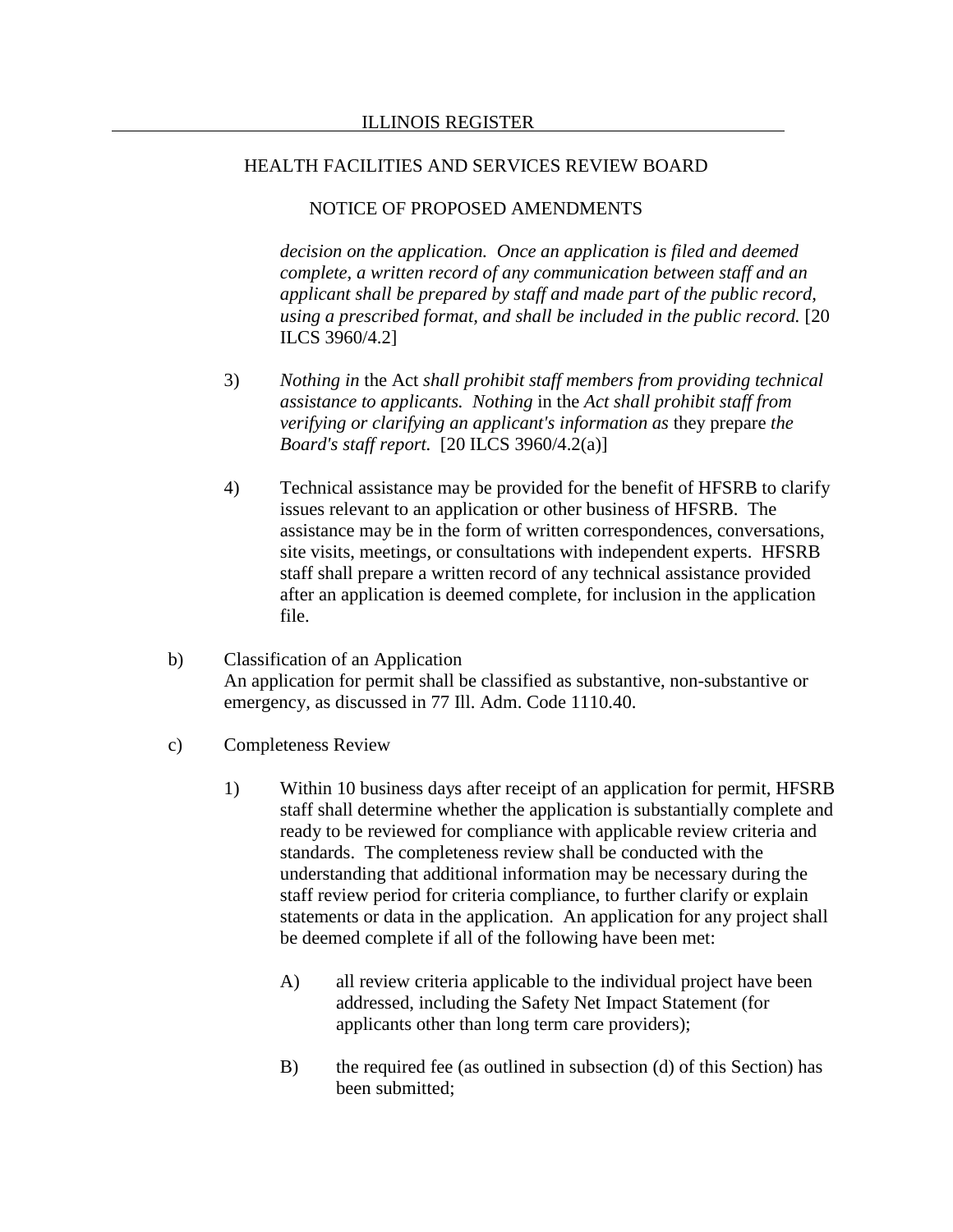## NOTICE OF PROPOSED AMENDMENTS

- C) the number of copies, forms, and format as specified in the application have been submitted;
- D) all annual progress reports on previously approved projects for the facility and/or applicants have been submitted;
- E) all required information concerning completion of previously approved projects for the facility and/or applicants has been submitted;
- F) when the project proposed contains major medical equipment, the cost of the equipment to be acquired has been provided;
- G) all persons who are applicants have been identified and the applicants that hold the license and that will operate the facility have provided documentation from the Illinois Secretary of State that the applicant is registered to conduct business in Illinois and is in good standing or, if the applicant is not required to be registered to conduct business in Illinois, evidence of authorization to conduct business in other states;
- H) all HFSRB requests and questionnaires for information or data for all Illinois facilities owned or operated by any applicant, such as but not limited to the Annual Hospital or Long-term Care Questionnaire (77 Ill. Adm. Code 1100.60 and 1100.70) or Cancer Registry (77 Ill. Adm. Code 840.110(d) and 840.115(i)) have been received and are complete;
- I) verification that the applicant has fulfilled all compliance requirements with all existing permits that have been approved by HFSRB;
- J) documentation of compliance with the Flood Plain Rule under Illinois Executive Order #2006-05;
- K) documentation of compliance with the requirements of the Illinois State Agency Historic Resources Preservation Act; and
- L) identification of a site.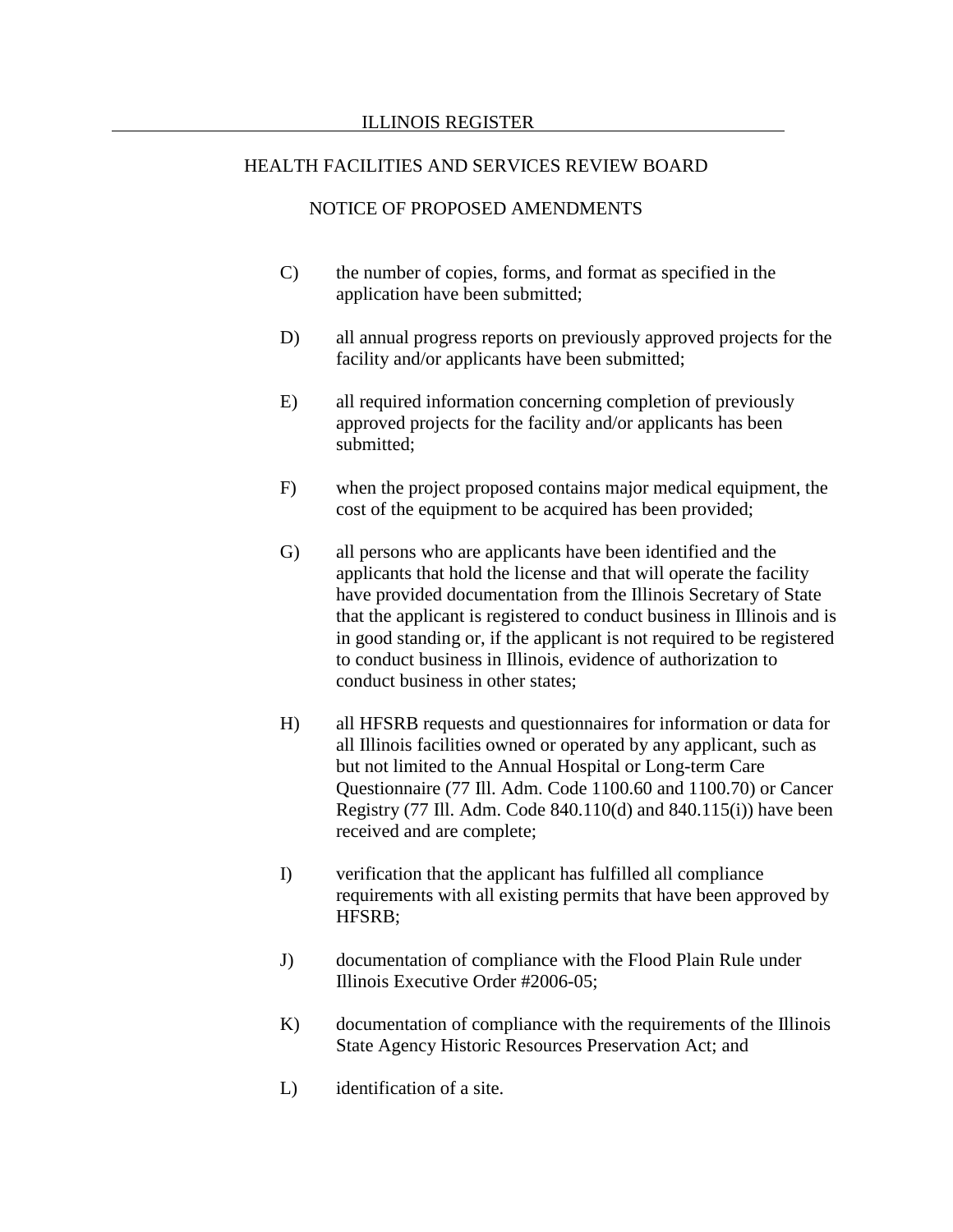## NOTICE OF PROPOSED AMENDMENTS

- 2) An application shall be incomplete if any of the elements described in subsection  $(c)(1)$  are not present or if additional information or documentation is required to clarify a response. Failure to address an applicable criterion or to respond that an applicable criterion does not apply to the proposed project shall be a basis for deeming the application incomplete.
- 3) If an application fails to include any of the elements described in subsection (d)(1) or if additional information or documentation is required to clarify a response, the application shall not be scheduled for consideration by HFSRB until such time that the required information is submitted and accepted.
- 4) Applications received after 8:30 a.m. shall be deemed as being received the following business day.
- 5) HFSRB shall notify the applicant in writing, within the completeness review period, of its decision and, in the case of an incomplete application, the reasons.
- 6) If the application is deemed complete, the date of completion shall initiate the review period. If the application is deemed incomplete, the applicant shall be allowed 45 days from the date of receipt of the notification to provide all necessary information to complete the application. Upon receipt of all additional information requested, HFSRB staff shall again review the application for completeness and shall notify the applicant of its decision. If HFSRB staff find that the application remains incomplete at the end of the allotted response period, the application shall be declared null and void, and all fees paid forfeited.

HFSRB NOTE: It is the responsibility of the applicant to assure that HFSRB receives the additional information within the prescribed time frame.

- d) Review Procedures
	- 1) All applications will be reviewed and evaluated for conformance with the applicable review criteria in effect at the time the application is deemed complete.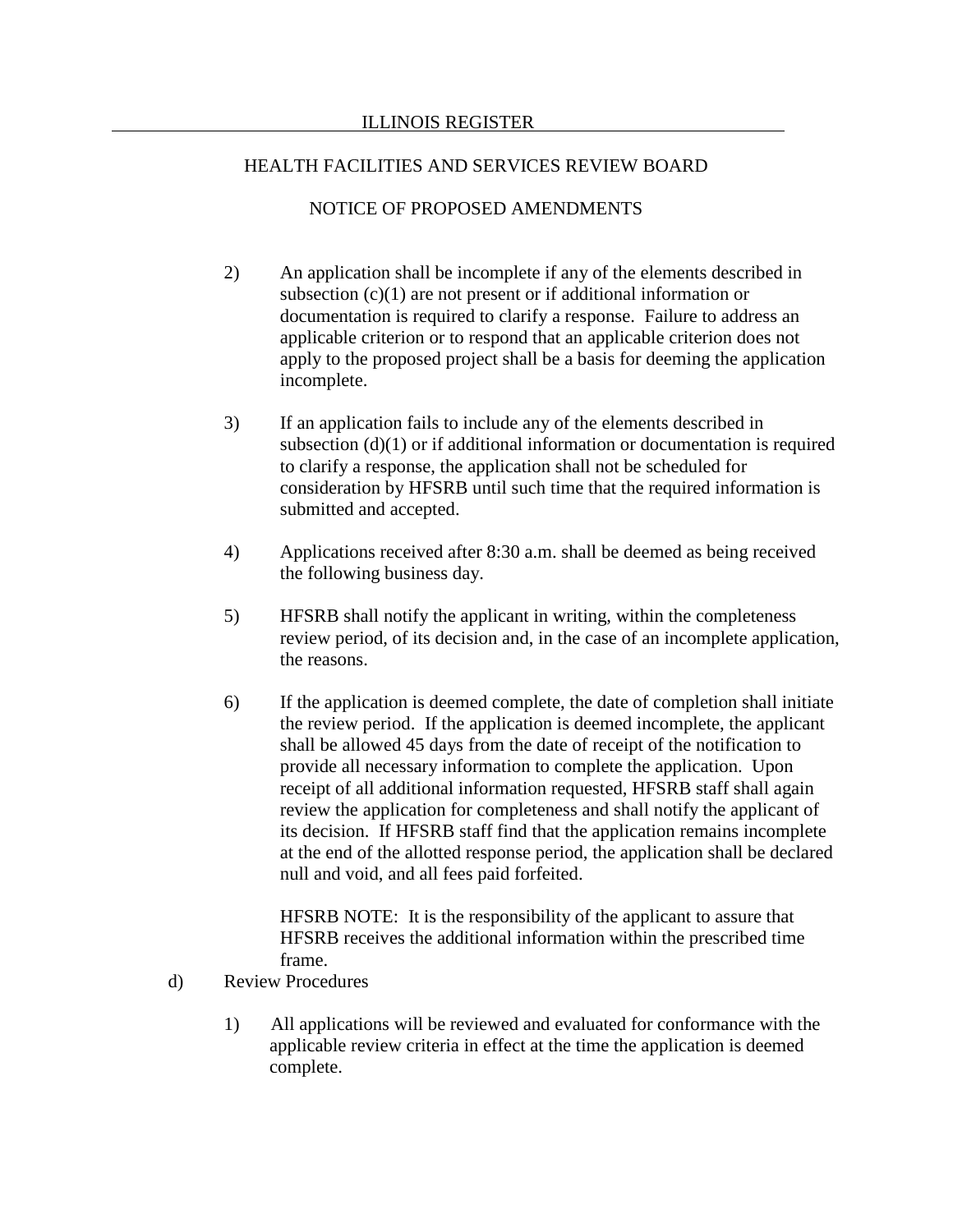# NOTICE OF PROPOSED AMENDMENTS

- 2) Each application will be reviewed and considered on an individual basis unless HFSRB has established review criteria or procedures that pertain or relate to comparative review or "batching" of applications.
- 3) Applications for permit shall be subject to the need figures set forth in the most recent update to the Inventory of Health Care Facilities and Services and Need Determinations, as adjusted by HFSRB decisions in effect prior to the date HFSRB takes action on the application. HFSRB action includes the approval, issuance of an intent to deny, or denial of an application.
- 4) All applications except emergency applications are subject to the public hearing requirements of the Act. All evidence submitted at a public hearing shall be taken into account in the determination of compliance or noncompliance of an application with applicable review criteria.

## e) Application Processing Fee

- 1) All applicants, except those with projects that are not subject to a fee (see Section 1130.230), are required to submit an application processing fee. An initial fee deposit of \$2,500 shall accompany each application for permit submitted to HFSRB. When an application is deemed complete, the full amount of the fee shall be determined.
	- 2) HFSRB staff shall *charge and collect an amount determined by the State Board and the staff to be reasonable fees for the processing of applications by the State Board. The State Board shall set the amounts by rule. Application fees for continuing care retirement communities, and other health care models that include regulated and unregulated components shall apply only to those components subject to regulation under* the *Act*. [20 ILCS 3960/12.2]
- 3) Following the determination of estimated total project costs, the CON application processing fees are calculated as follows: For each project having a total estimated project cost of:
	- A) less than \$1,250,000, the application fee shall be \$2,500;
	- B) above \$1,250,000, the application fee shall be 0.22% of the assigned costs.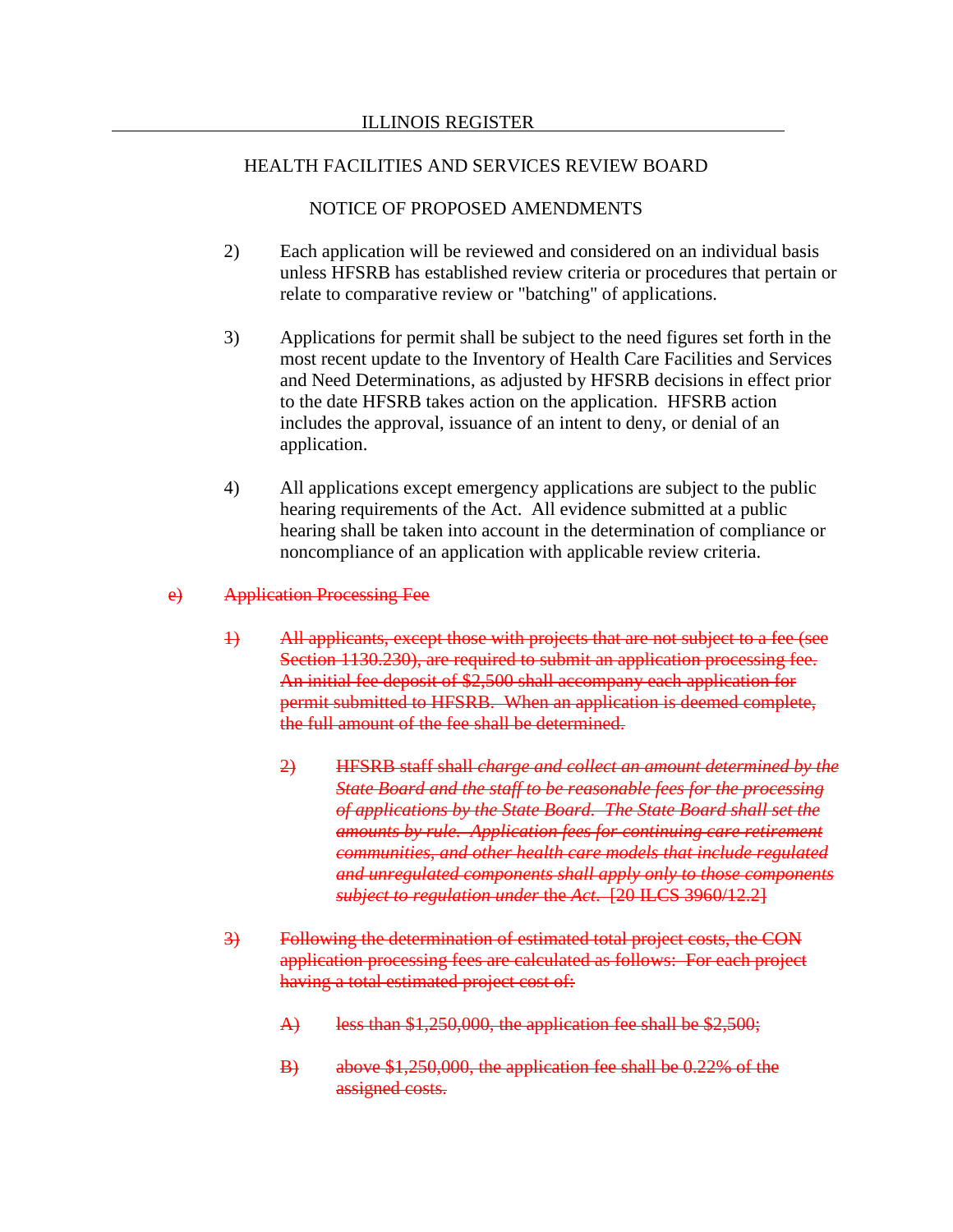# NOTICE OF PROPOSED AMENDMENTS

- 4) The maximum application fee shall not exceed \$100,000.
- 5) Once an application is deemed complete, written notice for any additional fee balance due will be sent to the applicant. Applications shall be declared null and void if the total application fee has not been paid within 30 days after receipt of notice.

(Source: Amended at 39 Ill. Reg. \_\_\_\_, effective \_\_\_\_\_\_\_\_\_\_\_\_\_)

## **Section 1130.640 Extension of the Review Period**

- a) Extension by HFSRB of the Review of Information As required to complete its review, HFSRB staff may extend the review period for up to 120 days for the analysis of additional information. HFSRB will consider the application at the next regularly scheduled meeting that is at least 10 days following the completion of the HFSRB review of the additional information.
- b) Extension Due to Deferral by Applicant The applicant may defer consideration of a project by HFSRB. A deferral extends from the HFSRB meeting at which the project has been scheduled to the next scheduled HFSRB meeting, subject to a review period of up to 60 days for analysis of additional information. A request for deferral, specifying the reasons for the request, shall be submitted **to** HFSRB, as follows may be provided:
	- 1) Written request to be received by HFSRB staff no later than five (5) business days in writing prior to the scheduled HFSRB meeting; or
	- 2) Verbal request by issuing a formal request to HFSRB during the consideration of the project verbally at the HFSRB meeting.
- a) An applicant may not defer:
	- 1) initial consideration of the application by HFSRB to a meeting that is scheduled more than 6 months from the date the application was deemed complete; or
	- 2) HFSRB consideration of an application that has received an Intent to Deny beyond a meeting date that is more than 12 months from the date of HFSRB's decision of Intent to Deny.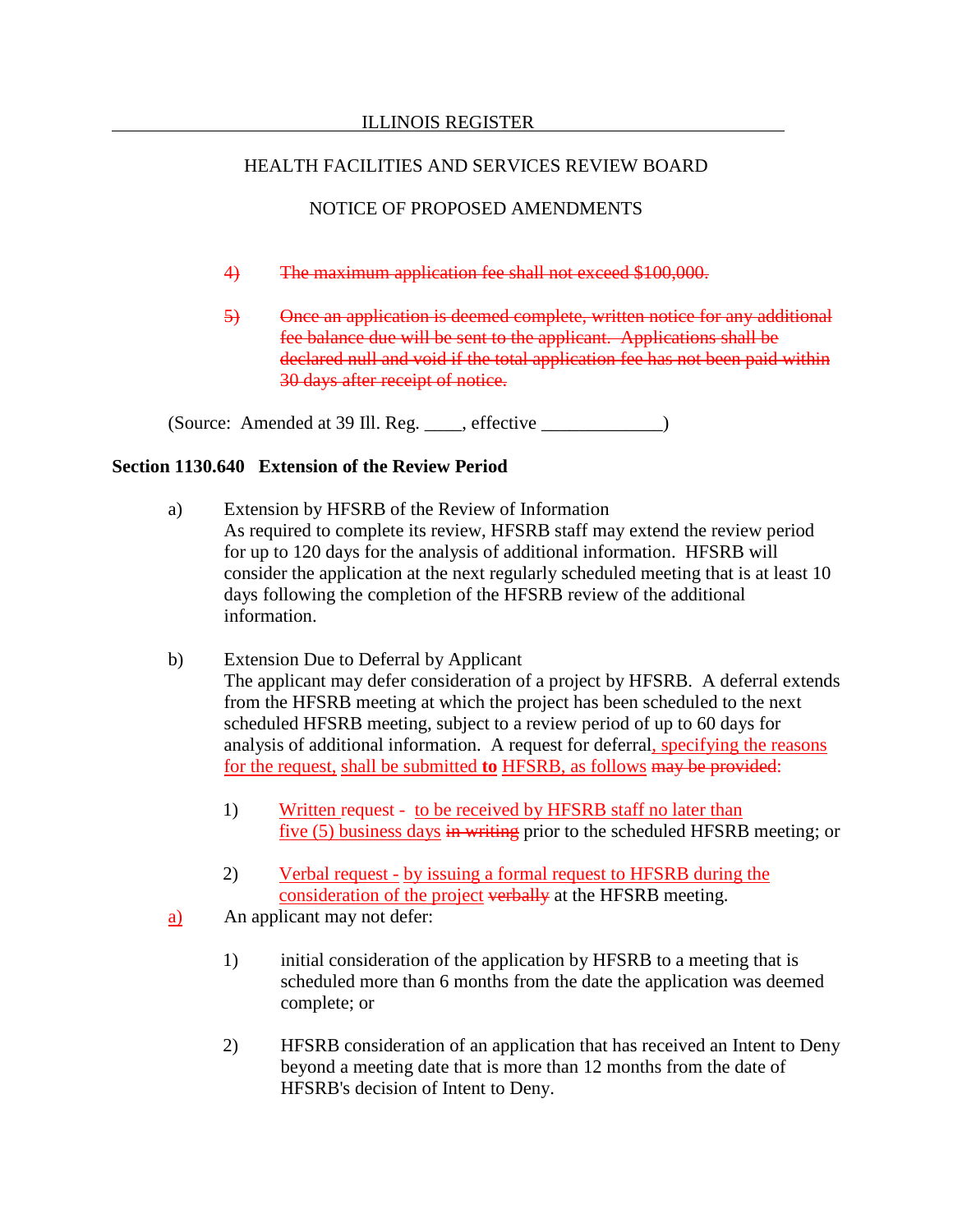### ILLINOIS REGISTER

# HEALTH FACILITIES AND SERVICES REVIEW BOARD

# NOTICE OF PROPOSED AMENDMENTS

(Source: Amended at 39 Ill. Reg. \_\_\_\_, effective \_\_\_\_\_\_\_\_\_\_\_\_\_)

### **Section 1130.650 Modification of an Application**

- a) Modifications to an application are allowed during the review period, prior to final HFSRB decision. Modifications (as defined in Section 1130.140) shall be classified as Type A or Type B. Type A modifications shall be subject to the public hearing requirements of the Act. If requested, a hearing would occur within the time allocated for HFSRB staff review. Type A modifications consist of any of the following:
	- 1) A change in the number of beds proposed in the project.
	- 2) A change in the site of the project to a new location within the planning area. A change in site to a location outside the planning area originally identified in the application is not considered a modification and voids the application.
	- 3) A change in the cost of the project exceeding 10% of the original estimated project cost.
	- 4) A change in the total gross square footage (GSF) of the project exceeding 10% of the original GSF.
	- 5) An increase in the categories of service to be provided.
	- 6) A change in the person who is the applicant, including the addition of one or more co-applicants to the application.
	- 7) Any modification to a project, including modifications specified in subsections  $(a)(1)$  through  $(a)(6)$ , that, by itself, would require a certificate of need (CON) permit or exemption.
- b) All other modifications, including those made by an applicant in conformance with and limited to the comments, recommendations or objections of HFSRB, are Type B modifications and are not subject to public hearing.
- c) An applicant can modify a project only twice during the review period; provided, however, an applicant may modify a project at any time if the modification is in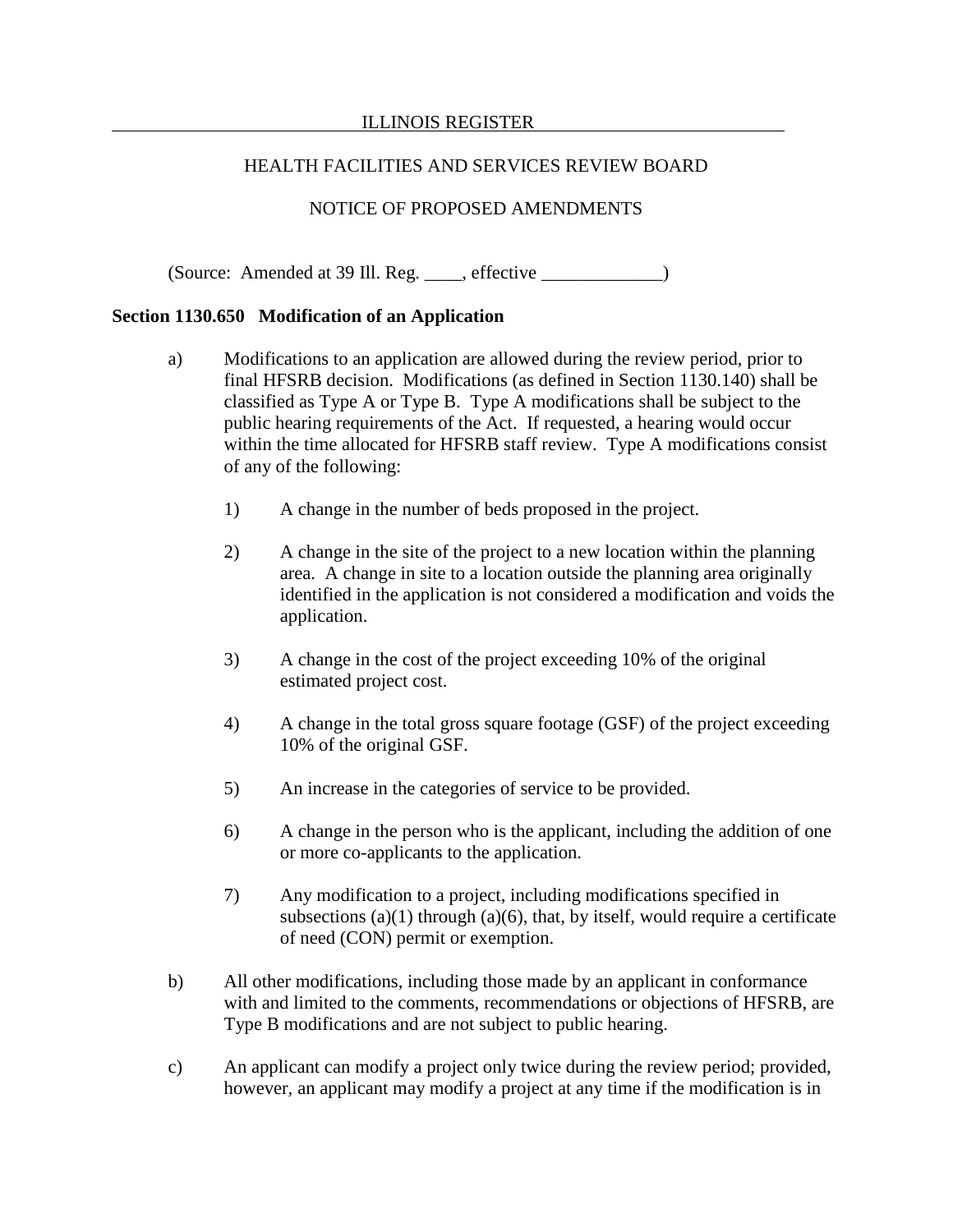## NOTICE OF PROPOSED AMENDMENTS

conformance with and limited to the comments, recommendations or objections of HFSRB.

- d) If a modification is not in conformance with and limited to the comments, recommendations or objections of HFSRB, HFSRB staff shall:
	- 1) have up to 60 days to review the modification and any supplemental information submitted pursuant to the applicable review criteria;
	- 2) hold a public hearing if requested; and
	- 3) submit its findings to HFSRB at the next regularly scheduled meeting that is at least 10 days following the completion of the HFSRB staff review.
- e) If a modification results in an increase in the total estimated project cost, the application processing fee shall be recalculated on the basis of the revised estimated project cost. Section 1130.230 is applicable with respect to any additional fees required for a modified application.
- $f$  If a modification results in the need of an additional notification of opportunity for public hearing, then an additional fee of \$2,000 will be assessed.

(Source: Amended at 39 Ill. Reg. \_\_\_\_, effective\_\_\_\_\_\_\_\_\_\_\_\_\_\_)

### **Section 1130.655 HFSRB Consideration and Action**

- a) Chairman Consideration and Action
	- 1) Applications for permit that meet all of HFSRB's review criteria and are unopposed shall be:
		- A) reviewed for approval by the Chairman, acting on behalf of HFSRB [20 ILCS 3960/5]; or
		- B) referred by the Chairman to the full Board for review and action.
	- 2) The review and subsequent action by either the Chairman or the full Board shall take place prior to the next regularly scheduled HFSRB meeting that is at least 10 business days following the completion of the staff review of the applications.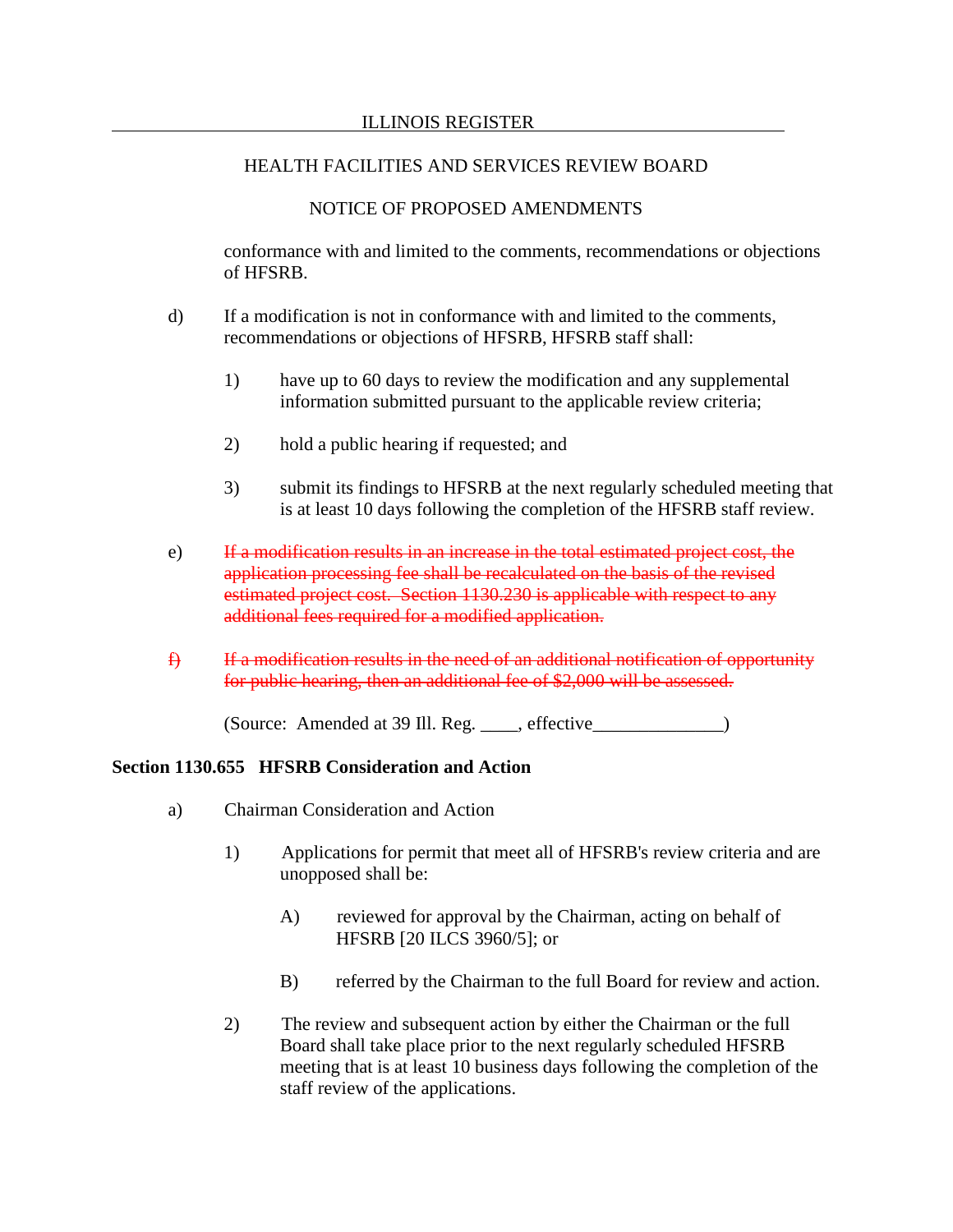# NOTICE OF PROPOSED AMENDMENTS

# b) HFSRB Consideration and Action

HFSRB shall review each application for permit to determine compliance with all applicable review criteria. HFSRB shall consider the application material, additional information, public comment and public hearing testimony, HFSRB staff findings, and other information coming before it and take the following action:

- 1) approve the application and issue a permit;
- 2) issue an Intent to Deny (an initial denial of a project);
- 3) issue an initial denial of a project and afford the applicant an opportunity for an administrative hearing;
- 4) issue a final denial of a project subsequent to an administrative hearing or waiver of a hearing; or
- 5) defer action on an application to a subsequent meeting. HFSRB deferral of an application shall extend the review period, if it were to otherwise expire, until the date of the subsequent HFSRB HFPB meeting. HFSRB may defer consideration of an application for permit when the application is the subject of litigation, until all litigation related to the application has been completed.
- 6) HFSRB Written Decisions HFSRB shall *issue written decisions, upon request of the applicant or an adversely affected party, to the Board within 30 days after the meeting in which the final decision has been made.* [20 ILCS 3960/12]

 $(Source: Amented at 39 Ill. Reg. \_\_\_\_, effective \_\_\_\_\_.)$ 

# SUBPART G: PERMIT VALIDITY, REPORTING REQUIREMENTS AND REVOCATION

# **Section 1130.710 Validity of Permits**

A permit is effective on the date of HFSRB authorization.

a) A permit shall be valid until the project has been completed, provided that: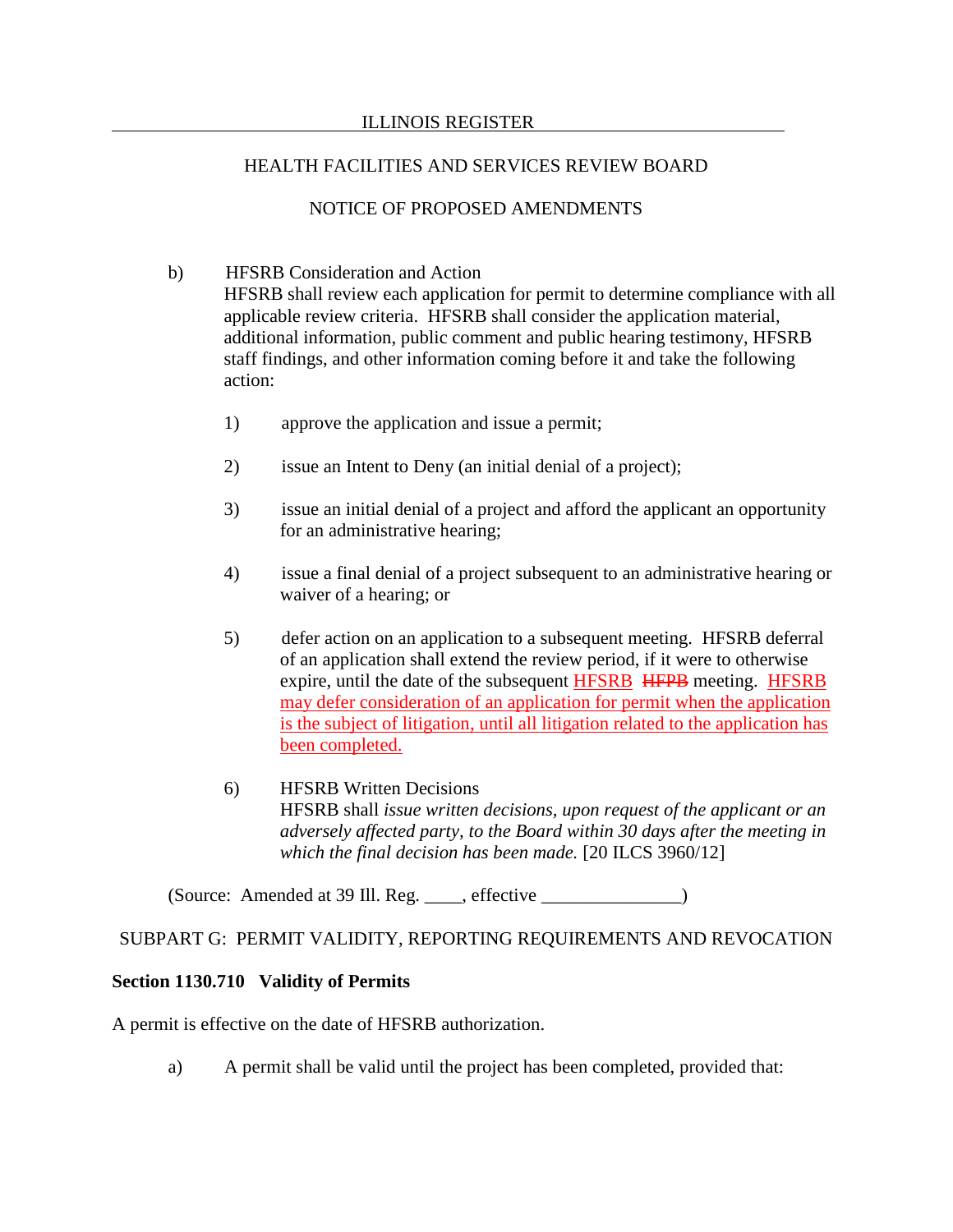## NOTICE OF PROPOSED AMENDMENTS

- 1) financial commitment obligation of the project occurs within the time frames specified in the Act unless the financial commitment obligation period is extended by HFSRB (as defined in Section 1130.730); and
- 2) the project commences and proceeds to completion with due diligence. The *financial commitment* obligation period shall be extended for any project for which issuance of a permit has been contested and is in administrative review. The financial commitment obligation period will be extended by the length of time equal to the number of days from the date a summons was received until the date of final disposition of the suit.
- b) Projects shall proceed with due diligence and shall be completed (see Section1130.140) no later than the completion date approved by HFSRB. All permits for projects that are not completed in the time frames specified shall subject the permit holder to the sanctions and penalties provided in the Act and this Subpart, unless renewed by HFSRB pursuant to Section 1130.740.
- c) A permit is valid only for the defined construction or modification, equipment, site, amount, time period and persons named in the application for the permit and shall not be transferable or assignable. A change in the person who is the permit holder; a change in the membership or sponsorship of a not-for-profit corporation that is the permit holder; or the transfer, assignment, or other disposition of 10% or more of the stock or voting rights of a for-profit corporation that is the permit holder, invalidates the permit.
- d) A permit shall not be bought, sold, or transferred either on its own or as part of a transaction for a change of ownership of a health care facility or for the acquisition of major medical equipment.
- e) Other events causing a permit to become invalid include:
	- 1) Change of permit (see Section 1130.710(c));
	- 2) Failure to submit the Expenditure Commitment or Obligation Report, which should be included with the annual progress reports;
	- 3) Failure to submit annual progress reports to HFSRB;
	- 4) Failure to submit Final Cost Reports to HFSRB;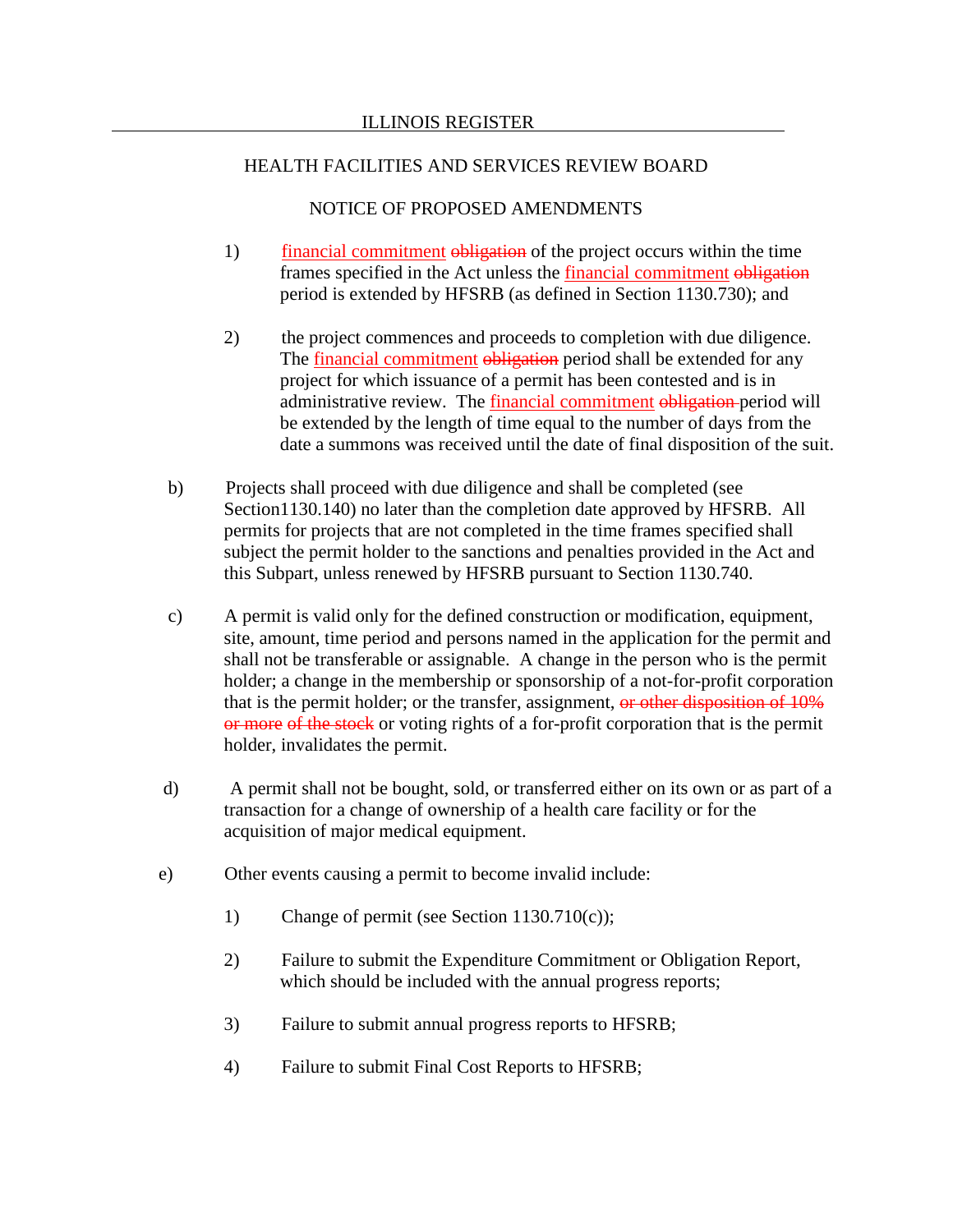# NOTICE OF PROPOSED AMENDMENTS

- 5) Implementation of a prohibited alteration (see Section 1130.750(c));
- 6) Relinquishment of a permit without Board approval; and
- 7) Failure to comply with the requirements of Section 1130.660(d).

(Source: Amended at 39 Ill. Reg. effective )

# **Section 1130.720 Financial Commitment Obligation**

- a) Projects for construction, establishment or modification shall must be financially committed by expending or committing to expend at least 33% of the total project cost obligated no later than:
	- 1) 24 18 months for major construction projects; or
	- 2) 12 months for all projects that do not include major construction; or
	- 3) the HFSRB completion date of the permit, if it occurs before the deadlines in subsections  $(a)(1)$  and  $(a)(2)$ .
- b) Projects that have no cost shall be considered financially committed obligated upon HFSRB issuance of a permit.
- c) Permits for projects that have a cost and that have not been financially committed obligated as stated in this Section shall be considered expired and the project abandoned. Failure to meet financial commitment requirements obligate as stated shall subject the permit holder to fines pursuant to Section 1130.790(d)(1).

(Source: Amended at 39 Ill. Reg. effective )

# **Section 1130.730 Extension of the Financial Commitment Obligation Period**

- a) HFSRB may grant the permit holder a single extension of time to financially commit at least 33% of obligate the total project costs. An extension shall be for a period of up to one year and shall commence on the previously defined financial commitment obligation date.
- b) The permit holder shall submit a written request for extension, along with an application processing fee., and shall provide the following documentation, as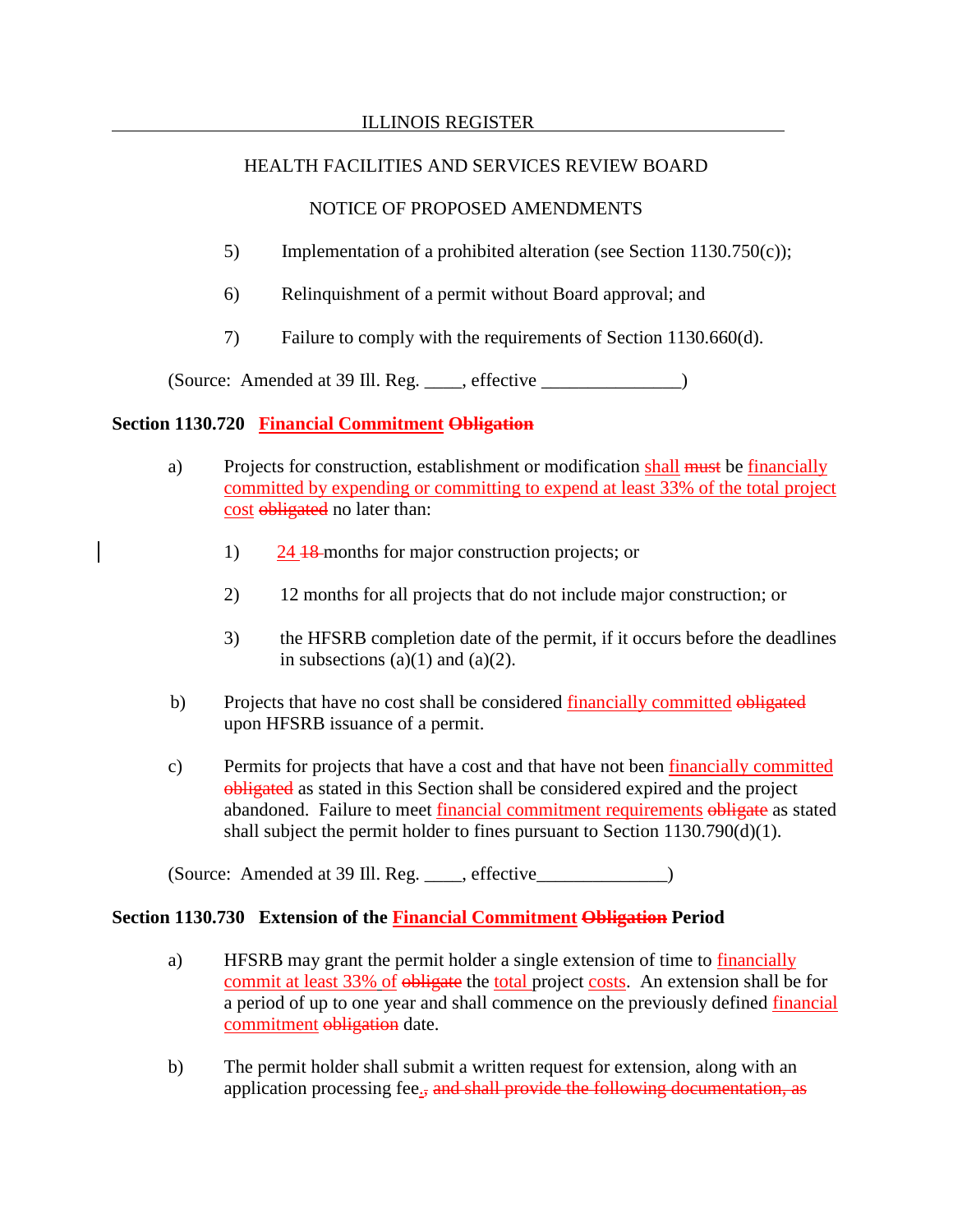## NOTICE OF PROPOSED AMENDMENTS

### applicable:

- 1) for major construction projects, evidence that final working drawings have been submitted to IDPH for review or, if IDPH review is not required, evidence that final working drawings have been completed;
- 2) for projects that are solely for the acquisition of major medical equipment, evidence that suppliers have been solicited and cost estimates received;
- 3) for projects that are solely for the provision of new services, verification by the permit holder's authorized representative that necessary staff has been recruited or that an application for reimbursement, recognition, or Medicare or Medicaid certification has been sought from third party payors or certification agencies;
- 4) confirmatory evidence that financial resources are available to complete the project (as defined in Section 1130.140 "Completion").
- c) A request for extension must be in writing and received by HFSRB at least 45 days prior to the defined financial commitment obligation date or the permit expiration date if, based on the 12-month or 24-month 18-month requirement for financial commitment obligation, the permit expiration date comes before the defined financial commitment obligation date. A request for extension shall be assessed a \$500 application processing fee and is subject to the requirements of Section 1130.230. A request for extension that is received less than 45 days prior to the permit financial commitment obligation date shall be subject to an additional \$500 late application processing fee. If payment has not been received within 30 days after receipt of written notice for payment, the request for extension shall not be processed be considered withdrawn.
- d) HFSRB staff shall review the request for extension and prepare a report of its findings. If the findings are that the request is in conformance with all HFSRB criteria, HFSRB staff findings and all related documentation shall be sent to the Chairman. The Chairman, acting on behalf of HFSRB, shall approve or deny the request, or refer the request to HFSRB for action. If HFSRB staff find that all criteria are not positive or if the Chairman refers this to the full Board for action, then the matter shall be sent by HFSRB staff to HFSRB members. HFSRB shall evaluate the information submitted in making its determination whether to grant the extension. Projects that continue to comply with the provisions of 77 Ill. Adm. Code 1110 and 1120 and that have shown good cause by submitting the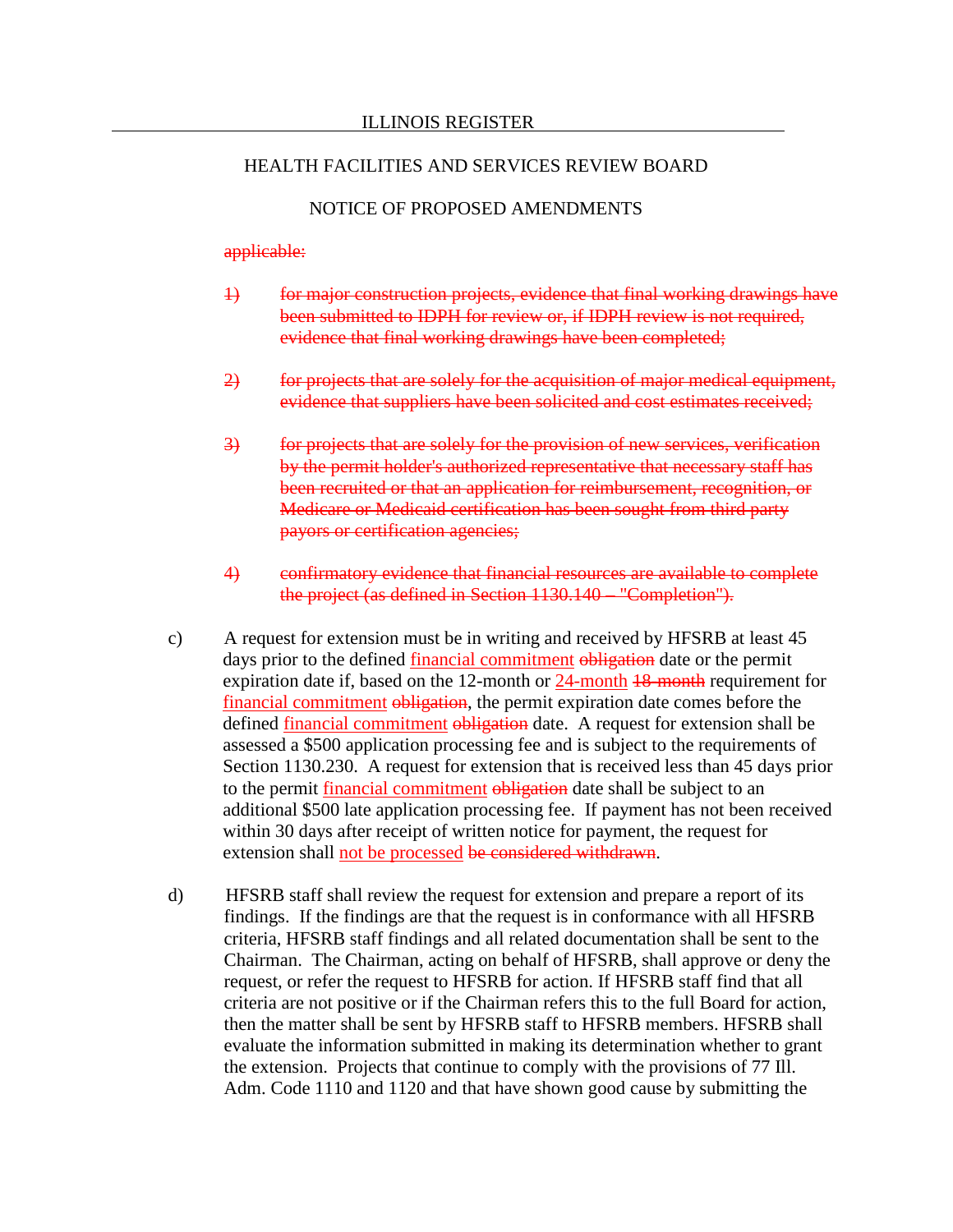# NOTICE OF PROPOSED AMENDMENTS

required information for an extension request specified in subsection (b) of this Section, and for which the causes for delays are beyond the permit holder's control, shall be approved for extension. Denial by HFSRB of an extension request shall constitute the final HFSRB decision and is not subject to administrative appeal.

 $(Source: Amented at 39 Ill. Reg. \_\_\_\_, effective \_\_\_\_\_.)$ 

# **Section 1130.740 Permit Renewal**

A permit holder may request a completion date that is later than an approved project completion date by submitting to HFSRB a request for permit renewal.

- a) Permit renewal by HFSRB must be requested prior to the required project completion date.
- b) A permit renewal shall commence on the expiration date of the original permit.
- c) The request for permit renewal shall be in writing and shall be received by HFSRB at least 45 days prior to the expiration date of the permit, and shall include the following information:
	- 1) the requested completion date;
	- 2) a status report on the project detailing what percent has been completed and a summary of project components yet to be finished and the amount of funds expended on the project to date;
	- 3) a statement as to the reasons why the project has not been completed; and
	- 4) confirmatory evidence by the permit holder's authorized representative that the project's costs and scope are in compliance with what HFSRB approved and that sufficient financial resources are available to complete the project.
- d) HFSRB staff shall review the request and prepare a report of its findings. If the findings are that the request is in conformance with all HFSRB criteria, and if this is the first request for this project, then the request, HFSRB staff findings, and all related documentation shall be sent to the Chairman. The Chairman, acting on behalf of HFSRB, shall approve or deny the request or refer the request to the full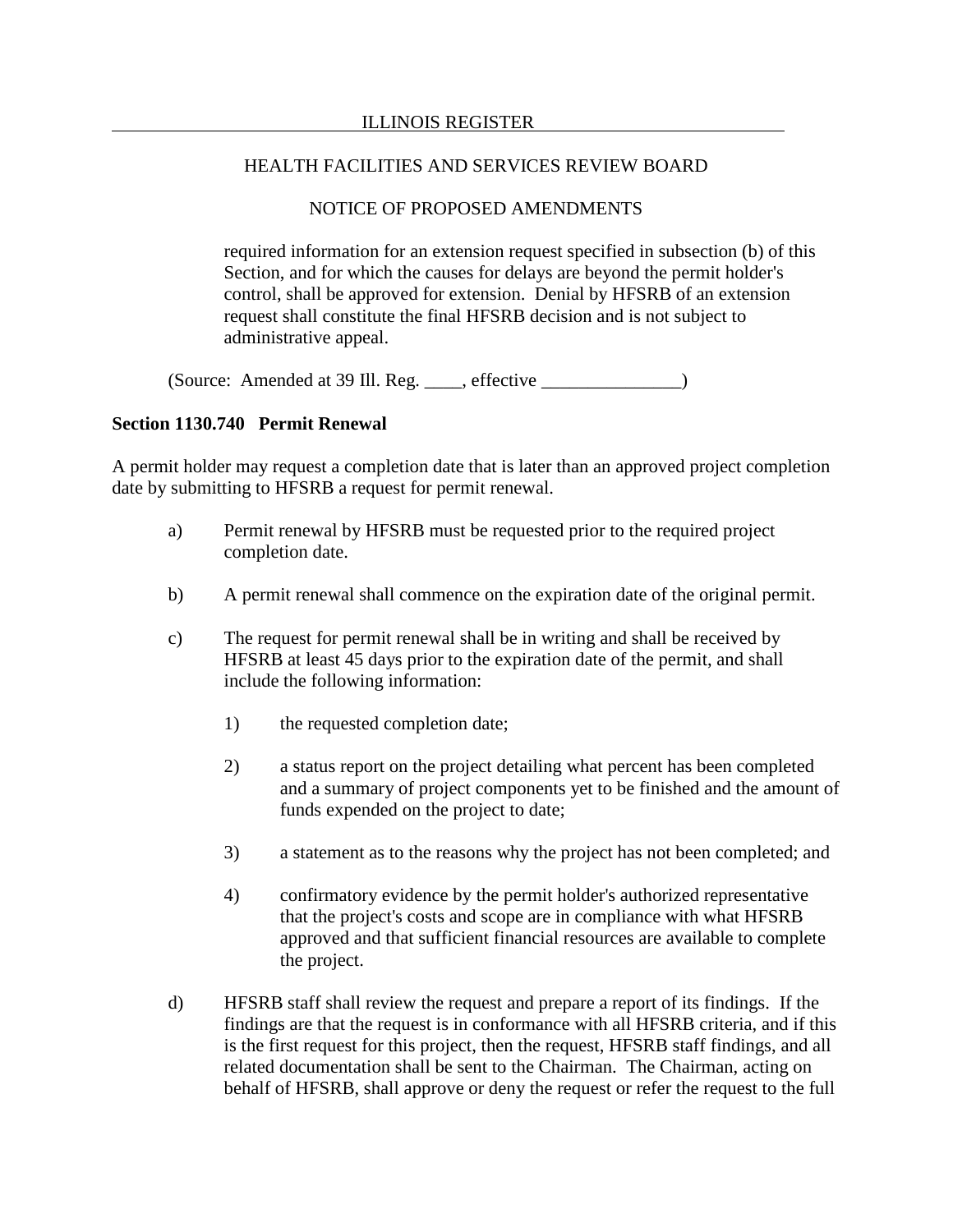## NOTICE OF PROPOSED AMENDMENTS

Board for action. If HFSRB staff find that all criteria are not positive, if this is not the first request for this project or, if the Chairman refers this to the full Board for action, then HFSRB will evaluate the information submitted to determine if the project has proceeded with due diligence (as defined in Section 1130.140). The number of affirmative votes required to approve a renewal request is specified in the Act. If a request for renewal of permit is denied, HFSRB may issue a Notice of Intent to Revoke a Permit if the project is not completed by the HFSRBapproved completion date. The permit holder shall be afforded an opportunity for an administrative hearing pursuant to Subpart J.

HFSRB NOTE: Permit revocation procedures are explained in Section 1130.780.

e) A permit renewal request shall be assessed a \$500 application processing fee and is subject to the requirements of Section 1130.230. Permit renewal requests that are not received at least 45 days prior to the expiration date of the permit shall be subject to an additional \$500 late application processing fee. If payment has not been received within 30 days after receipt of written notice from HFSRB, the request for renewal shall be considered withdrawn. Any renewal request received after the completion date is subject to the fines provided in the Act (see 20 ILCS 3960/14.1).

(Source: Amended at 39 Ill. Reg. \_\_\_\_, effective \_\_\_\_\_\_\_\_\_\_\_\_\_\_\_\_)

## **Section 1130.750 Alteration of Post-Permit Projects**

- a) Applicability The cumulative eummulative effect of alterations to a project shall not exceed the following:
	- 1) All alterations shall be reported to HFSRB before any alteration is executed. Some proposed alterations require HFSRB approval and some are prohibited. Proposed alterations that are not cited under these two categories require only written notification to HFSRB prior to execution of the alteration.
	- 2) Any change after issuance of a permit may constitutue an alteration. All alterations shall be reported to HFSRB before any alteration is executed.
	- 3) The alteration requirements are applicable only to projects with open permits (approved projects that are not yet completed).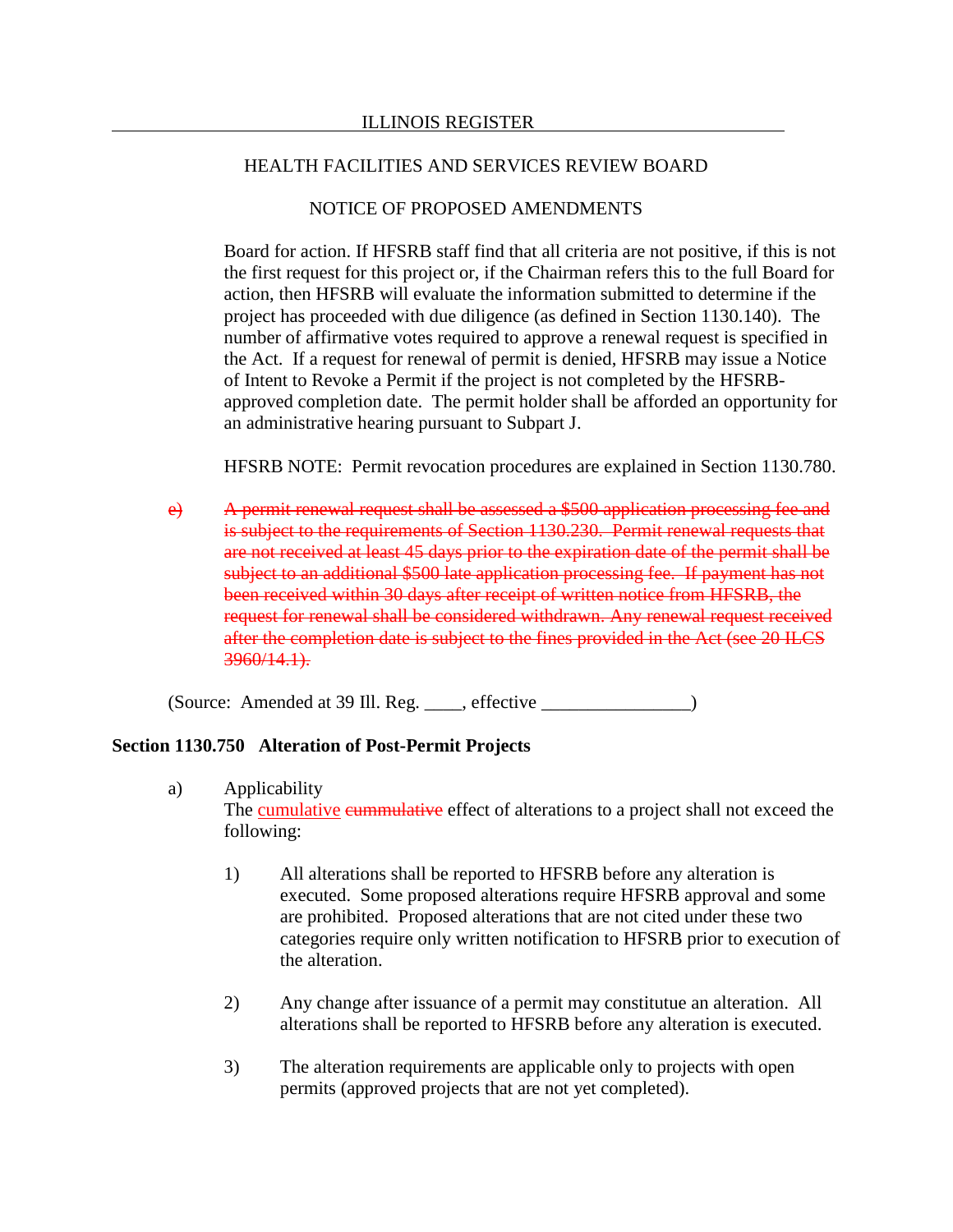# NOTICE OF PROPOSED AMENDMENTS

- 4) Alteration provisions are valid only for the projects defined and approved in the permit.
- 5) A project with a permit can be altered any time between the date of permit issuance and the project completion date.
- 6) All alterations requiring HFSRB action shall be reviewed and approved on a cumulative basis. More than one alteration can be reviewed and approved during the life of a project; however, the limits on alterations shall be applied cumulatively for a single permit.
- b) Allowable Alterations Requiring HFSRB Approval The **cumulative eummulative** effect of alterations to a project shall not exceed the following:
	- 1) a change in the approved number of beds or stations, provided that the change would not independently require a permit or exemption from HFSRB;
	- 2) abandonment of an approved category of service established under the permit;
	- 3) any increase in the square footage of the project up to 5% of the approved gross square footage;
	- 4) any decrease in square footage greater than 5% of the project;
	- 5) any increase in the cost of the project not to exceed 7% of the total project cost. This alteration may exceed the capital expenditure minimum in place when the permit was issued, provided that it does not exceed 7% of the total project cost;
	- 7) any increase in the amount of funds to be borrowed for those permit holders that have not documented a bond rating of "A-" or better from Fitch's or Standard and Poor's rating agencies, or A3 or better from Moody's (the rating shall be affirmed within the latest 18 month period prior to the submittal of the application).
- c) Prohibited Alterations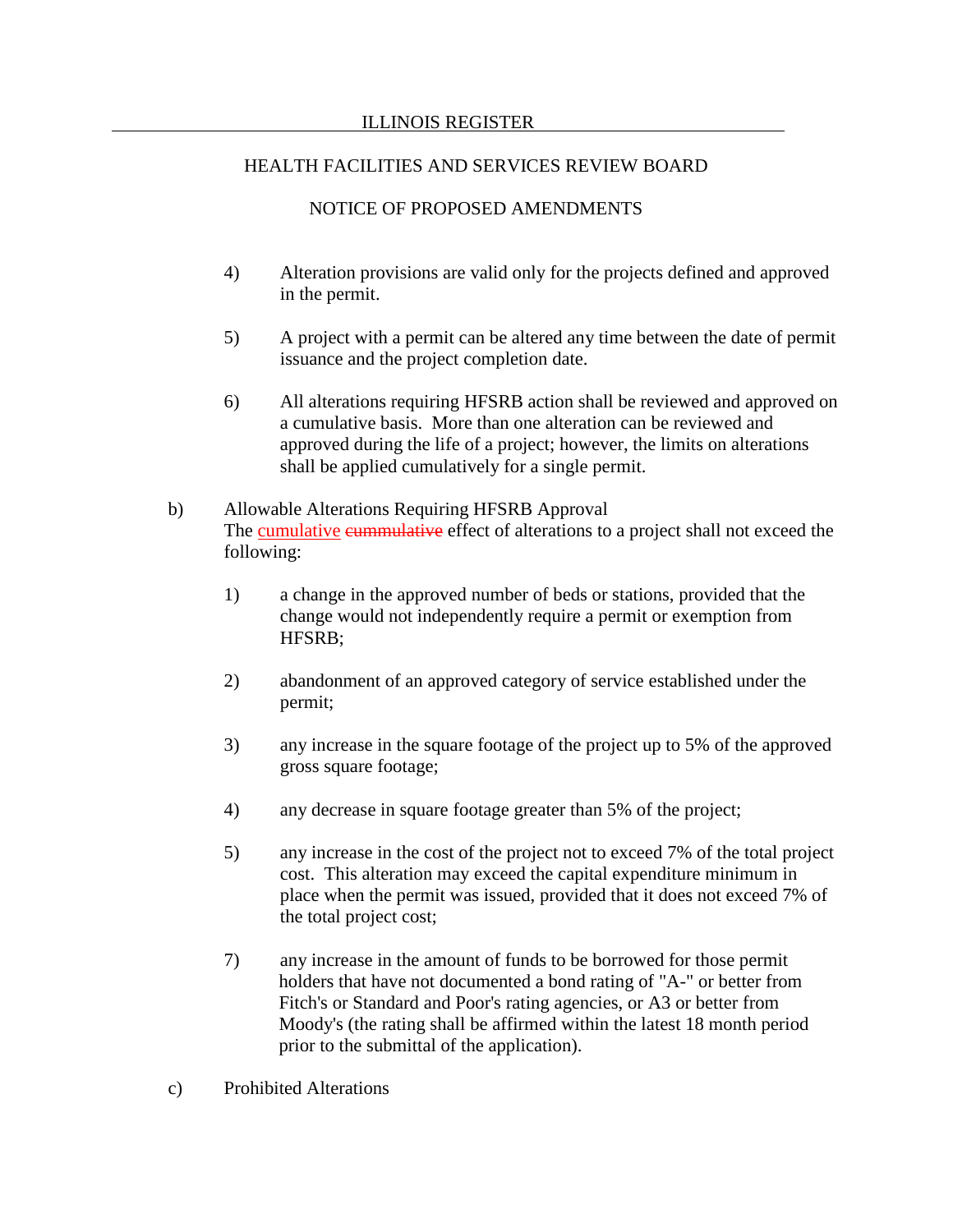## NOTICE OF PROPOSED AMENDMENTS

Notwithstanding the provisions of subsection (b), the following alterations are not allowed and, if incurred, invalidate the permit:

- 1) an increase in the total project costs that exceeds 7% of the permit amount;
- 2) an increase in the project's gross square footage that exceeds 5% of the project's approved gross square footage , unless that increase is required or mandated by local, State or federal building or life safety requirements that were not in effect at the time of permit issuance;
- 3) any other change in the project's scope or funding that would independently require a CON permit or exemption.
- d) Alteration Procedures
	- 1) Written Notification
		- A) The permit holder shall notify HFSRB in writing of any alteration to a project. The notice shall include a description of the alteration and related costs (if any) and shall address all applicable review criteria related to the alteration if the alteration requires HFSRB approval. HFSRB staff shall review the alteration request for compliance with the review criteria and submit its findings to HFSRB. If additional information is needed by HFSRB staff to perform a review of the request, the permit holder shall be notified.
		- B) All alteration requests shall be submitted to the State Board in writing on 8½ by 11" paper.
		- C) All alteration requests shall be submitted within the allowable time frames established in subsection (a)(1) and shall be sent only by any recognized overnight courier or personal delivery service.
		- D) Alteration requests submitted by email or fax will not be accepted.
	- 2) Compliance with 77 Ill. Adm. Code 1110 and 1120 A request for alteration reviewed by HFSRB is subject to the provisions of 77 Ill. Adm. Code 1110 and 1120 that are applicable to the individual project. The components and any other proposed alterations to a project that would, when taken as a separate component, require a permit under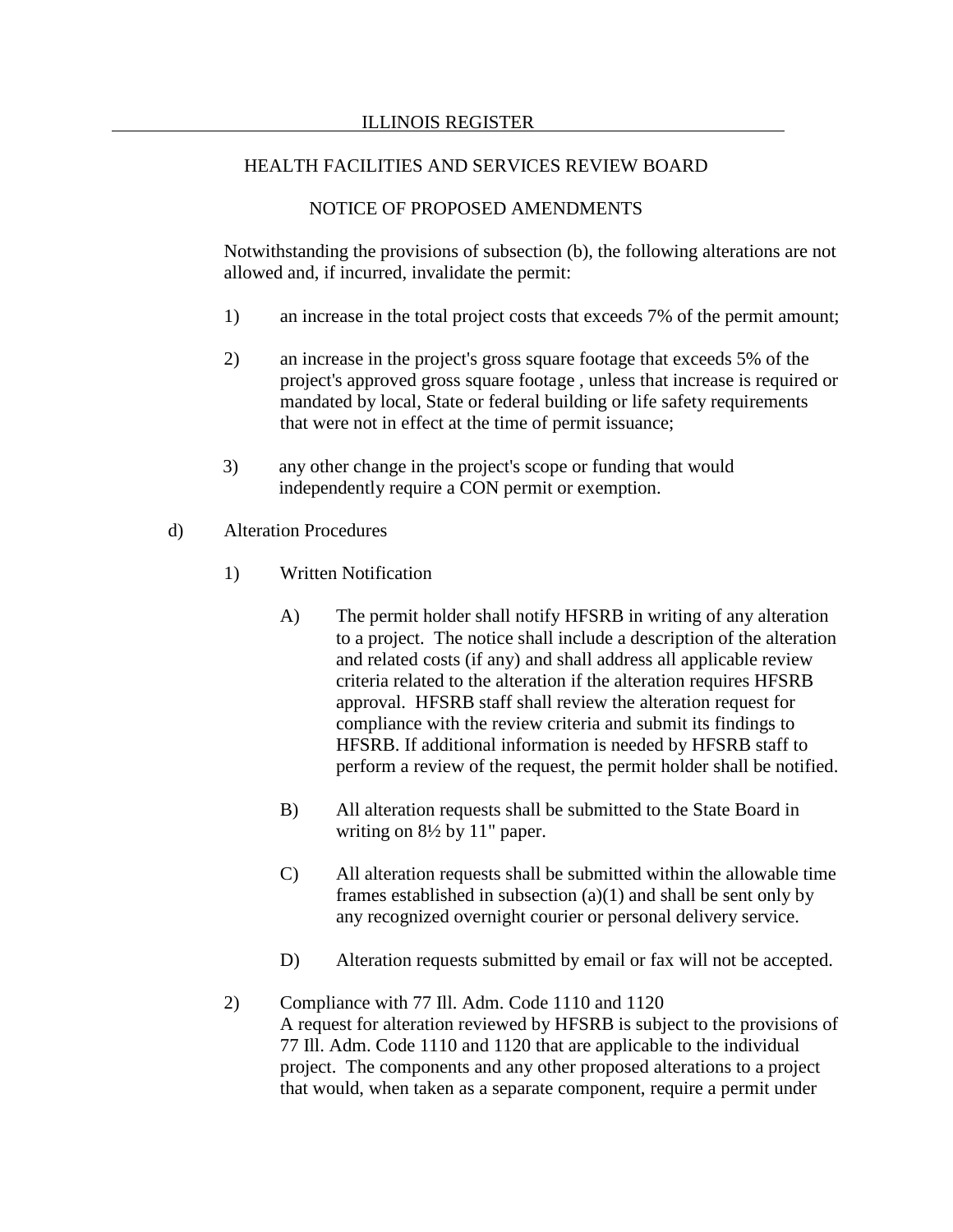# NOTICE OF PROPOSED AMENDMENTS

the Act shall not be subject to review under this Section but shall require a new application for a permit.

3) HFSRB Staff Review

HFSRB staff shall review the alteration request for compliance with the review criteria, and prepare a report of its findings for HFSRB review. If additional information is needed to review the request, the permit holder will be notified.

- 4) Board Review and Action
	- A) The alteration request, HFSRB staff findings, and all related documentation shall be sent to the Chairman if:
		- i) staff review determines that the alteration request is in conformance with all HFSRB criteria; and
		- ii) this is the first alteration request for the project.
	- B) The Chairman, acting on behalf of HFSRB, shall approve or deny the request or refer the request to the full Board for consideration and action. Other conditions under which the alteration request shall be referred to the full Board for consideration and action are as follows:
		- i) the request is not in conformance with all HFSRB criteria; or
		- ii) the request is not the first one for an alteration concerning the project in question.
	- C) The number of affirmative votes required for approval of an alteration request is specified in the Act. The approval or denial of a request for alteration constitutes HFSRB's final administrative decision.
- 5) Inventory and Permit Amount Adjustments Upon approval of a request for alteration, HFSRB will revise the permit to reflect the alteration and shall adjust all inventories accordingly. If a permit holder reduces the scope or size of the project, the permit amount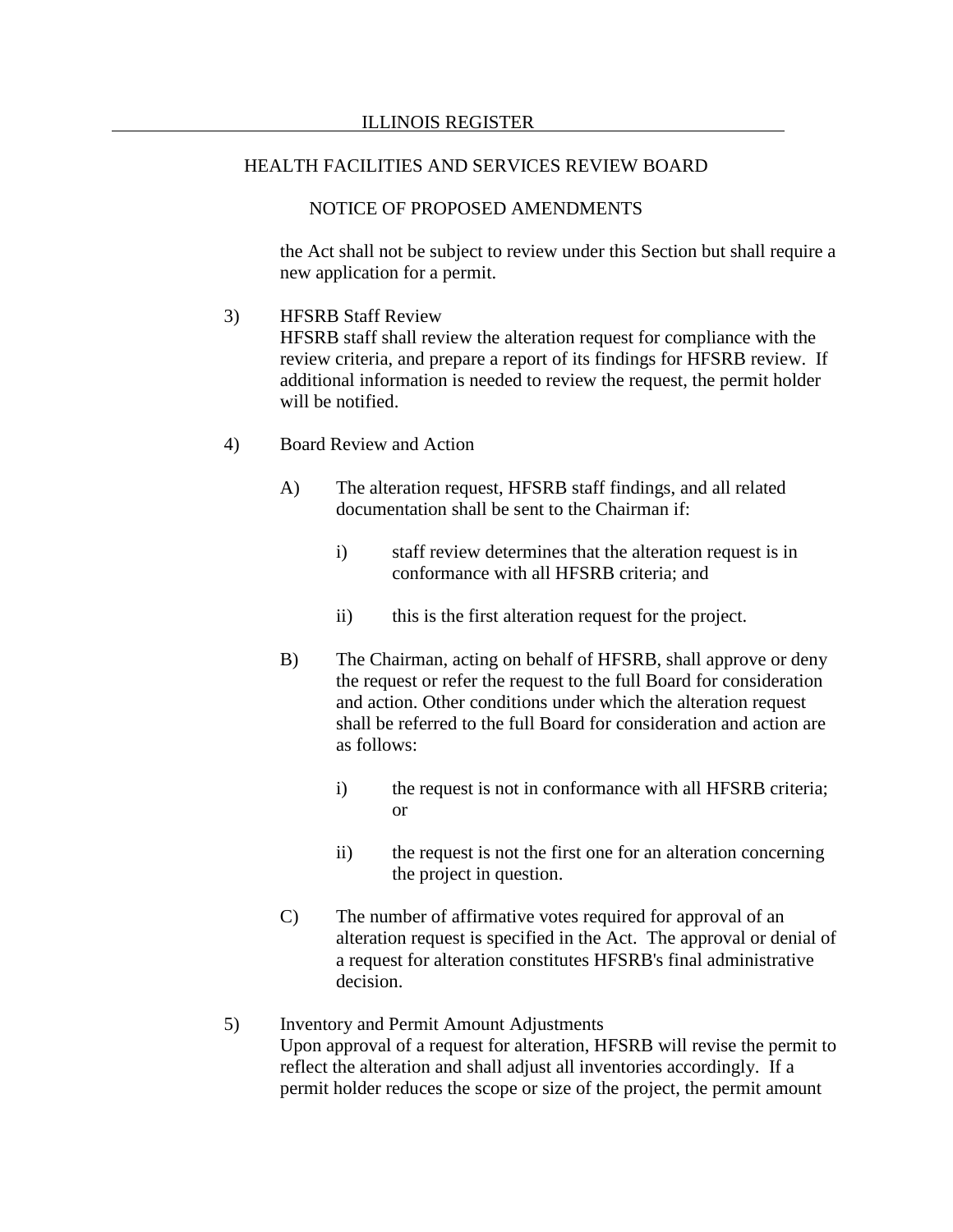# NOTICE OF PROPOSED AMENDMENTS

shall be reduced accordingly.

- 6) Notification of Decision to Applicant Decisions on requests for alteration shall be transmitted, in writing, to the permit holder by HFSRB staff.
- 7) Applicable Penalties Any alteration undertaken without prior HFSRB notice or notice and approval (when required) shall be considered a violation of the Act and/or subsection (a)(1) of this Section and shall subject the permit or exemption holder to fines, permit revocation, and the penalties and sanctions mandated in the Act (see 20 ILCS 3960/14.1) and in Section 1130.790.
- 8) Alteration Processing Fee A request for alteration shall be assessed an application processing fee of \$1,000 and is subject to the requirements of Section 1130.230.

(Source: Amended at 39 Ill. Reg. \_\_\_\_, effective \_\_\_\_\_\_\_\_\_\_\_)

## **Section 1130.760 Annual Progress Reports**

- a) Each permit holder shall submit annual progress reports to HFSRB staff every 12 months from the permit issuance date until the project is completed. *A permit holder must… submit annual progress reports no earlier than 30 days before and no later than 30 days after each anniversary date of the Board's approval of the permit until the project is completed.*
- b) *To maintain a valid permit and to monitor progress toward project commencement and completion, routine post-permit reports shall be limited to annual progress reports and the final completion and cost report.*
- c) *Annual progress reports shall include information regarding the committed funds expended toward the approved project.*
- d) *If the project is not completed in one year, then, by the second annual report, the permit holder shall expend 33% or more of the total project cost or shall make a commitment to expend 33% or more of the total project cost by signed contracts or other legal means, and the report shall contain information regarding those expenditures or commitments.*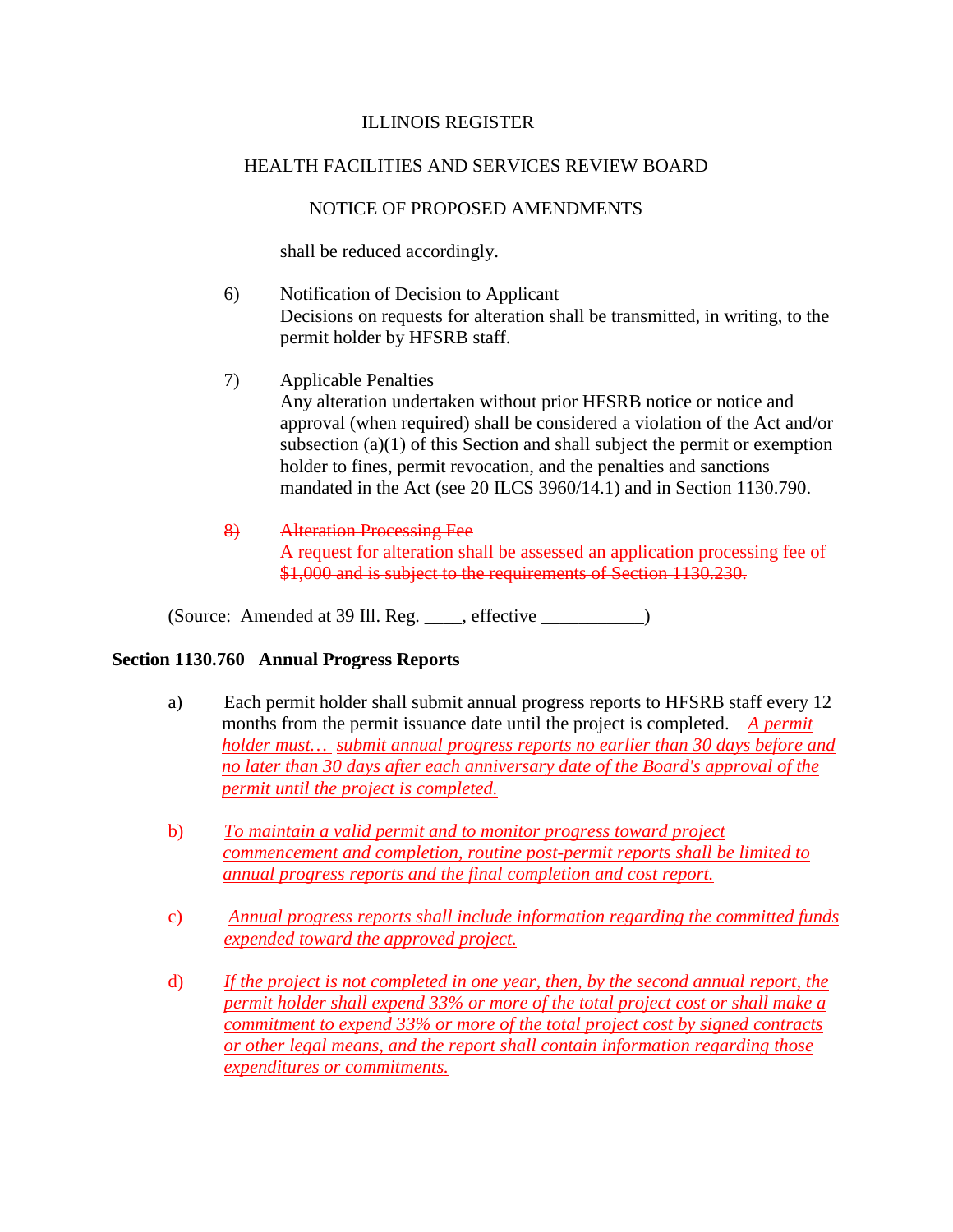### ILLINOIS REGISTER

# HEALTH FACILITIES AND SERVICES REVIEW BOARD

# NOTICE OF PROPOSED AMENDMENTS

- e) *If the project is to be completed in one year, then the first annual report shall contain the expenditure commitment information for the total project cost.*
- f) *The State Board may extend the expenditure commitment period after considering a permit holder's showing of good cause and request for additional time to complete the project*.[20 ILCS 3960/5]

The annual progress reports are due by the anniversary date of HFSRB approval of the permit. The reports shall include:

- 1) eurrent status of the project, including the percentage of the project finished, components finished and components yet to be finished, and any changes in the scope of the project and size;
- 2) cost incurred to date and an itemized listing of the total current estimated project costs and a comparison of those costs to the approved permit amounts:
- 3) the method of financing the project and sources of funds; and
- 4) the anticipated date of completion.
- gb) Failure to provide the required annual progress reports will result in future applications being considered incomplete by HFSRB staff until the required reports are received.
- he) Failure to timely process the required annual progress reports shall be considered a violation of the Act and shall subject the permit or exemption holder to fines, permit revocation, and the penalties and sanctions mandated in the Act (see 20 ILCS 3960/14.1) and Section 1130.790.
- $\frac{i}{d}$  All information submitted to HFSRB regarding annual progress reports shall be submitted on 8½ by 11" paper.
- je) All information regarding annual progress reports shall be submitted within the allowable time frames established in subsection (a) and shall be sent only by any recognized overnight courier or personal delivery service.
- kf) Annual reports submitted by email or fax will not be accepted.

(Source: Amended at 39 Ill. Reg. \_\_\_\_, effective \_\_\_\_\_\_\_\_\_\_\_\_\_\_\_\_\_)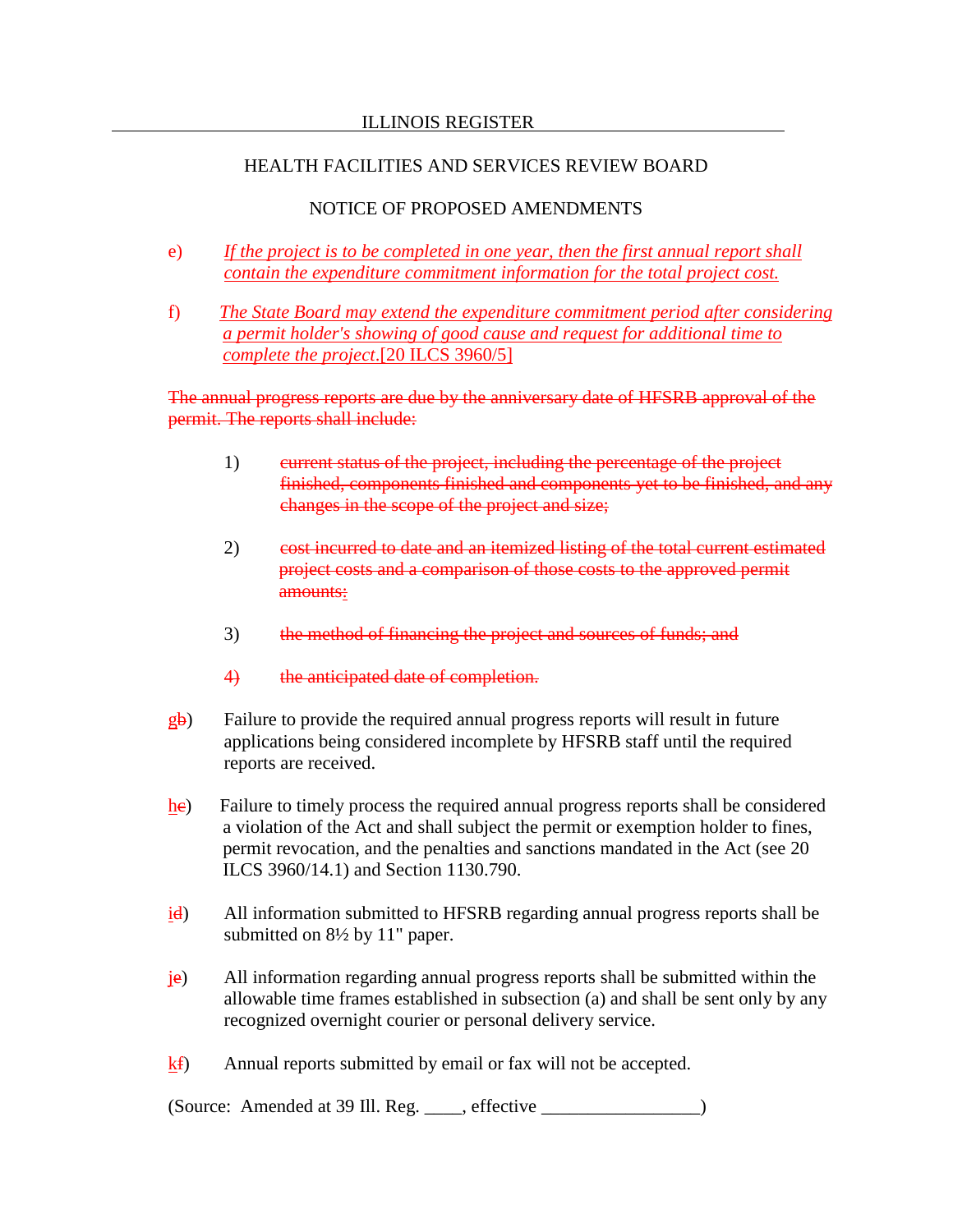### ILLINOIS REGISTER

# HEALTH FACILITIES AND SERVICES REVIEW BOARD

# NOTICE OF PROPOSED AMENDMENTS

### **Section 1130.770 Project Completion, Final Realized Costs and Cost Overruns**

- a) Written Notification
	- 1) Each permit holder shall notify HFSRB upon its project completion.
	- 2) All information concerning project completion shall be submitted on 8½ by 11" paper.
	- 3) All information regarding project progress-completion shall be submitted within the allowable time frames established in subsection subsections  $(a)(1)$  and  $(a)(5)$  and shall be sent only by any recognized overnight courier or personal delivery service.
	- 4) Notices of No project completion and final realized costs reports will not be accepted by email or fax.
	- 5) The report of notification shall be submitted no later than 90 days following the project completion and final realized costs, including date. The permit holder shall provide the supporting documentation listed in subsections  $(b)$ , (c) and (d) shall be submitted within 90 days following the project completion date notification.
- b) For projects with no cost, the permit holder shall submit a written notice to HFSRB of the project's conclusion (e.g., initiation of a new service, discontinuation, certification of additional dialysis stations).
- c) For a project with a cost below the capital expenditure minimum, the permit holder shall submit a notice that the project has been brought to a conclusion and submit a report of final realized costs containing the following:
	- 1) a detailed itemization of all project costs and sources of funds;
	- 2) an itemization of those project costs that have been or will be submitted for reimbursement under Titles XVIII and XIX of the Social Security Act;
	- 23) a certification that the final realized costs, as itemized, are the total costs required to complete the project and that there are no additional or associated costs or capital expenditures related to the project that will be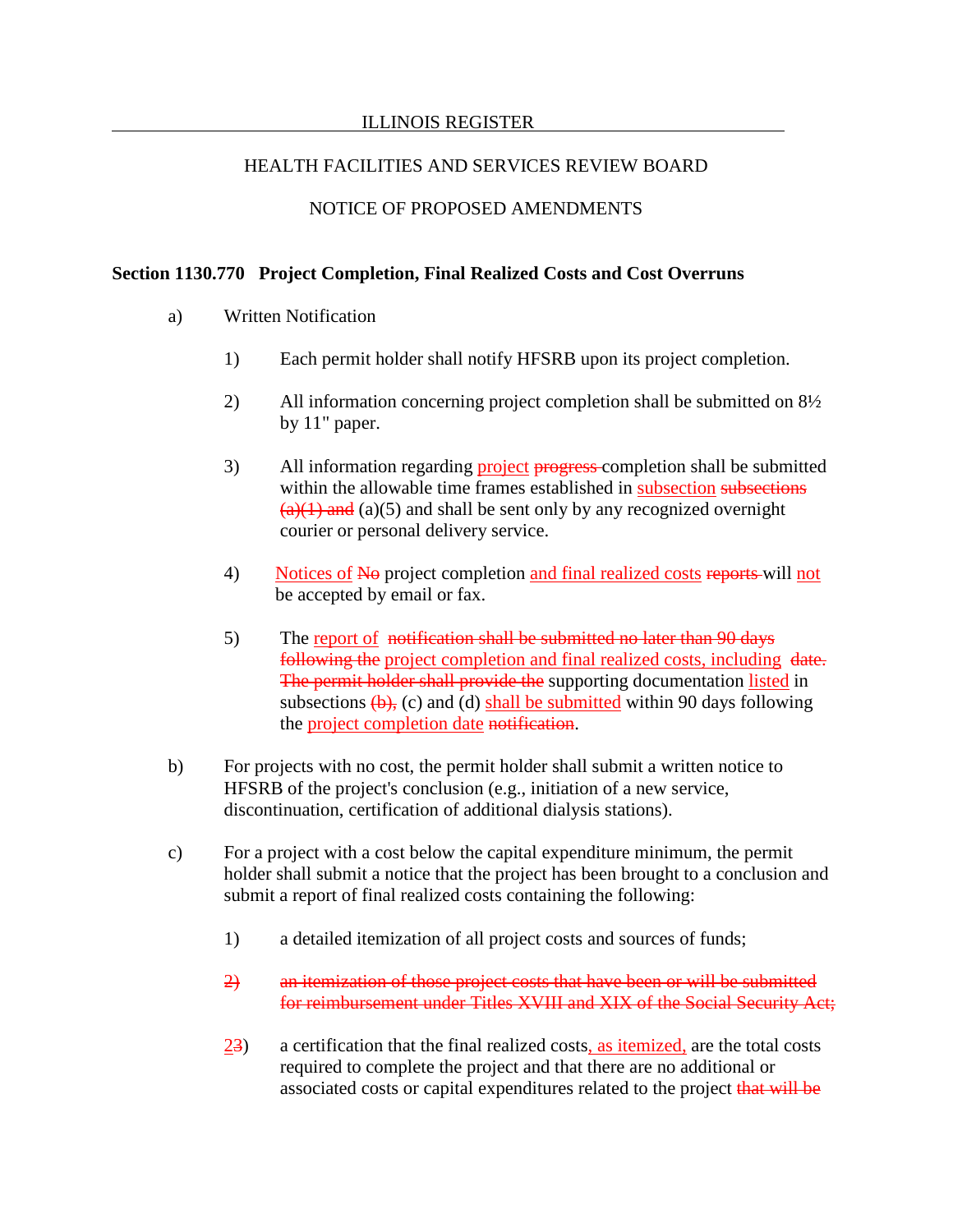# NOTICE OF PROPOSED AMENDMENTS

### submitted for reimbursement under Title XVIII or XIX;

- 34) certification attesting to compliance with the requirements of this Section shall be in the form of a notarized statement signed by an authorized representative of the permit holder; and
- 45) for major construction projects, the final Application and Certification for Payment for the construction contract, as per form G702 published by the American Institute of Architects or equivalent.
- d) For a project with a cost above the capital expenditure minimum in place at the time of permit approval, the permit holder shall submit a notice that the project has been brought to a conclusion and submit a report of final realized costs containing the following:
	- 1) itemization of all project costs;
	- 2) itemization of those project costs that have been or will be submitted for reimbursement under Titles XVIII and XIX;
	- 23) certification that the final realized costs, as itemized, are the total costs required to complete the project and that there are no additional or associated costs or capital expenditures related to the project that will be submitted for reimbursement under Title XVIII or XIX;
	- 34) certification of compliance with all terms of the permit to date, including project cost, square footage, services, etc.; certification attesting to compliance with the requirements of this Section must be in the form of a notarized statement signed by an authorized representative the permit holder;
	- 45) the final Application and Certification for Payment for the construction contract, as per the American Institute of Architects form G702 or equivalent; and
	- 56) for permits with a project cost equal to or greater than three times the capital expenditure minimum in place at the time of permit approval, an audited financial report of all project costs and sources of funds. The audited financial report, when required, shall be completed by an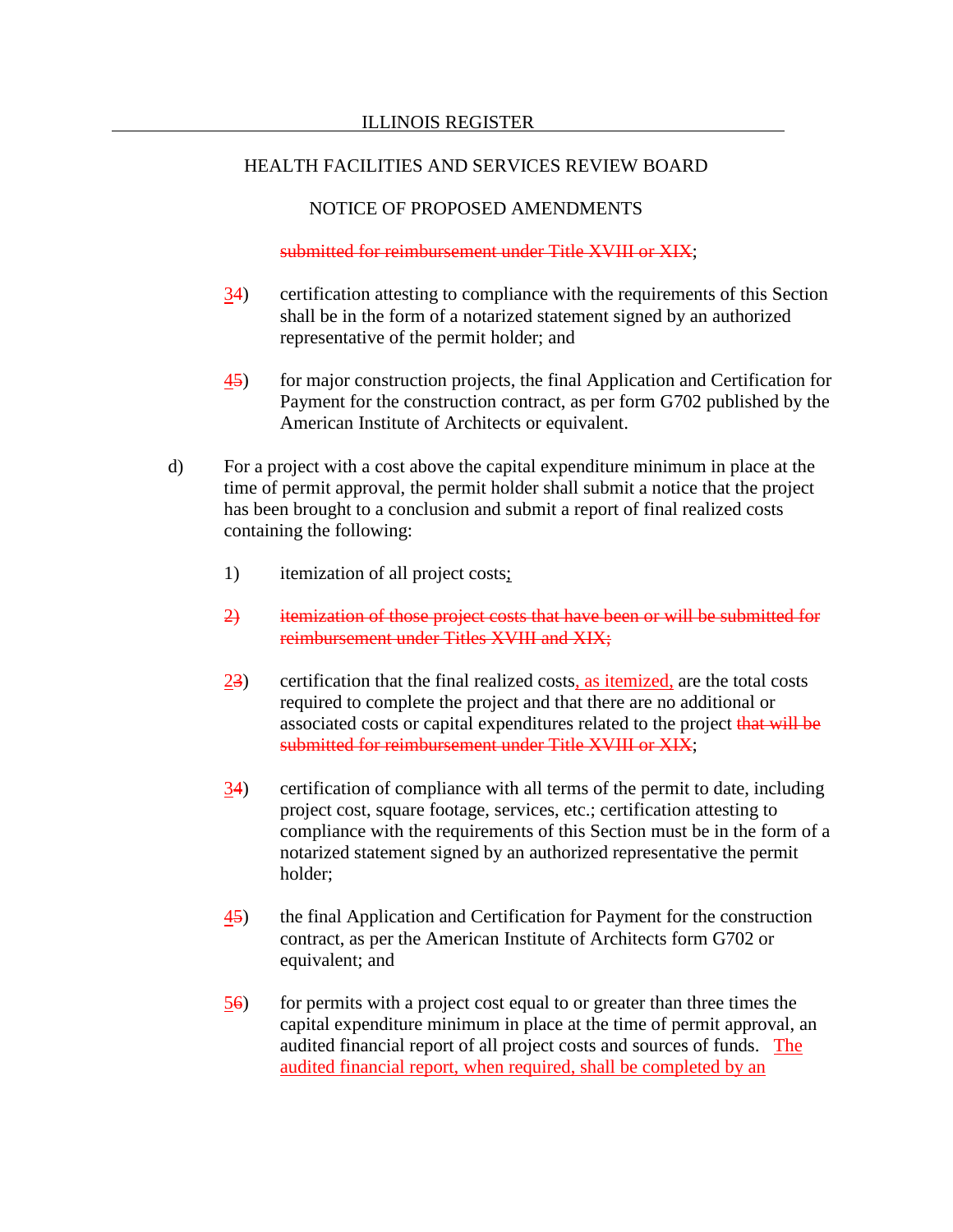# NOTICE OF PROPOSED AMENDMENTS

independent certified public accountant. A financial report completed by a permit holder's internal auditor will not be accepted.

- e) Failure to file final realized costs reports will result in subsequent applications for permit filed by the permit holder to be deemed incomplete by HFSRB staff until the required report is filed. In addition, the permit holder will be subject to fines, penalties and sanctions as mandated in the Act (see 20 ILCS 3960/14.1) and Section 1130.790.
- f) Failure to timely file the project's report of project completion and final realized costs cost report, notice of project completion, all necessary supporting documentation following the project completion, or any project cost overrun information shall subject the permit or exemption holder to fines, permit revocation, and the penalties and sanctions mandated in the Act (see 20 ILCS 3960/14.1) and Section 1130.790.
- g) Any amount of the final realized cost that exceeds the approval permit amount shall be considered a cost overrun without a permit unless the amount is subsequently approved by HFSRB. *Projects may deviate from the costs, fees, and expenses provided in their project cost information for the project's cost components, provided that the final total project cost does not exceed the approved permit amount* [20 ILCS 3960/5].
- h) Any project with a cost overrun shall not be complete until HFSRB determines that the project has complied with all project completion requirements, as determined by HFSRB.
- i) Any project that is compliant with the conditions of its permit shall not be complete until HFSRB determines that the project completion requirements have been met.

(Source: Amended at 39 Ill. Reg. \_\_\_\_, effective \_\_\_\_\_\_\_\_\_\_\_\_\_\_)

## **Section 1130.775 Relinquishment of a Permit**

The holder of an HFSRB permit may request to withdraw or abandon that permit. The request requires an application to and approval by HFSRB for relinquishment. Upon approval of relinquishment by HFSRB, the permit is considered null and void. Requests for relinquishment shall be considered only for permits that are current and valid. Requests shall be filed with HFSRB prior to the completion date of the permit.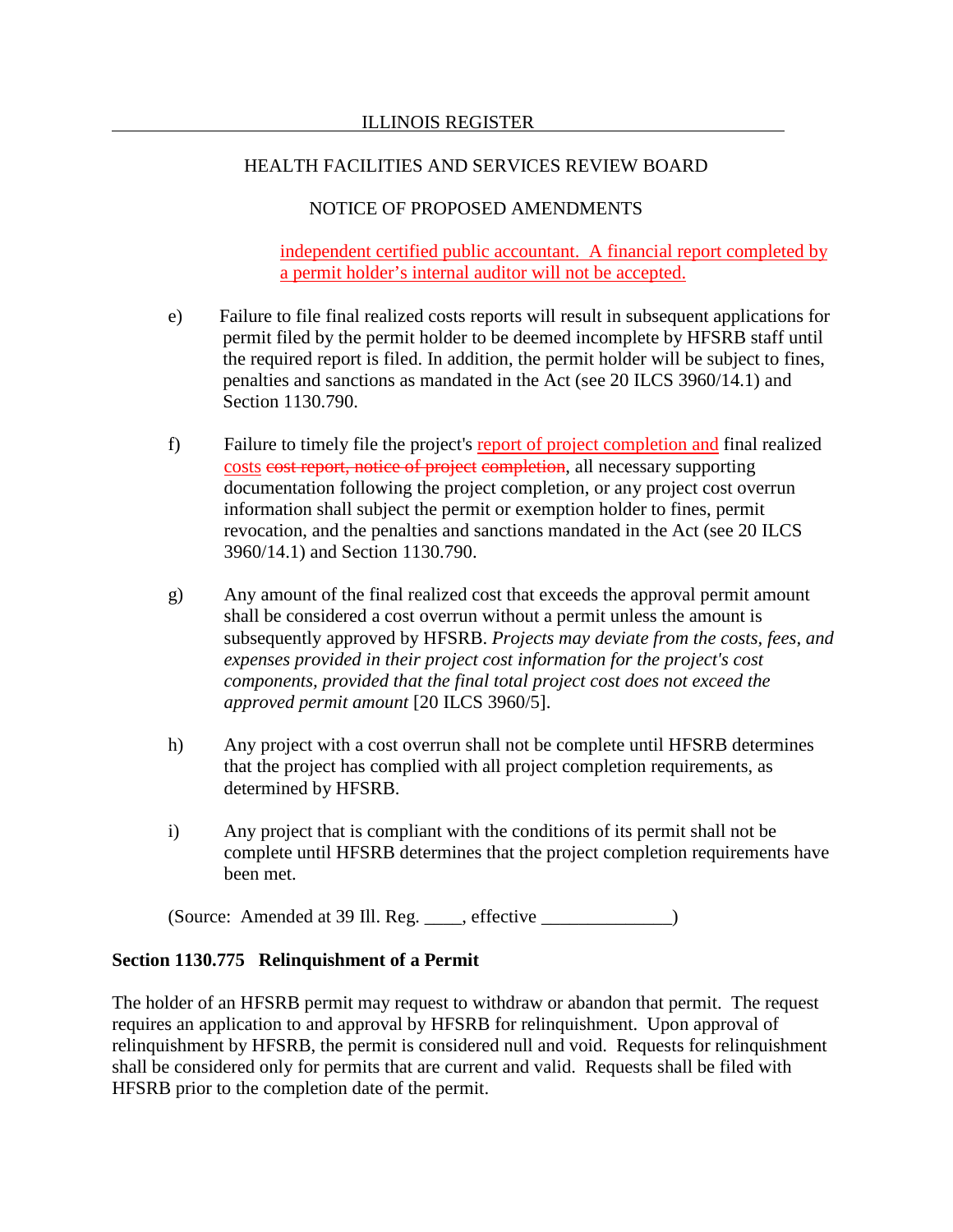# NOTICE OF PROPOSED AMENDMENTS

- a) Relinquishment Procedure The permit holder shall notify HFSRB in writing, prior to the abandonment or withdrawal of a project. The notice shall include:
	- 1) A description of the permit and related costs;
	- 2) A detailed explanation of the reasons for abandonment; and
	- 3) If the approval of the permit or exemption was based upon need, an explanation of how that need will be met in absence of the project.
- b) HFSRB staff shall review the request for withdrawal and prepare a report of its findings. HFSRB staff findings and all related documentation shall be sent to the Chairman. The Chaiman, acting on behalf of HFSRB, shall approve the request or refer it to the full Board for action. The approval or denial of a request for relinquishment constitutes HFSRB's final administrative decision.
- c) Upon approval of a request for relinquishment, HFSRB staff shall adjust all inventories accordingly.
- d) Decisions on requests for relinquishment shall be transmitted in writing to the permit holder.
- e) Any relinquishment undertaken without prior HFSRB approval shall be considered a violation of the Act and shall be subject to the sanctions and penalties in the Act (see 20 ILCS 3960/14.1) and in Section 1130.790.
- f) A request for relinquishment shall be assessed an application processing fee of \$1,000.

(Source: Amended at 39 Ill. Reg. \_\_\_\_, effective \_\_\_\_\_\_\_\_\_\_\_)

# **Section 1130.790 Penalties, Fines and Sanctions Mandated in the Illinois Health Facilities Planning Act for Non-compliance with the Act and HFSRB Rules**

a) *Any person establishing, constructing, or modifying a health care facility or portion thereof without obtaining a required permit, or in violation of the terms of the required permit, shall not be eligible to apply for any necessary operating licenses or be eligible for payment by any State agency for services rendered in*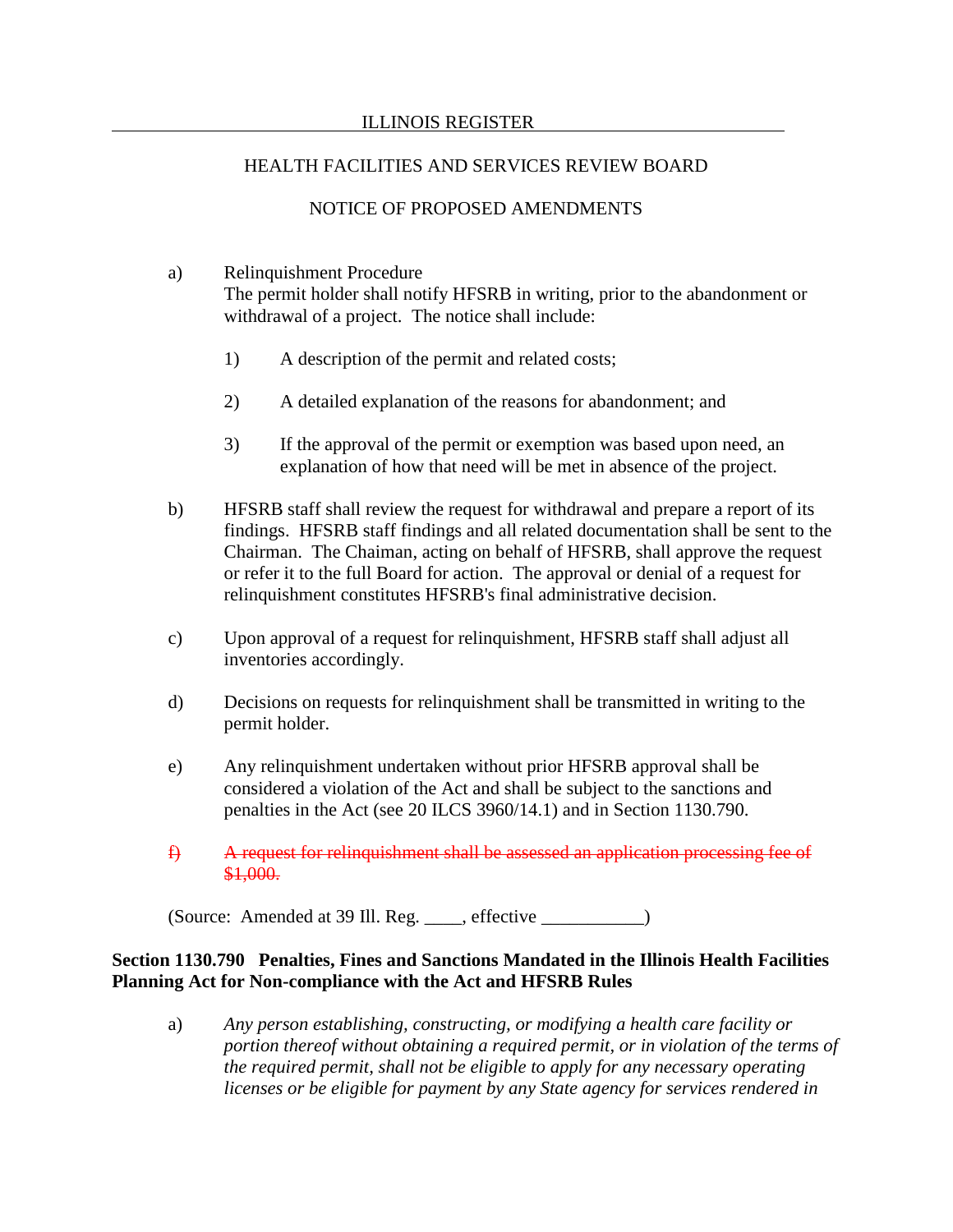## NOTICE OF PROPOSED AMENDMENTS

*that facility or portion thereof until the required permit is obtained.* [20 ILCS 3960/13.1]

- b) *Any person acquiring major medical equipment or establishing, constructing or modifying a health care facility without a permit issued under the Act or in violation of the terms of such a permit is guilty of a business offense and may be fined up to* \$25,000. [20 ILCS 3960/14]
- c) HFSRB *may deny an application for permit or may revoke or take other action as permitted by the Act with regard to a permit as* HFSRB *deems necessary, including the imposition of fines.* [20 ILCS 3960/14.1(a)]
- d) HFSRB *may impose fines as specified below for the enumerated violations:*
	- 1) *A permit holder who fails to comply with the requirements for maintaining a valid permit shall be fined an amount not to exceed 1% of the approved permit amount, plus an additional 1% of the approved permit amount for each 30-day period, or fraction thereof, that the violation continues.* [20 ILCS 3960/14.1(b)(1)]
	- 2) *A permit holder who alters the scope and size of an approved project or whose project costs exceed the allowable permit amount without first obtaining* HFSRB *approval shall be fined an amount not to exceed the sum of:*
		- A) *The lesser of \$25,000 or 2% of the approved permit amount; and*
		- B) *In those cases where the approved permit amount is exceeded by more than \$1,000,000, an additional \$20,000 for each \$1,000,000, or fraction thereof, in excess of the approved permit amount.* [20 ILCS 3960/14.1(b)(2)]
	- 3) *A person who acquires major medical equipment, or who establishes a category of service without first obtaining a permit or exemption, as the case might be, shall be fined an amount not to exceed \$10,000 for each such acquisition or category of service established plus an additional \$10,000 for each 30-day period, or fraction thereof, that the violation continues.* [20 ILCS 3960/14.1(b)(3)]
	- 4) *A person who constructs, modifies or establishes a health care facility*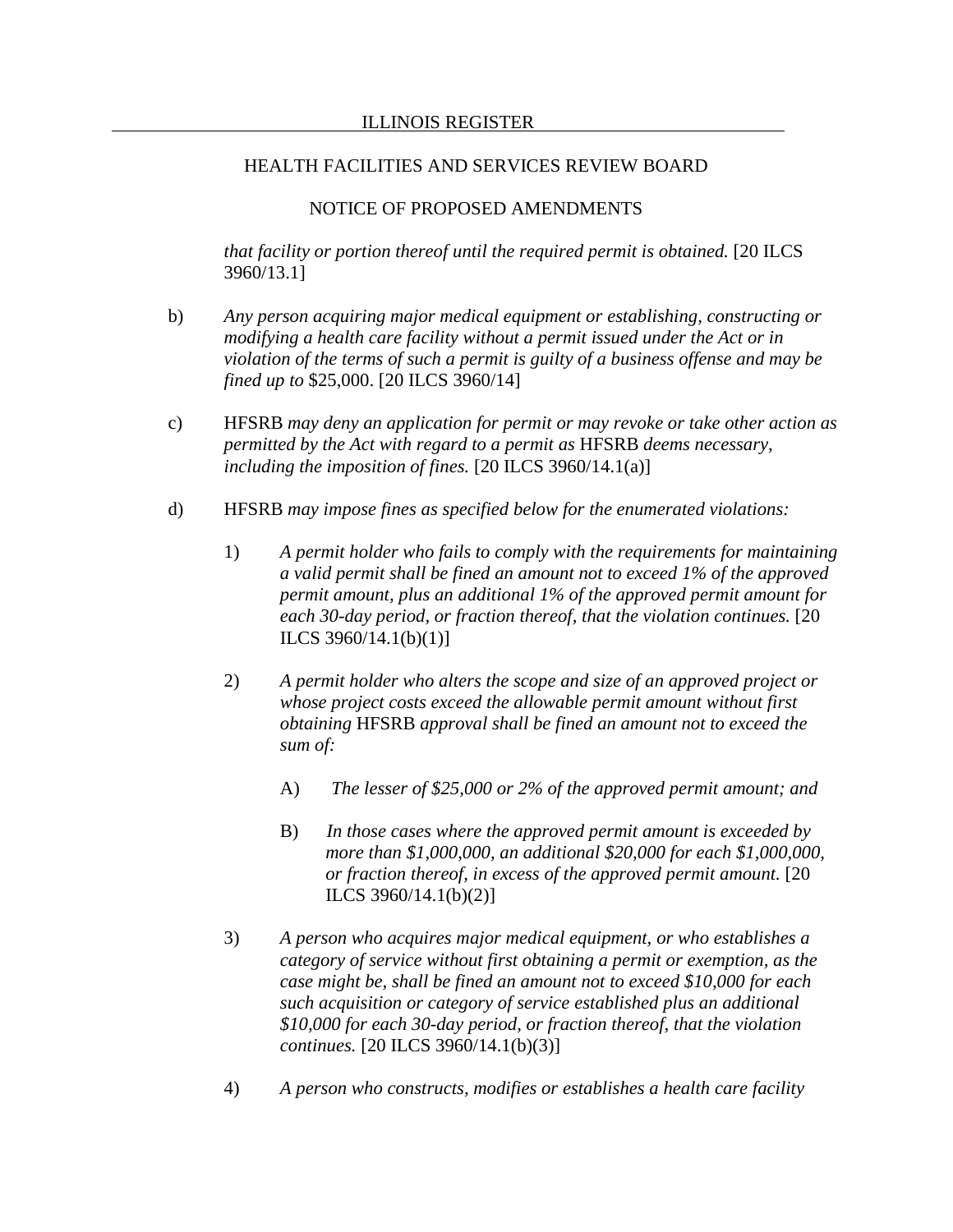### NOTICE OF PROPOSED AMENDMENTS

*without first obtaining a permit shall be fined an amount not to exceed \$25,000 plus an additional \$25,000 for each 30-day period, or fraction thereof, that the violation continues.* [20 ILCS 3960/14.1(b)(4)]

- 5) *A person who discontinues a health care facility or category of service without first obtaining a permit shall be fined an amount not to exceed \$10,000 plus an additional \$10,000 for each 30-day period, or fraction thereof, that the violation continues. Facilities licensed under the Nursing Home Care Act or the MR/DD Community Care Act, with exception of facilities operated by a county or Illinois Veterans Homes, are exempt from this permit requirement. However, facilities licensed under the Nursing Home Care Act or the MR/DD Community Care Act must comply with Section 3-423 of the Nursing Home Care Act or Section 3-423 of the MR/DD Community Care Act and must provide the Board with 30-days' written notice of its intent to close* [20 ILCS 3960/14.1(b)(5)]*.*
- 6) *A person subject to* the *Act who fails to provide information requested by*  HFSRB or its staff *within 30 days after a formal written request shall be fined an amount not to exceed \$1,000, plus an additional \$1,000 for each 30-day period, or fraction thereof, that the information is not received by*  HFSRB or its staff*.* [20 ILCS 3960/14.1(b)(6)]
- e) If an individual or entity has failed to comply with the Act or HFSRB rules and has been notified by HFSRB about an allegation of noncompliance, this shall provide a basis for HFSRB to defer consideration of any and all applications, rulings, or advisory opinions filed before HFSRB until the noncompliant matter is resolved.
- f) Failure to pay any fine imposed under this Section within 30 days after its imposition, or by a specified date if the default of payment extends past 30 days, shall subject the person to other sanctions permitted by the Act as HFSRB deems appropriate.
- g) If an individual, entity, or person who has failed to comply with HFSRB's Act or rules, waives their right to an administrative hearing regarding the noncompliance and waives an opportunity to appear before the HFSRB to respond to the noncompliance matters, HFSRB is authorized to use in-kind services to reduce the fines in the negotiation of settlements.

(Source: Amended at 39 Ill. Reg. \_\_\_\_, effective \_\_\_\_\_\_\_\_\_\_\_\_\_\_\_\_\_)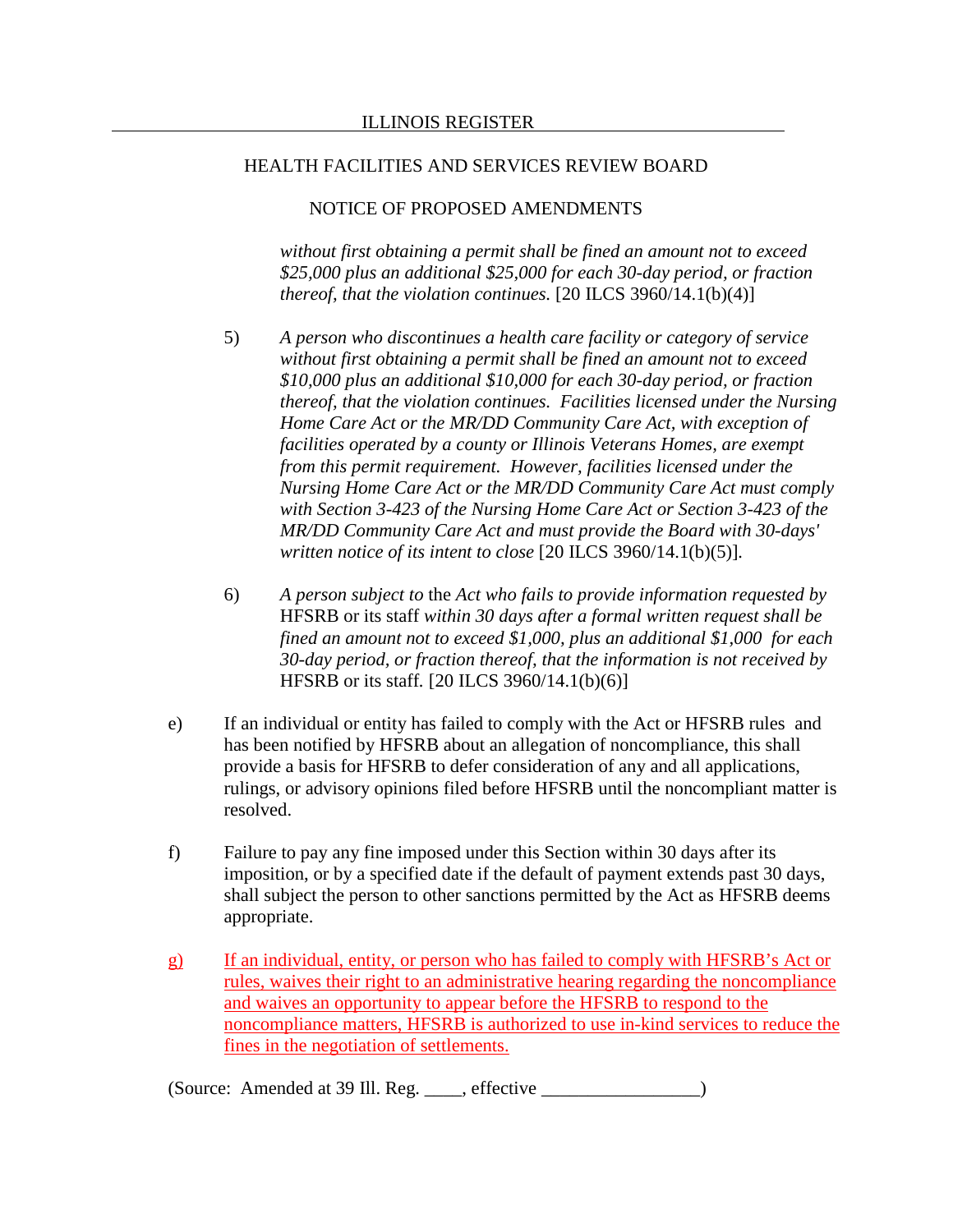## ILLINOIS REGISTER

# HEALTH FACILITIES AND SERVICES REVIEW BOARD

# NOTICE OF PROPOSED AMENDMENTS

# SUBPART J: PRACTICE AND PROCEDURE IN ADMINISTRATIVE HEARINGS

### **Section 1130.1050 Appearance − Right to Counsel**

- a) Any party to the proceeding may appear and be represented by an attorney at law authorized to practice in the State of Illinois.
- b) A corporation, a limited liability company, partnership, or association shall appear and be represented only by an attorney authorized to practice law in the State of Illinois. A shareholder, corporate officer, employee, or member of the board of directors may not appear or represent a corporation or association unless that individual is authorized to practice law in the State of Illinois.
- c) All persons appearing in proceedings before the Board shall conform to the standards of ethical conduct required of attorneys before the courts of Illinois. If any person or attorney does not conform to those standards, the administrative law judge may decline to permit that person to appear in any proceeding.
- d) Any attorney or other person, other than the Board counsel, appearing before the Board shall file an appearance form containing: the name of the party represented; the name, address and telephone number of the attorney or representative; an affirmative statement that the attorney is or is not duly licensed in the State of Illinois; and the written signature of the attorney or representative.
- e) Special appearances are not recognized. The initial appearance, regardless of form, is deemed a general appearance.
- f) An attorney may withdraw his or her appearance and/or representation only upon motion and appropriate ruling by the administrative law judge. However, attorneys may be substituted without motion upon notice to all parties and the administrative law judge if the substitution will not delay the proceedings, a statement to that effect shall be contained in the notice, and a substitute appearance form is filed concurrently with the notice.

(Source: Amended at 39 Ill. Reg. \_\_\_\_\_, effective \_\_\_\_\_\_\_\_\_\_\_\_\_\_\_\_\_\_)

# **Section 1130.1110 Conduct of Hearings**

a) All hearings conducted in any proceedings shall be open to the public.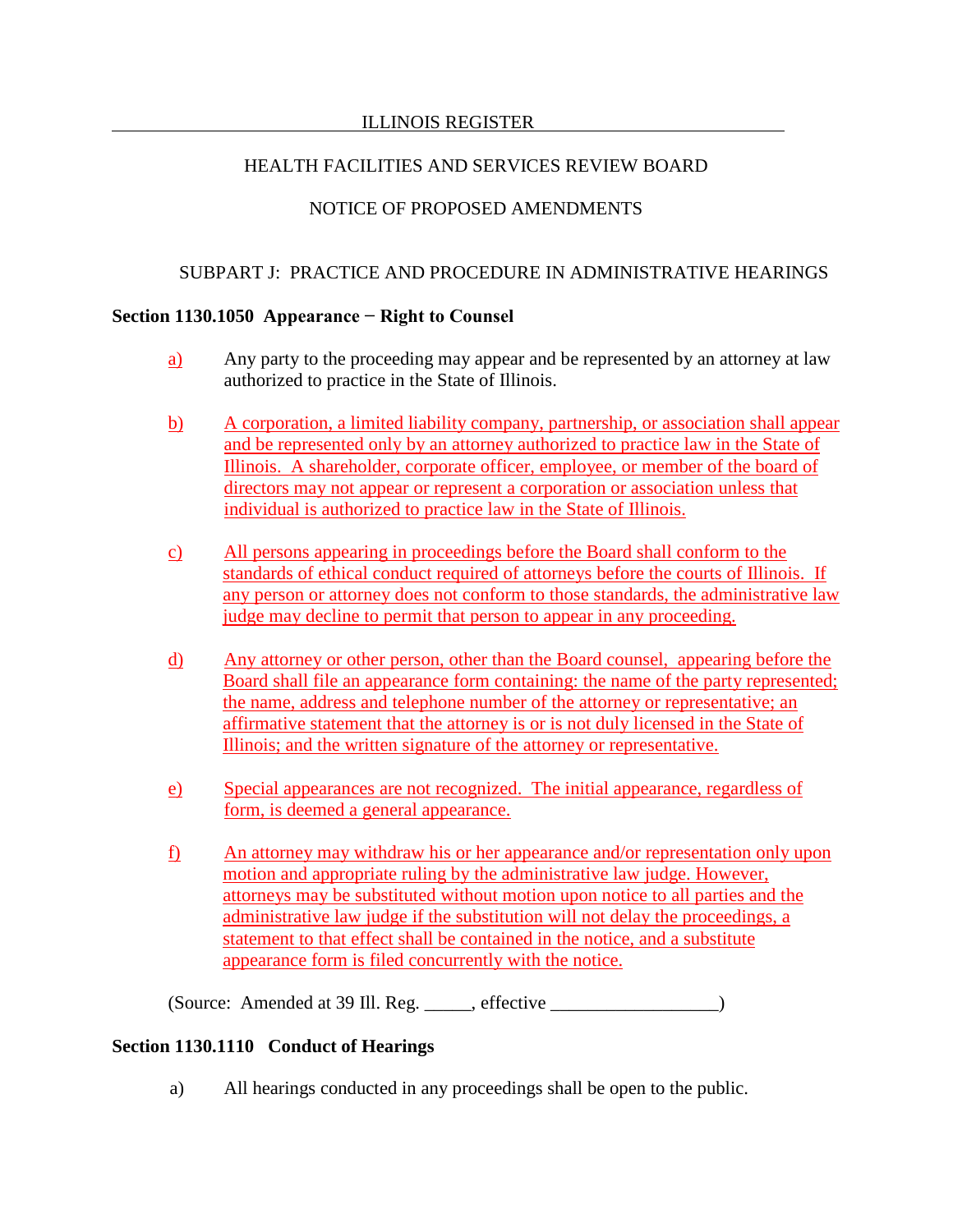# NOTICE OF PROPOSED AMENDMENTS

- b) Hearings shall commence and proceed with due diligence.
- c) Hearings will be conducted by an administrative law judge, appointed by the HFSRB Chairman Director of IDPH.
- d) The administrative law judge shall conduct hearings; administer oaths; issue subpoenas; regulate the course of hearings; hold informal conferences for the settlement, simplification, or definition of issues; dispose of procedural requests, motions, and similar matters; continue the hearing from time to time when necessary; examine witnesses; and rule upon the admissibility of evidence and amendments to pleadings.
- e) In a hearing to consider the denial of a permit or certificate of recognition, the applicant shall have the burden of establishing that the proposed project or application for certificate of recognition, as the case may be, for which application for permit or recognition is made is consistent with the standards, criteria, or plans adopted by HFSRB upon which the finding and decision of HFSRB were made; only testimony and evidence as are relevant shall be offered or accepted.
- f) All parties to an administrative hearing shall have the right to give testimony, produce evidence, cross-examine adverse witnesses and present arguments relevant to the question of consistency and conformity of the proposed project with the adopted standards, criteria or plans upon which the finding and decision of HFSRB were made.
- g) The administrative law judge shall direct all parties to enter their appearances on the record.
- h) Parties may by stipulation agree upon any facts involved in the proceeding. The facts stipulated shall be considered as evidence in the proceeding. Unless precluded by law, disposition may be made of any contested case by stipulation, agreed settlement, consent order, or default.
- i) At any stage of the hearing, or after all parties have completed the presentation of their evidence, HFSRB or its administrative law judge may call upon any party or the technical staff of HFSRB or other departments of State government or State Universities for further material or relevant evidence upon any issue. All parties at interest shall be afforded the right to present further evidence or material, or contradict the evidence or material presented, as per the provisions of the IAPA.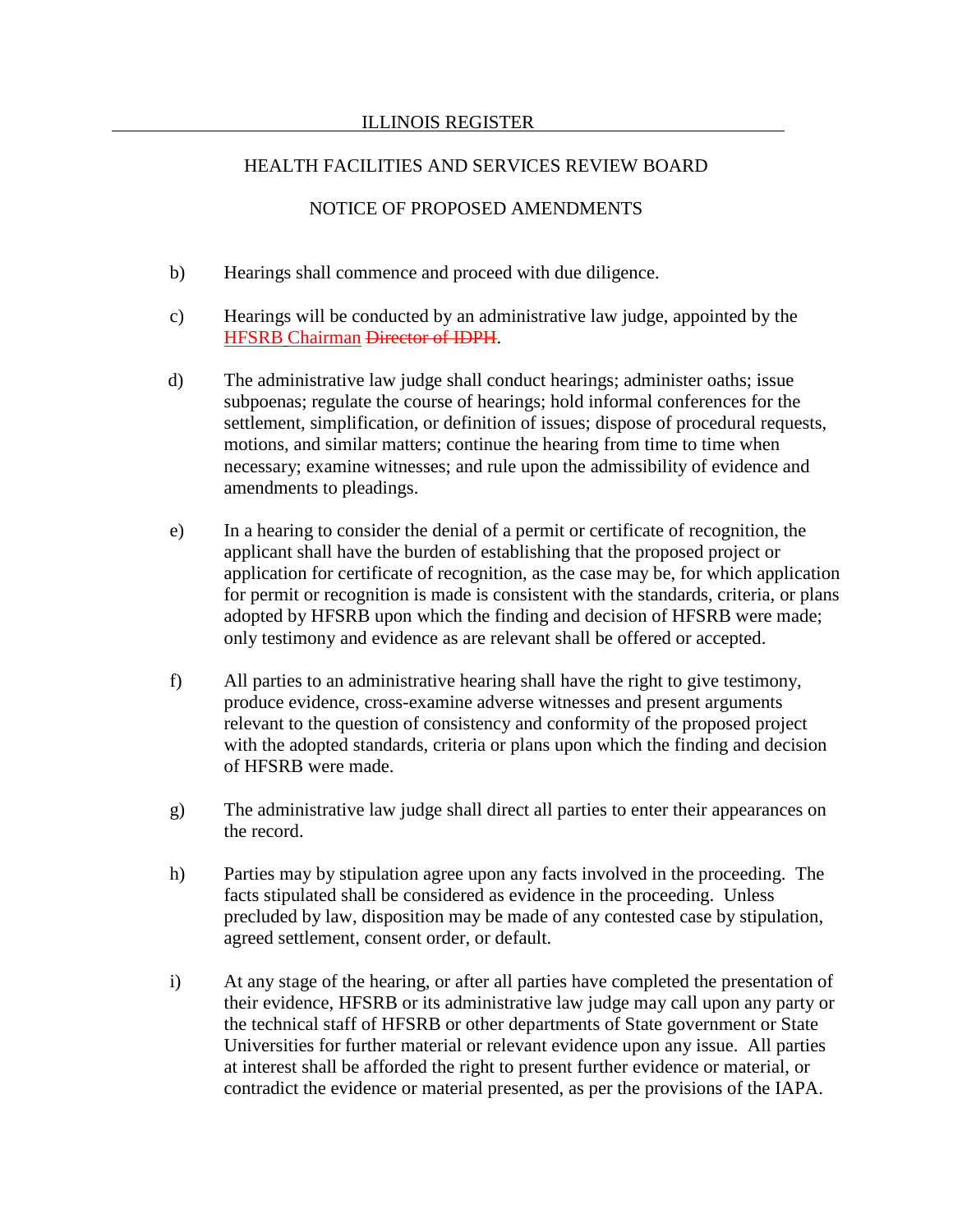## NOTICE OF PROPOSED AMENDMENTS

- j) The rules of evidence and privilege as applied in civil cases in the Circuit Court of this State shall be followed. However, evidence not admissible under such rules of evidence may be admitted (except where precluded by statute) if it is of a type commonly relied upon by reasonably prudent persons in the conduct of their affairs. Immaterial, irrelevant, unduly repetitious material shall be excluded. All admissible evidence shall be considered in accordance with its relative probative value in formulating the final decision of HFSRB and also in formulating the findings of fact and conclusions of law (if any) that support the decision. A copy of the whole or any part of an admissible book, record, paper, or memorandum of HFSRB staff that is made by photostatic or other method of accurate and permanent reproduction may be admitted in evidence at the hearing without further proof of the accuracy of such copy. When any material or relevant matter offered in evidence by any party is contained in a book, paper, or document containing other matter not material or relevant, the party offering the same shall plainly designate the matter. If, in the judgment of the administrative law judge, the immaterial or irrelevant matter would unnecessarily encumber the record, the book, paper, or document will not be received in evidence as a whole, but the material or relevant portions, if otherwise admissible, may be read into the record or entered as an exhibit. Objections to evidentiary offers may be made and shall be noted in the record. Any part of the evidence may be received in written form.
- k) Official notice may be taken of matters of which Circuit Courts of this State may take judicial notice. In addition, official notice may be taken of generally recognized technical or scientific facts within HFSRB's specialized knowledge. Parties shall be notified either before or during the hearing, or by reference in preliminary reports or otherwise, of the material noticed, including any staff memoranda or data, and they shall be afforded an opportunity to contest the material so noticed. HFSRB's experience, technical competence and specialized knowledge may be used in the evaluation of evidence.
- l) HFSRB's legal counsel and/or the Administrator will arrange for a certified stenographic reporter (court reporter) to make a stenographic record of the hearings in all administrative hearings under this Part. Any persons may make arrangements to obtain a copy of the stenographic record from the reporter.
- m) Suggested corrections to the transcript of record may be offered within 10 days after the transcript is filed in the proceedings, unless the Director of IDPH or the administrative law judge permits suggested corrections to be offered thereafter. Suggested corrections shall be served upon or brought to the attention of such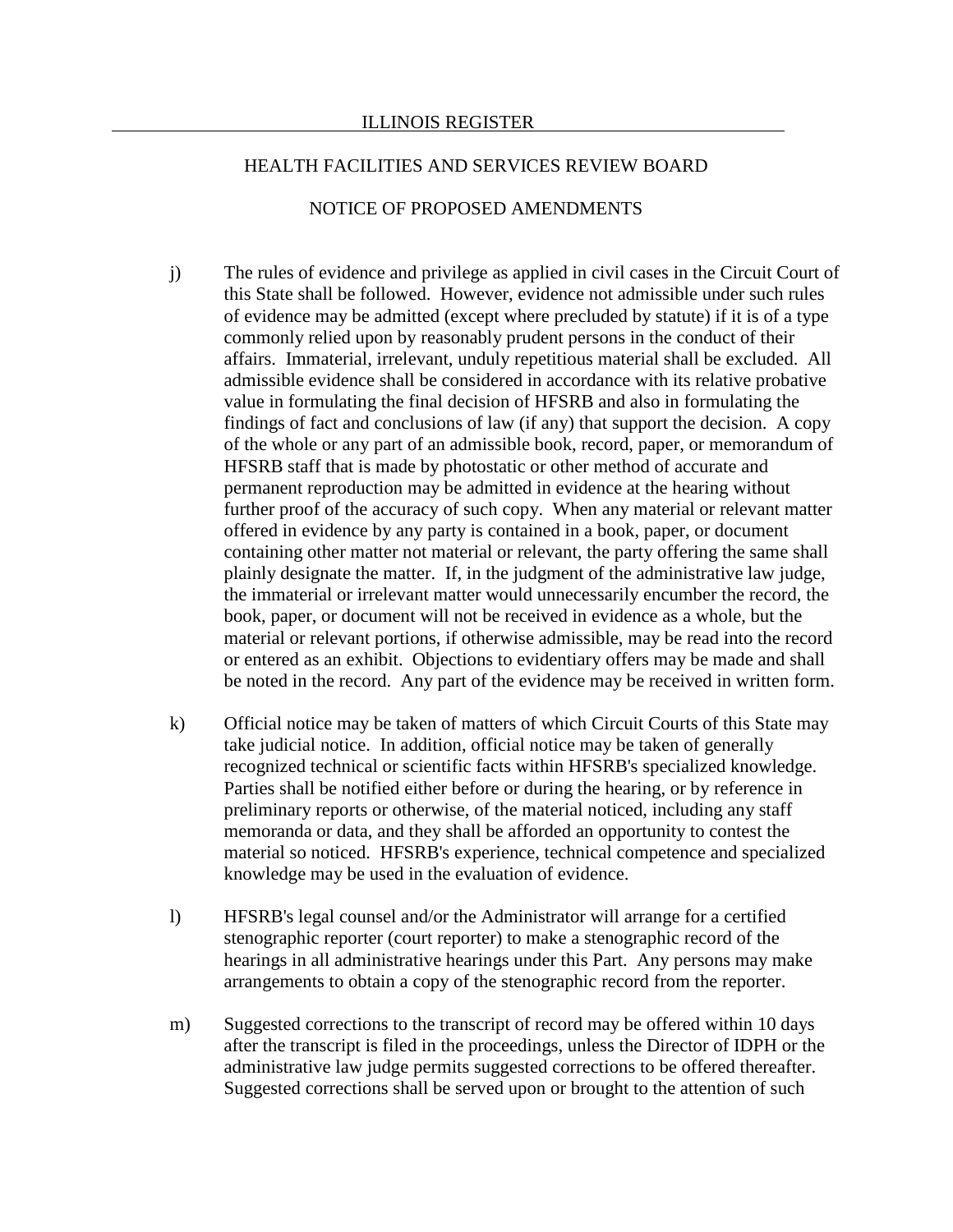# NOTICE OF PROPOSED AMENDMENTS

party whose appearance is of record or his/her attorney, the official reporter, and the administrative law judge. If suggested corrections are not objected to, the administrative law judge will direct the corrections to be made and the manner of making them. In case the parties disagree on suggested corrections, they may be heard by the administrative law judge, who shall then determine the manner in which the record shall be changed, if at all.

- n) Written opening arguments and written closing arguments shall not be permitted unless all parties so stipulate.
- o) Absent a showing of good cause, no document shall be offered into evidence that was not disclosed in accordance with the requirements in Section 1130.1120, and no witness shall testify whose name was not provided pursuant to Section 1130.1120. For purposes of this subsection, a showing of good cause shall mean that a party, through no fault of its own, did not have knowledge of a document to be offered into evidence or the name of a witness within the time frame necessary for compliance with Section 1130.1120.
- p) If a party, or any person at the insistence of or in collusion with a party, violates any ruling of the administrative law judge, the administrative law judge, on motion, may enter such orders as are just, including, among others, the following:
	- 1) that further proceedings be stayed until the order or rule is complied with;
	- 2) that the offending party be barred from filing any other pleadings relating to any issue to which the refusal or failure relates;
	- 3) that he or she be barred from maintaining any particular claim or defense relating to that issue;
	- 4) that a witness be barred from testifying concerning that issue;
	- 5) that, as to claims or defenses asserted in any pleading to which that issue is material, an order of default be entered against the offending party or that his or her pleading be dismissed without prejudice; or
	- 6) that any portion of his or her pleadings relating to that issue be stricken and, if thereby made appropriate, judgment be entered as to the issue.
- q) At any time, the administrative law judge may order the removal of any person from the hearing room who is creating a disturbance whether by physical actions,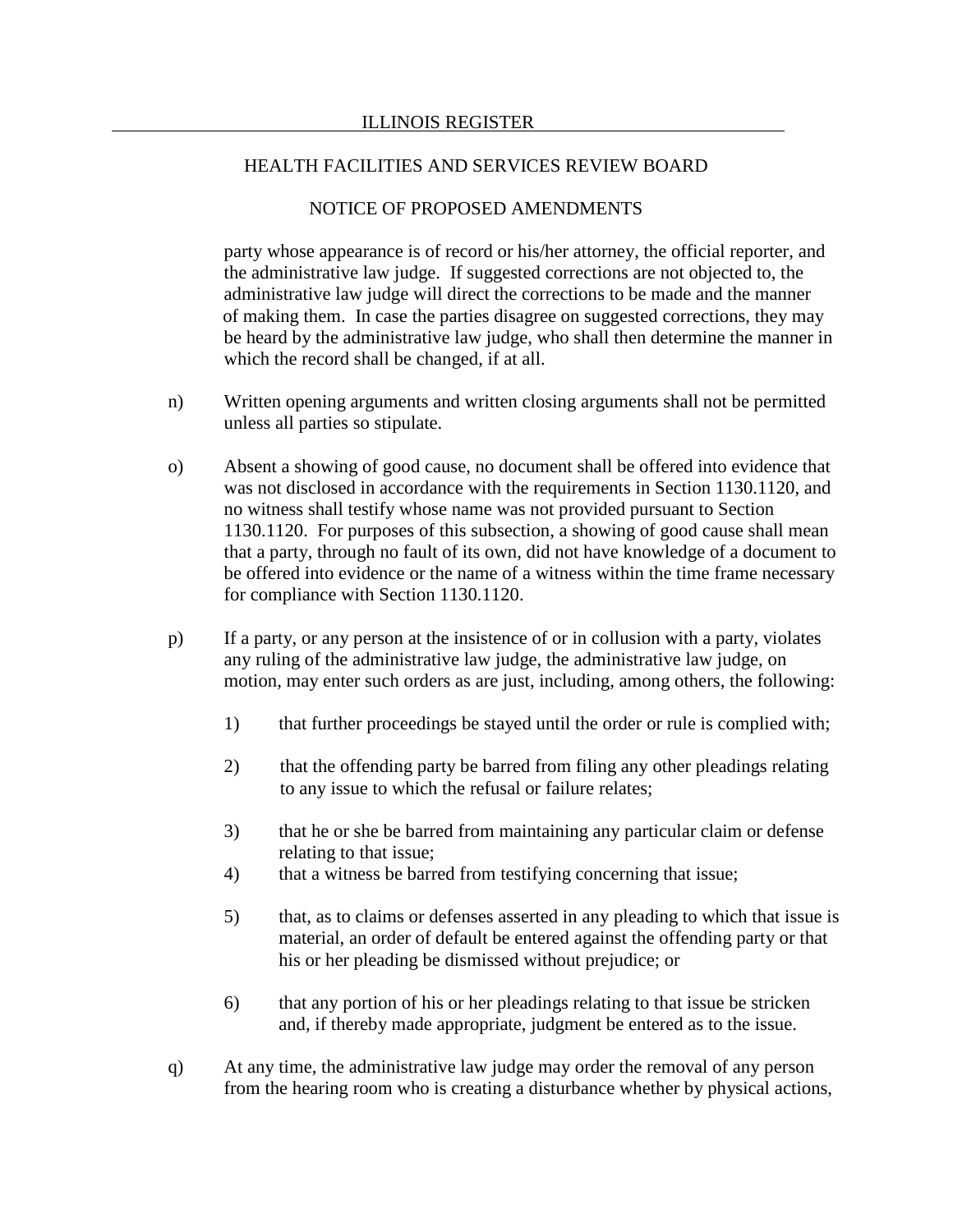### ILLINOIS REGISTER

# HEALTH FACILITIES AND SERVICES REVIEW BOARD

# NOTICE OF PROPOSED AMENDMENTS

profanity or otherwise engaging in conduct that disrupts the hearing.

r) At the request of any party, the administrative law judge may exclude all witnesses from the hearing room, except that each party or a representative of a party, in addition to legal counsel, shall be allowed to remain.

(Source: Amended at  $39$  Ill. Reg. \_\_\_\_, effective  $\_\_$ 

# **Section 1130.1150 Administrative Law Judge's Report and Recommendation Final Decision**

- a) At the conclusion of a hearing at which the Board has not presided, the administrative law judge shall make a written report of the hearing, with findings of fact and conclusions of law and his or her recommendations, if any, to HFSRB through the HFSRB Administrator. The report shall be accompanied by a transcript of the record, all exhibits admitted into evidence, copies of all pleadings and documents or evidence made a part of the record and any other material that is deemed to be a part of the record.
- b) The administrative law judge shall render a report as promptly as possible. The administrative law judge shall take actions necessary to ensure that the hearing is completed within a reasonable period of time, but not to exceed 120 days, except for delays or continuances agreed to by the person requesting the hearing (20 ILCS 3960/10) Except in unusual cases and for cause shown, the report should be made within 30 working days following the date the hearing is closed.

 $(Source: Amented at 39 Ill. Reg. \_\_\_\_, effective \_\_\_\_\_.)$ 

## **Section 1130.1160 Proposal for Decision (Repealed)**

- a) When a majority of the members of HFSRB who are to render the final decision have not heard the case or read the record, the decision, if adverse to a party to the proceeding other than HFSRB, shall not be made final until a written proposal for decision is served upon the parties by certified mail and the provision of this Section complied with.
- b) The proposal for decision shall be written by the administrative law judge. The Proposal for Decision shall:
	- 1) indicate the proposed order;